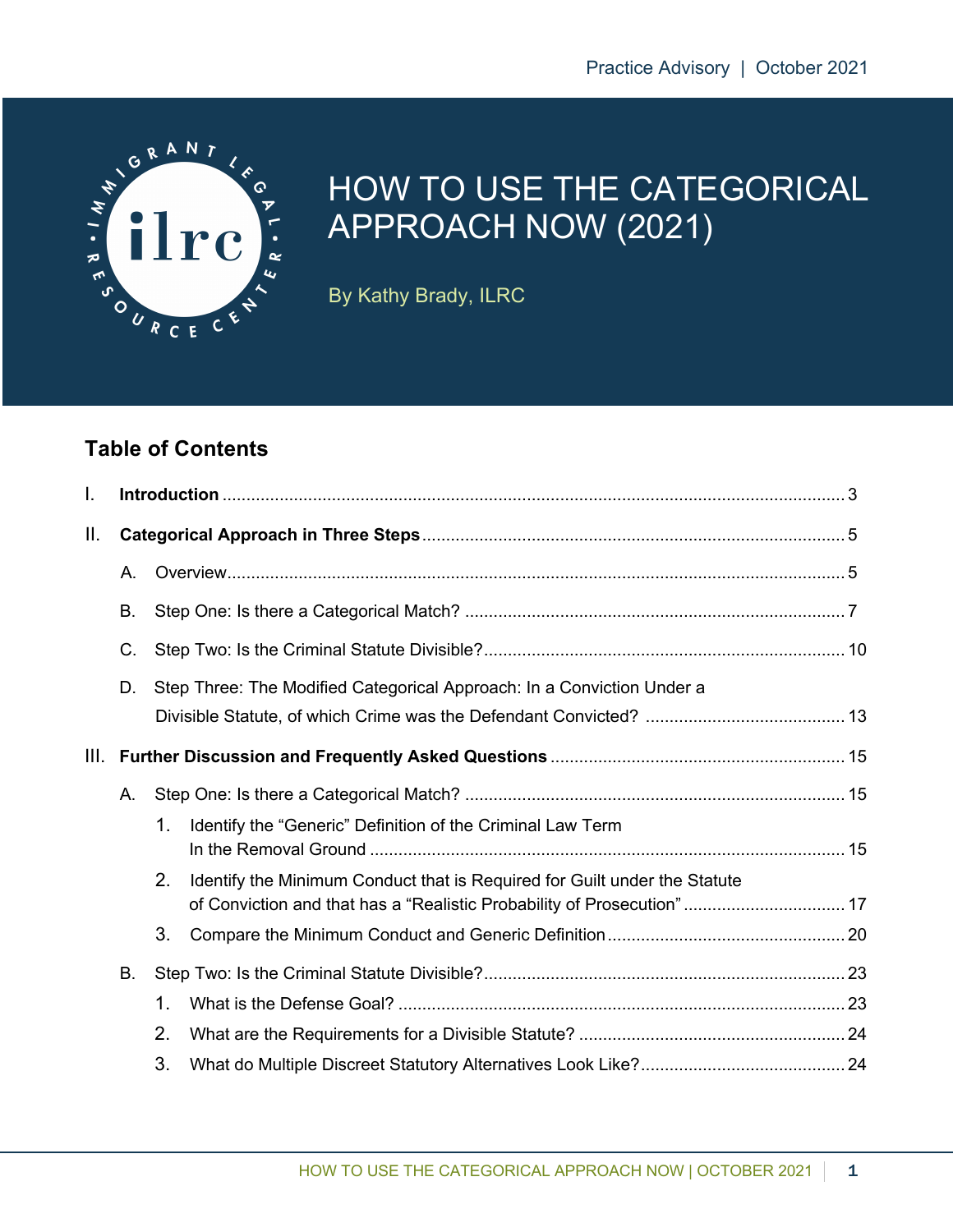|    | 4. | Can a Statute be Divisible for Purposes of One Removal Ground                                                                                              |  |  |
|----|----|------------------------------------------------------------------------------------------------------------------------------------------------------------|--|--|
|    | 5. |                                                                                                                                                            |  |  |
|    | 6. | How do we Determine Whether a Particular Statute Requires Juror Unanimity? 26                                                                              |  |  |
|    | 7. |                                                                                                                                                            |  |  |
|    | 8. | Who has the Burden of Proving Whether a Criminal Statute is Divisible? 30                                                                                  |  |  |
|    | 9. | Must the BIA Defer to Federal Courts on Divisibility Determinations? 30                                                                                    |  |  |
|    |    | 10. Which Past Precedent Might be Overturned by Mathis, Descamps, and Matter of                                                                            |  |  |
| C. |    | Step Three: If the Statute is Divisible, Apply the Modified Categorical Approach  33                                                                       |  |  |
|    | 1. |                                                                                                                                                            |  |  |
|    | 2. | Which Documents from the Record (or Elsewhere) May the Adjudicator Review?  35                                                                             |  |  |
|    | 3. |                                                                                                                                                            |  |  |
|    | 4. | What if the Statute Lists Offenses in the Disjunctive, Using "Or," but the                                                                                 |  |  |
|    | 5. | What if the Record of Conviction is Inconclusive? Pereida and Burden                                                                                       |  |  |
|    |    |                                                                                                                                                            |  |  |
| А. |    |                                                                                                                                                            |  |  |
|    | 1. | Circumstance-Specific: Fraud or Deceit where Loss Exceeds \$10,000  43                                                                                     |  |  |
|    | 2. |                                                                                                                                                            |  |  |
|    | 3. | Circumstance-Specific: Family Exception to the Alien Smuggling                                                                                             |  |  |
|    | 4. | Circumstance-Specific: Transportation for Prostitution for Commercial Gain  45                                                                             |  |  |
|    | 5. |                                                                                                                                                            |  |  |
|    | 6. | Deportable for being the Subject of a Criminal or Civil Court Finding of a<br>Violation of Designated Sections of a Domestic Violence Protective Order  46 |  |  |
| В. |    |                                                                                                                                                            |  |  |
| C. |    |                                                                                                                                                            |  |  |
| D. |    |                                                                                                                                                            |  |  |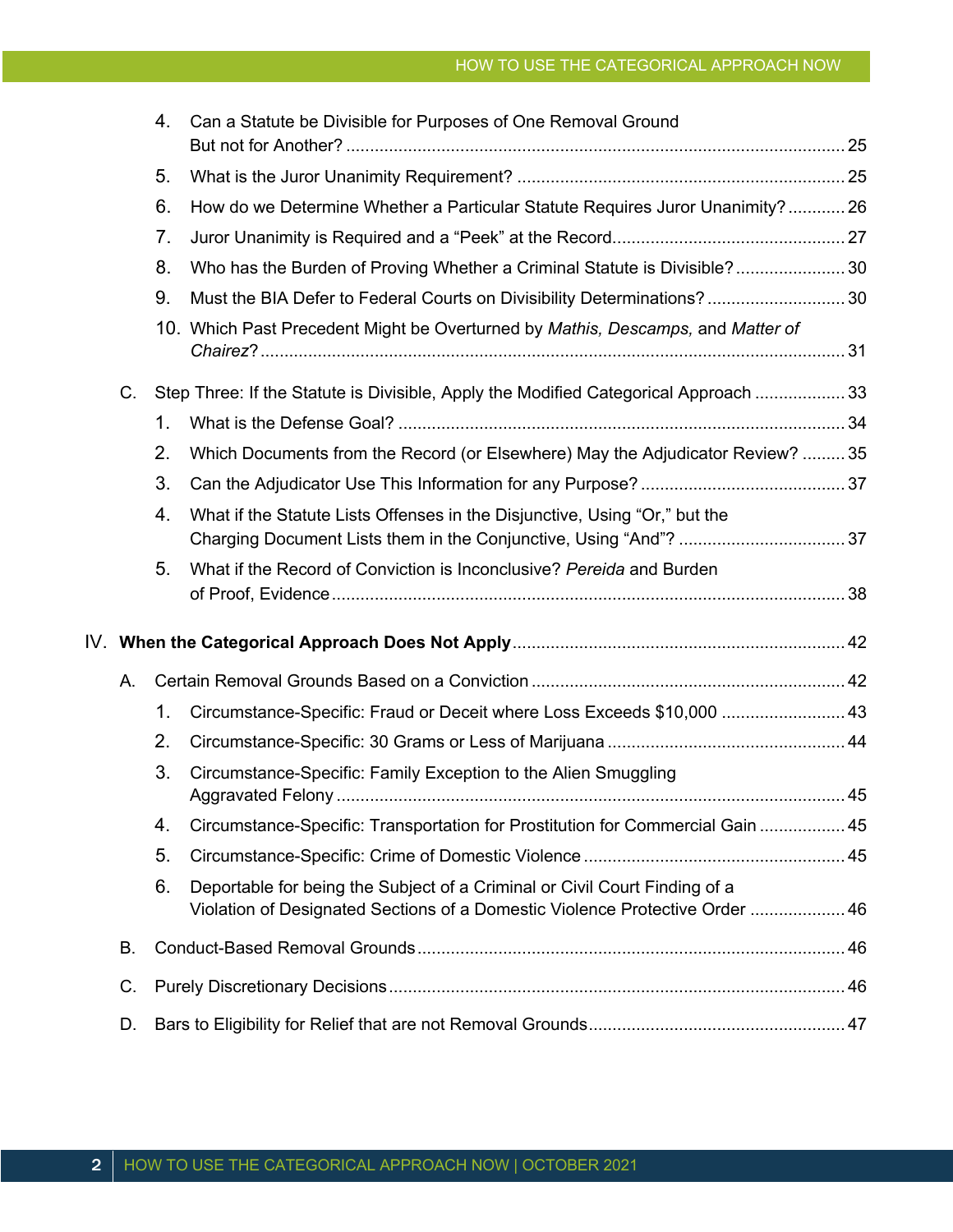### **I. Introduction**

With a few exceptions, immigration authorities must use the "categorical approach" to determine whether a criminal conviction triggers a ground of removal. The general rule is that the categorical approach is required where the Immigration and Nationality Act (INA) uses the statutory term "conviction." Some state courts also have adopted the categorical approach. See, e.g., *People v Gallardo* (2017) 4 Cal 5th 120.

Competent use of the federal categorical approach may be the single most important defense strategy available to immigrants convicted of crimes. This is especially true now that the Supreme Court has clarified how the categorical analysis functions, in four recent decisions: *Pereida v. Wilkinson*, 141 S.Ct. 754 (2021); *Mathis v. United States*, 136 S.Ct. 2243 (2016); *Descamps v. United States*, 570 U.S. 254 (2013), and *Moncrieffe v. Holder,* 569 U.S. 184 (2013). Following *Mathis*, the BIA expressly acknowledged that it is bound by this Supreme Court precedent regarding the application of the categorical approach in immigration cases. See *Matter of Chairez-Castrejon*, 26 I&N Dec. 819 (BIA 2016) ("*Chairez III*" 1).

*Mathis, Descamps* and *Moncrieffe* overrule a lot of past precedent on immigration consequences of convictions in very helpful ways, while *Pereida* affects the modified categorical approach in damaging ways. If you represent an immigrant charged with or convicted of a crime and do *not* understand how to use the categorical approach in light of these decisions, you will be doing your client a terrible disservice. Relying on older precedent, you may incorrectly analyze the offense.

This article provides a current step-by-step guide on how to use the categorical approach. Part I outlines the three steps in the analysis. This section can stand alone as a summary of the approach. Part II addresses frequently asked questions about the steps. Part III discusses the contexts in which the categorical approach does not apply.

<sup>1</sup> The BIA's 2016 *Chairez* decision adopts the Supreme Court's reasoning in *Mathis v. United States*, 136 S. Ct. 2243 (2016), and *Descamps v. United States*, 570 U.S. 254 (2013) and clarifies the earlier BIA decisions *Matter of Chairez*, 26 I&N Dec. 349 (BIA 2014) and *Matter of Chairez*, 26 I&N Dec. 478 (BIA 2015). The Attorney General had stayed the earlier *Chairez* opinions while awaiting the Supreme Court's decision in *Mathis*. After *Mathis* was published, the Attorney General lifted the stay and remanded *Chairez* to the Board to decide in accord with *Mathis*. See *Matter of Chairez* and *Sama*, 26 I&N Dec. 796 (AG 2016), lifting the stay imposed at 26 I&N Dec. 686 (AG 2015). The Board then published the current decision, which is cited in the text, *Matter of Chairez-Castrejon*, 26 I&N Dec. 819 (BIA 2016). It further published *Matter of Chairez*, 27 I&N Dec. 21 (BIA 2017) *(Chairez IV),* where it denied the government's motion to reverse its earlier decisions and discussed the "peeking" strategy set out in *Mathis.*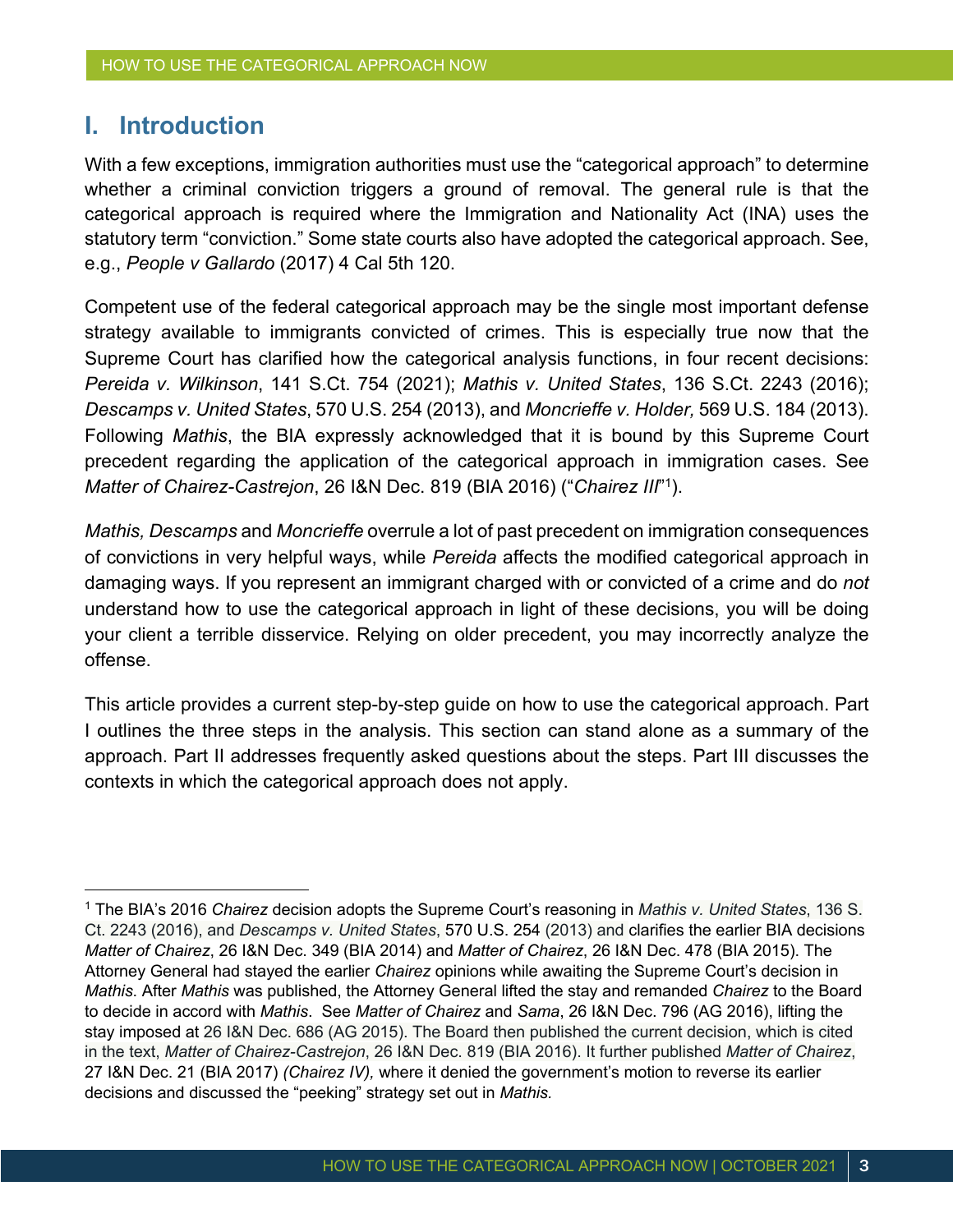This article<sup>2</sup> is more of a how-to quide than an analysis of the reasoning and full implications of the key cases. For an in-depth discussion of *Pereida*, *Moncrieffe, Descamps*, and *Mathis*, as well as related opinions such as *Esquivel-Quintana v. Sessions*, 137 S. Ct. 1562 (2017), *Mellouli v. Lynch*, 135 S.Ct. 1980 (2015), and *Sessions v. Dimaya*, 138 S. Ct. 1204 (2018), see Practice Advisories on these opinions that are available online.<sup>3</sup>

As always, how one uses new arguments depends on where one is in proceedings. Advocates representing people in removal proceedings can advance any good argument. Advocates considering whether to file an affirmative application that would expose a potentially removable person to authorities must be more conservative and should consider the chances that the argument might be rejected and the person placed in removal proceedings. Criminal defenders should always try to act conservatively by pleading specifically to one of the "good" immigration offenses within a criminal statute, even if this ought not to be necessary under the categorical approach.

# **II. Categorical Approach in Three Steps**

### **A. Overview**

Let's say that a client comes in who has an Iowa conviction for burglary for which she was sentenced to 16 months. You know that a burglary conviction with a sentence of a year or more is an aggravated felony for immigration purposes. How do you know whether *her* conviction is an aggravated felony? Is every offense that a state labels "burglary" an aggravated felony if a year or more is imposed?

No, it isn't, and this is the core of the categorical approach. The title of the offense – burglary, theft, assault – does not control. Instead, we undertake a detailed legal analysis, based on the elements of the offense the client was convicted of and the minimum conduct necessary to

<sup>2</sup> Many thanks to Kara Hartzler, Raha Jorjani, Alison Kamhi, Dan Kesselbrenner, Graciela Martinez, Michael Mehr, Manny Vargas, and Andrew Wachtenheim for their very helpful comments, and especially to Avantika Shastri for her work on this update to the advisory.

<sup>3</sup> See, e.g., ILRC, *Pereida v. Wilkinson and California Offenses* (April 2021) at https://www.ilrc.org/pereida-vwilkinson-and-california-offenses; IDP, NIPNLG, *Practice Alert: Pereida v. Wilkinson* (March 10, 2021) at https://nipnlg.org/practice.html and Kahn, *I'll Never Be Your Beast of Burden (Unless You're a Noncitizen): Pereida v. Wilkinson* (March 7, 2021) at https://topoftheninth.com/. In addition, at

http://www.nipnlg.org/practice.html scroll to see practice advisories by IDP and NNIPNLG, including: *Practice Alert: In Mathis v. United States, Supreme Court Reaffirms and Bolsters Strict Application of the Categorical Approach* (July 1, 2016); *Mellouli v. Lynch: Further Support for a Strict Categorical Approach for Determining Removability under Drug Deportation and Other Conviction-Based Removal Grounds* (June 8, 2015) and advisories on opinions such as *Esquivel, Mellouli,* and *Dimaya.*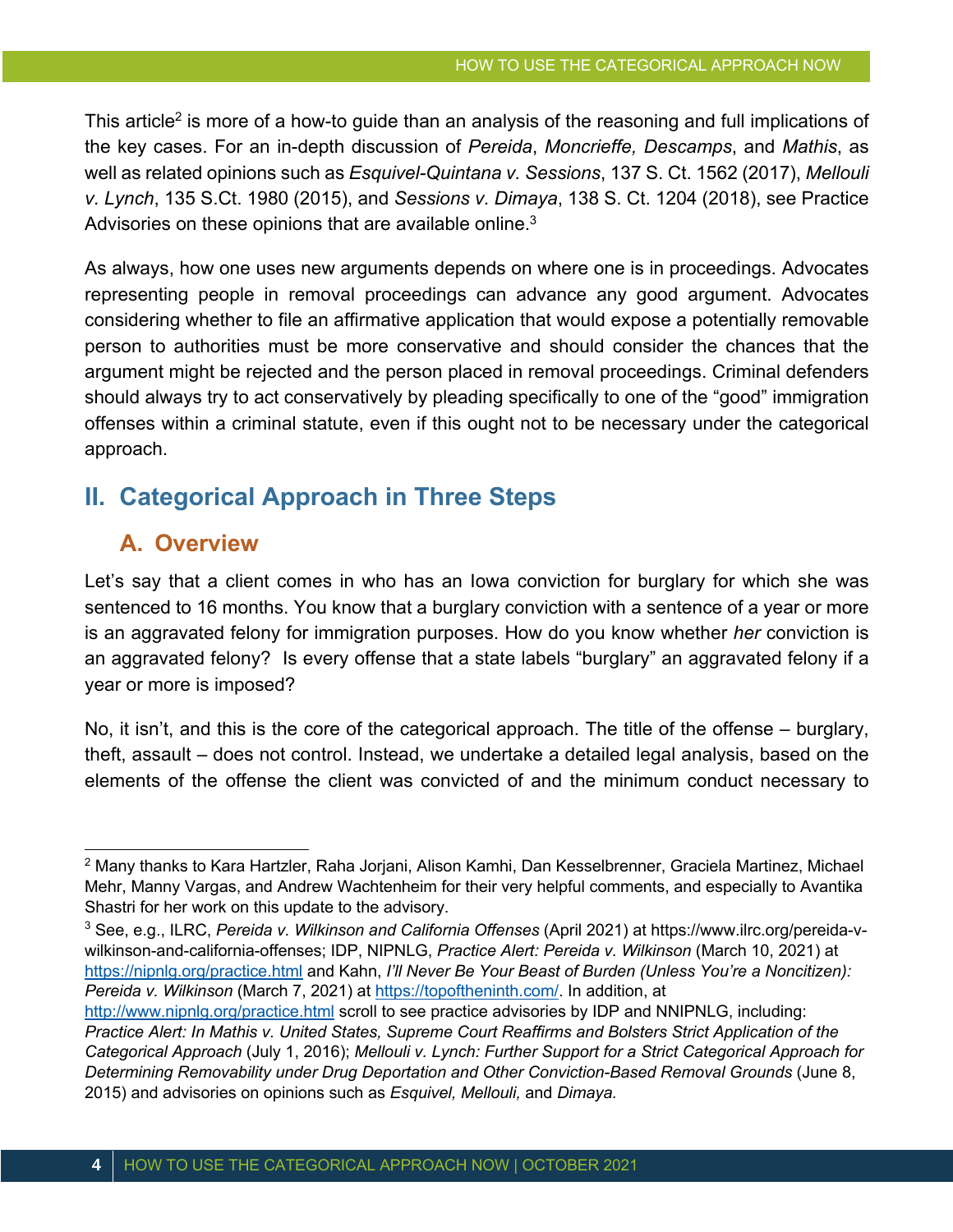commit it, and the definition used in the removal ground. This approach can take up to three steps.

In Step 1 of the categorical approach, we compare the "generic" definition of the removal ground with the elements of the criminal statute. Every criminal law term that appears in removal grounds<sup>4</sup> (e.g., burglary, crime involving moral turpitude) has a technical federal definition, referred to as the "generic" definition or the "generically defined offense." Federal courts or the Board of Immigration Appeals (BIA) may publish precedent that sets out the generic definition of the term in the removal ground, or the removal ground might define it by reference to a federal statute. We will compare this generic definition to the elements of the state (or federal or other) statute our client was convicted of. Here we do not look at what the client actually did, or even what they pled guilty to doing. Instead, we identify the minimum possible conduct that ever has a realistic probability of being prosecuted under the criminal statute and compare *that* conduct to the generic definition. For example, in this case we would compare the federal, generic definition of "burglary" as used in the removal ground, with the minimum conduct required to commit burglary under the Iowa statute.

If this definition of the state offense is narrower than the definition of the removal ground – so that there is no way to commit the offense that does not also trigger the removal ground – then there is a "categorical match." In that case, every noncitizen who is convicted of that offense will come within the removal ground. But if the state offense covers a broader range of conduct than the generic definition, so that one could commit the state offense in a way that does not trigger the removal ground, then the offense is "overbroad" compared to that removal ground. There is no categorical match.

- **•** If there is a categorical match, the client loses and the inquiry ends.
- **•** If there is no categorical match, we breathe a sigh of relief. We will move to Step 2 to determine whether the statute is "divisible" because it sets out multiple discrete offenses, as opposed to just one offense. If a statute is overbroad and indivisible (not divisible), the immigrant wins.

Regarding Step 2, in *Descamps* and *Mathis* the Supreme Court affirmed that a statute must meet a strict standard to be "truly" divisible. The statute must be phrased in the alternative, and the statutory alternatives must describe "elements" (multiple distinct offenses, where a jury must unanimously choose between the statutory alternatives) rather than mere "means" (multiple ways to commit a single offense). In prior decisions, federal courts and the BIA used an incorrect

<sup>&</sup>lt;sup>4</sup> Note that the categorical approach does not necessarily apply to other immigration terms that are not removal grounds, for example, particularly serious crime. See Part IV, below.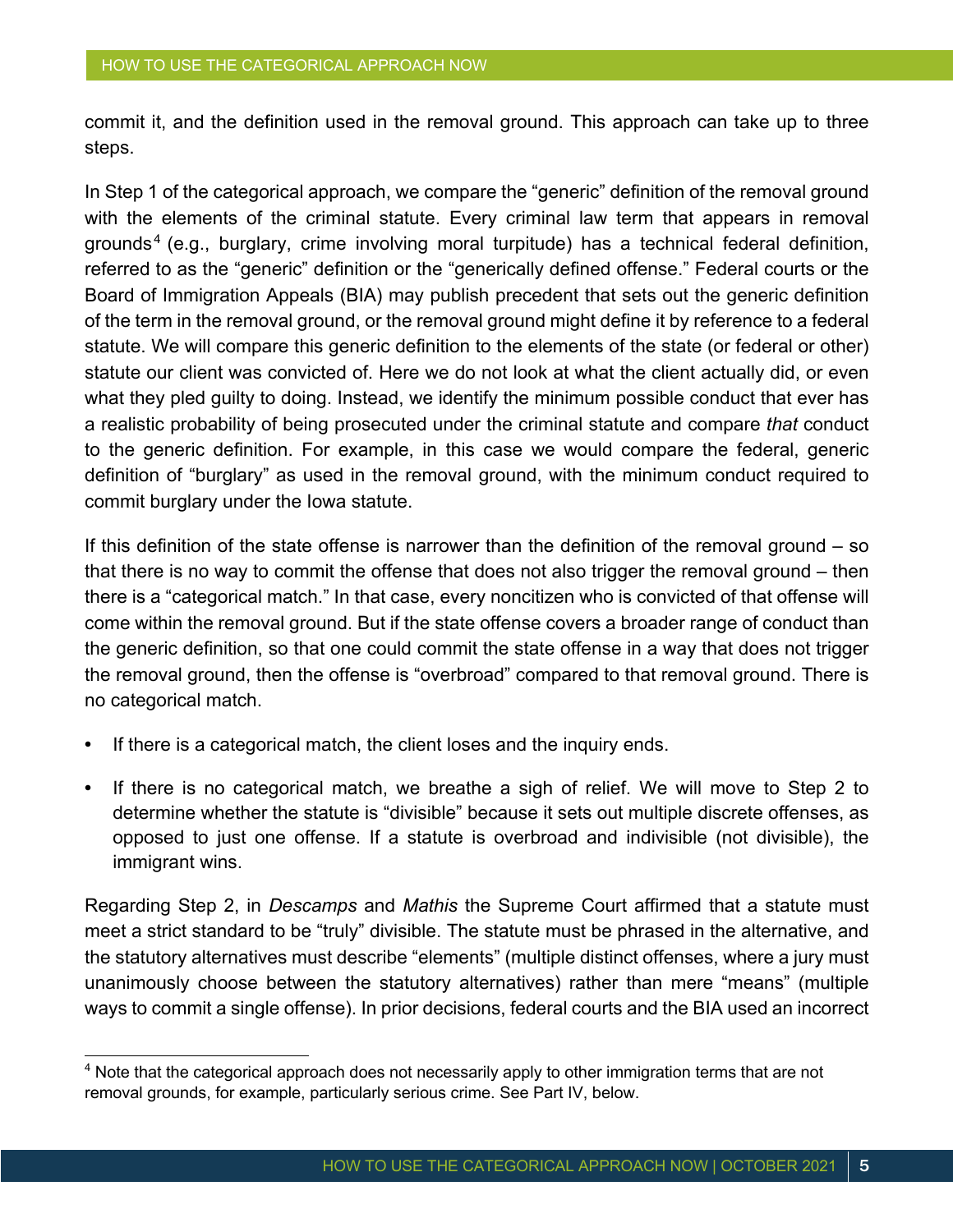standard and in many cases wrongly held that a statute was divisible, when it was not. Therefore, *a lot of published precedent on specific offenses must be considered overruled by the*  **Supreme Court, in favor of the immigrant.** This is one reason that it is important to have a basic understanding of the categorical approach: we can't rely on (bad) past precedent on divisibility.

- **•** If the statute is overbroad (not a categorical match per Step One) and indivisible (not a divisible statute per Step 2), the client wins big. No conviction under the statute ever triggers the removal ground, for any purpose: deportability, inadmissibility, or eligibility for relief. It does not matter to what facts the person pled guilty, because the adjudicator is not permitted to rely on individual facts of the case if the statute is not divisible. Instead, *no one* convicted under the statute, under any circumstances, comes within the particular removal ground
- **•** If instead the statute is divisible into different offenses, we go on to Step 3, the "modified" categorical approach.

In Step 3, the modified categorical approach, an immigration judge or officer may rely on facts from a limited set of documents from the client's criminal case, called the reviewable "record of conviction", which traditionally has consisted of the *Shepard <sup>5</sup>* documents, to see if this conclusively shows of which offense the person was convicted.

If the record is "inconclusive," meaning it does not identify which offense was the subject of the conviction, the outcome depends on who bears the burden of proof. If the issue is deportability, ICE has the burden to show that the record conclusively proves the noncitizen was convicted of a deportable offense under a divisible statute. An inconclusive record means that ICE cannot prove deportability based on this offense. In contrast, if the issue is eligibility for relief, the Supreme Court held in *Pereida* that an applicant for relief has the burden of producing evidence to prove that they were *not* convicted of an offense that is a bar to the relief. *Thus, an inconclusive record of conviction under a divisible statute will held insufficient to prove that an applicant is eligible for relief.6*

<sup>5</sup> See discussion of *Shepard v. United States,* 544 U.S. 13 (2005) in the next section. But note that the Supreme Court majority in *Pereida* questioned whether *Shepard* applies in removal proceedings, despite long precedent finding that it does.

<sup>6</sup> *Pereida* overruled *Sauceda v. Lynch*, 819 F.3d 526 (1st Cir. 2016); *Martinez v. Mukasey*, 551 F.3d 113 (2d Cir. 2008); *Thomas v. Att'y Gen*., 625 F.3d 134 (3d Cir. 2010); *Marinelarena v. Barr*, 930 F.3d 1039 (9th Cir. 2019) (en banc). *Pereida* affirmed decisions and reasoning on this issue in the Fourth, Sixth, Eighth, and Tenth Circuits: *Salem v. Holder*, 647 F.3d 111 (4th Cir. 2011); *Gutierrez v. Sessions*, 887 F.3d 770 (6th Cir. 2018); *Lucio-Rayos v. Sessions*, 875 F.3d 573 (10th Cir. 2017).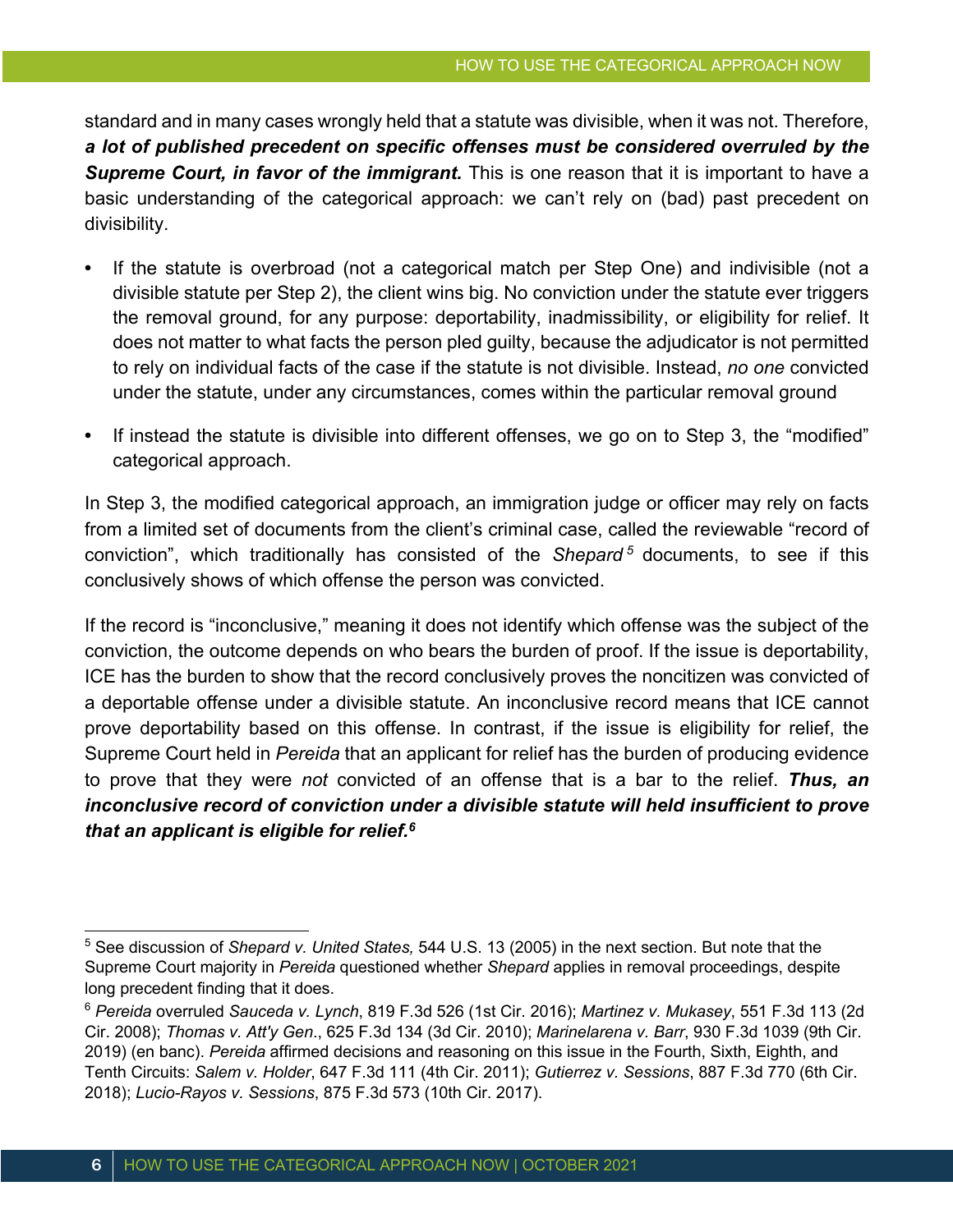Further, in what arguably is dicta, the *Pereida* majority stated that the *applicant* may be able to use evidence from outside the reviewable record of conviction to meet their burden, because *Shepard* does not necessarily apply in immigration, as opposed to criminal, proceedings.7 The *Shepard* issue was not briefed, argued, or presented in *Pereida* and the statement shocked legal observers. However, courts may decide to withdraw their precedent and follow it. Most worrisomely, while *Pereida* discussed the *applicant's* ability to use evidence from outside *Shepard* documents, ICE will assert that it too may use that evidence. If this is upheld, an inconclusive record of conviction under a divisible statute may no longer be a guaranteed defense against deportability, because ICE might try to meet its burden of proof with evidence from outside the reviewable record.

Now that we've described the whole process once, we will discuss the three steps again in a more thorough manner. The steps are: First, is there a categorical match between the generic definition and the criminal statute? Second, if not, is the statute divisible between different offenses? Third, if the statute is divisible, does the evidence identify which offense the person was convicted of?

### **B. Step 1: Is there a Categorical Match?**

Here we ask: (a) What are the elements of the offense described in the removal ground at issue (the "generic" definition); (b) What are the elements of the client's offense under the statute of conviction (the minimum conduct required to violate that statute); and (c) Do the elements of the statute of conviction fall entirely within the generic definition, or do they reach a broader swath of conduct than the generic definition? As the Supreme Court summarized in *Mathis v. United States*, 136 S. Ct. 2243, 2248 (2016):

To determine whether a prior conviction is for generic burglary (or other listed crime) courts apply what is known as the categorical approach: They focus solely on whether the elements of the crime of conviction sufficiently match the elements of generic burglary, while ignoring the particular facts of the case.

### **1. Identify the "Generic" Definition of the Removal Ground**

The grounds of inadmissibility and deportability (which include the definition of an aggravated felony) contain dozens of terms describing crimes, e.g., "crime involving moral turpitude," "crime of child abuse," "law…relating to a controlled substance," "crime of violence," "burglary," etc. Each of these terms must have a technical, federal definition, referred to as the "generic" definition. Our first research task is to identify the generic definition of the term that appears in the removal ground with which we are concerned. Federal court or Board of Immigration Appeals

<sup>7</sup> See *Pereida*, 141 S.Ct. at 767.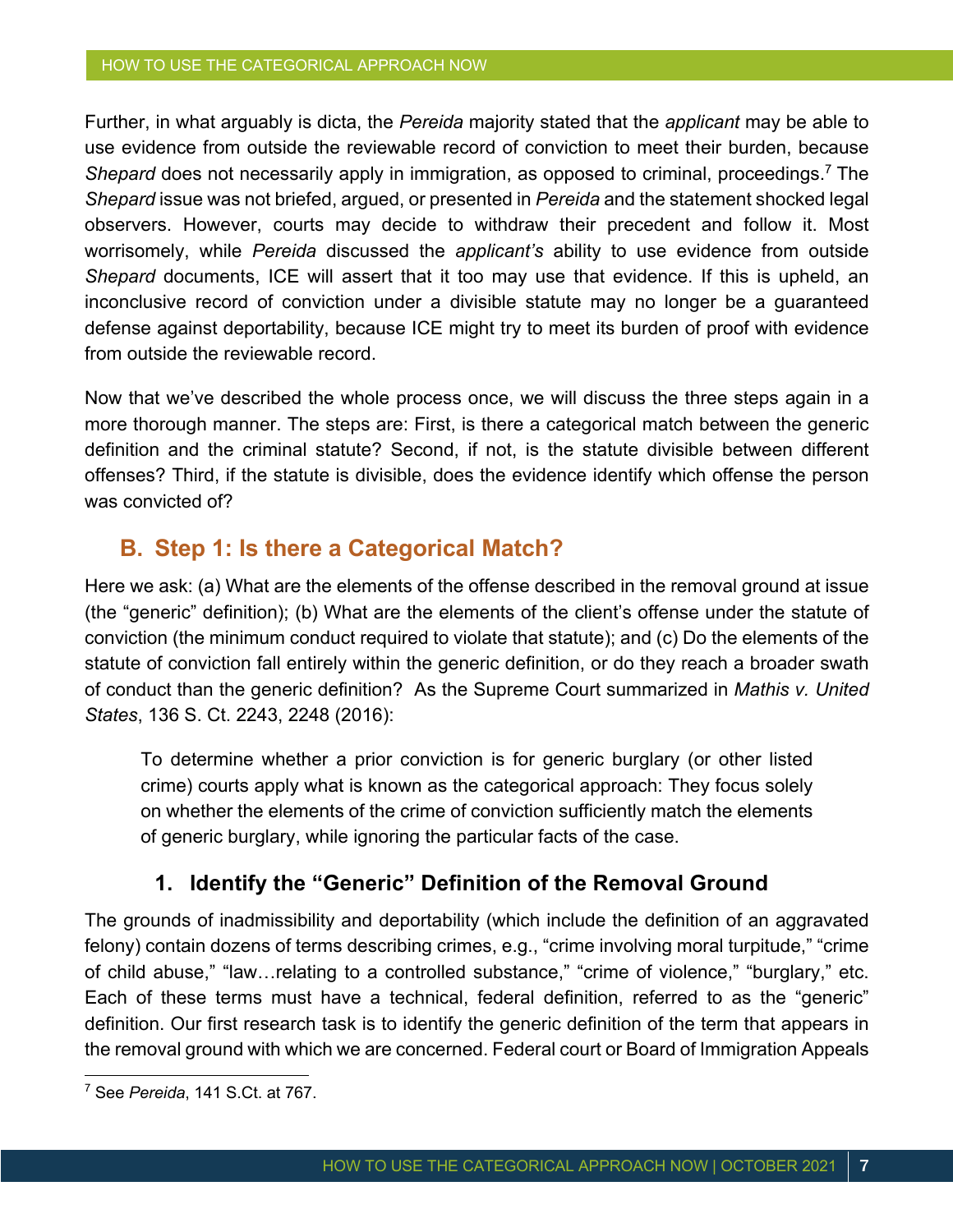case law may define a general term; checking secondary sources can save research time. Some removal grounds reference a federal statute as the definition, in which case we look to federal cases interpreting that statute.

**Example:** The definition of aggravated felony includes conviction of "burglary" if a sentence of a year or more is imposed. INA § 101(a)(43)(G). What is generically defined "burglary?"

The Supreme Court reviewed possible sources for definitions, including the Model Penal Code, common law, and the law of several states, and finally decided that generic burglary contains these elements: "an unlawful or unprivileged entry into, or remaining in, a *building or other structure,* with intent to commit a crime." The Court found that the term "building or other structure" does not include a vehicle. *Taylor v. United States*, 495 U.S. 575, 598 (1990) (emphasis added).

*Note on subsequent expansion of the definition of burglary.* Almost thirty years after *Taylor*, the Supreme Court revisited this generic definition and held that it includes burglary of a vehicle that is "adapted or customarily used for lodging." *United States v. Stitt,* 139 S.Ct. 399 (2018). The Court reviewed its prior decisions on burglary, in *Taylor, Mathis*, etc., and found that that particular issue had not been presented, and the prior decisions did not conflict with it. Because the new definition does not affect those prior decisions, we will not discuss it further as part of this example.

### **2. Identify the minimum conduct prosecuted that violates the statute of conviction**

Using the text of the statute of conviction, state case law, or other materials, we identify the *minimum conduct* required to violate the statute of which our client was convicted. Court decisions may refer to this as the "minimum conduct," "least acts criminalized," or "least adjudicated elements." Remember that we are focusing solely on the minimum conduct that can be or has been prosecuted under the statute, and "ignoring the particular facts of the case." *Mathis,* 136 S.Ct. at 2248.

The Supreme Court has cautioned that an immigrant may not simply imagine some theoretical, possible minimum conduct for an offense, but must demonstrate a "realistic probability" that this minimum conduct actually would be prosecuted under the statute. $8$  One may prove this by producing one or more cases where someone was found guilty under the statute for committing the particular minimum conduct. One can cite to published or unpublished decisions, their own

<sup>8</sup> See *Gonzales v. Duenas-Alvarez*, 549 U.S. 183, 186, 193 (2007), cited in *Moncrieffe v. Holder*, 569 U.S. 184, 205-06 (2013).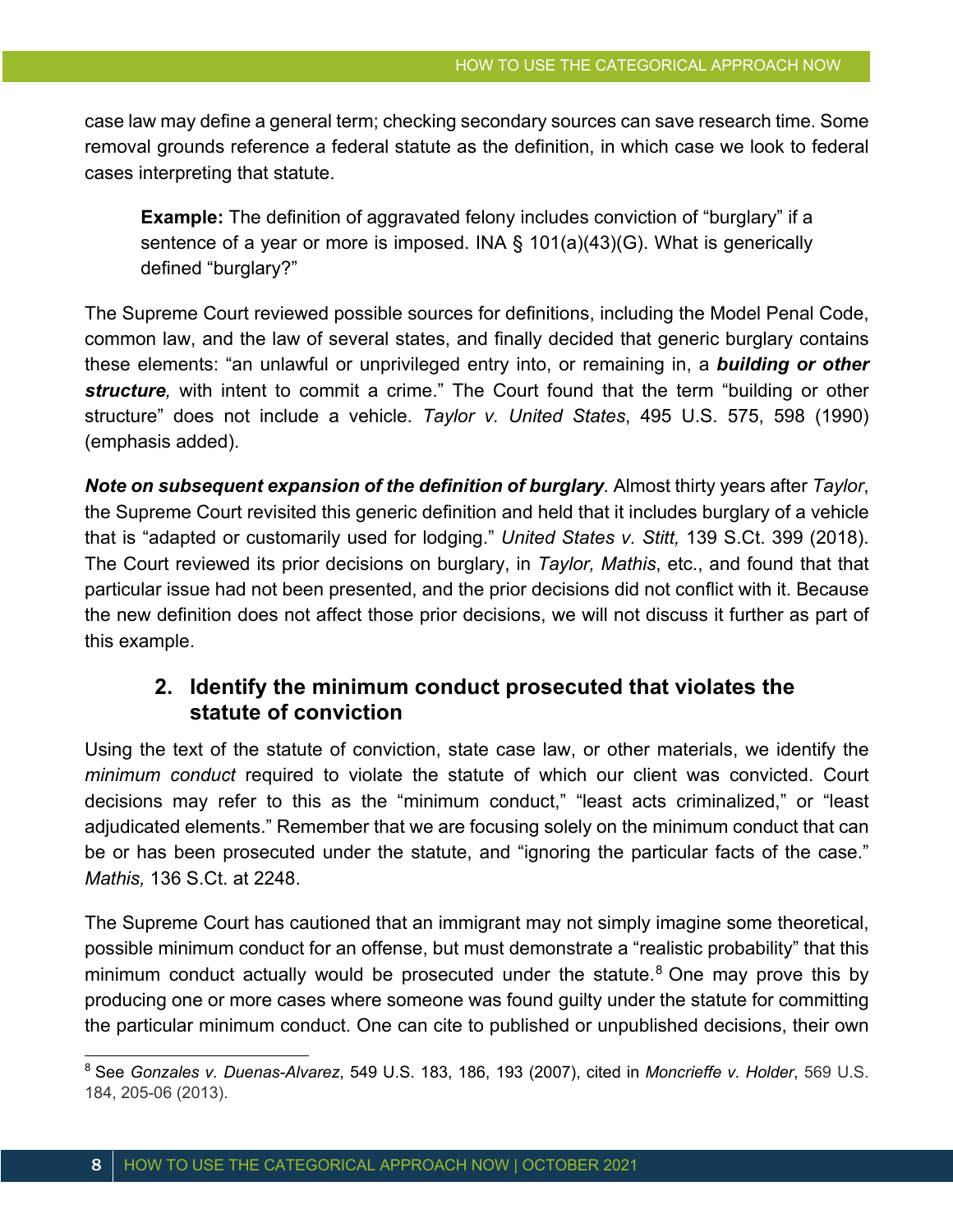case, or arguably other materials such as documents from criminal prosecutions or press releases or newspaper articles, that document conviction for non-generic conduct. For further discussion of the realistic probability of prosecution, see Part II, below, and see online practice advisories.9

One excellent source of information about a state statute's minimum conduct is the relevant state jury instruction for the offense. Do an internet search, or work with a criminal defense attorney, to find the instructions. The instructions also may cite to state precedential cases, which are the best authority.

In addition to cases, many circuit courts of appeals have held that an immigrant can demonstrate that a statute is overbroad if the *express language* of the statute includes conduct that is outside of the generic federal definition. In circuits that have adopted this rule, sometimes referred to as the "express language rule," no cases or other realistic probability proof is necessary.

**Example:** Iowa Code § 702.12 prohibits in part a burglary of "building and structures, [or] land, water, or air *vehicle*…." (emphasis added). The language of the statute as well as Iowa cases demonstrate that the statute is used to prosecute burglary of vehicles,<sup>10</sup> not just burglary of buildings. Thus, the minimum prosecuted conduct includes burglary of a vehicle.

The BIA and just a few circuit courts of appeals have declined to adopt the express language rule. See Part II, below. In those jurisdictions, even if the statute describes a specific minimum conduct, the immigrant may need to provide a further showing of realistic probability of prosecution.

#### **3. Is the crime of conviction defined more broadly than the generic definition?**

Here is where we compare the elements of the generic definition with the elements of the client's conviction. If the generic definition contains all of the elements of the criminal statute, there is a categorical match. Another way to state the test is to say that if there is some way to commit the state offense that would *not* also commit the generic definition, then there is *no* categorical match.

<sup>9</sup> See, e.g., IDP/NIPNLG, *Practice Advisory: Realistic Probability in Immigration Categorical Approach Cases* (June 3, 2021), available at https://nipnlg.org/practice.html.

<sup>10</sup> See *Mathis*, 136 S.Ct. at 2250. The Supreme Court subsequently held that generic burglary also can include burglary of vehicles that are adapted or customarily used for lodging, but found that does not apply to the Iowa statute. See discussion of *United States v. Stitt,* 139 S.Ct. 399, 405-407 (2018) at Subpart 1, above.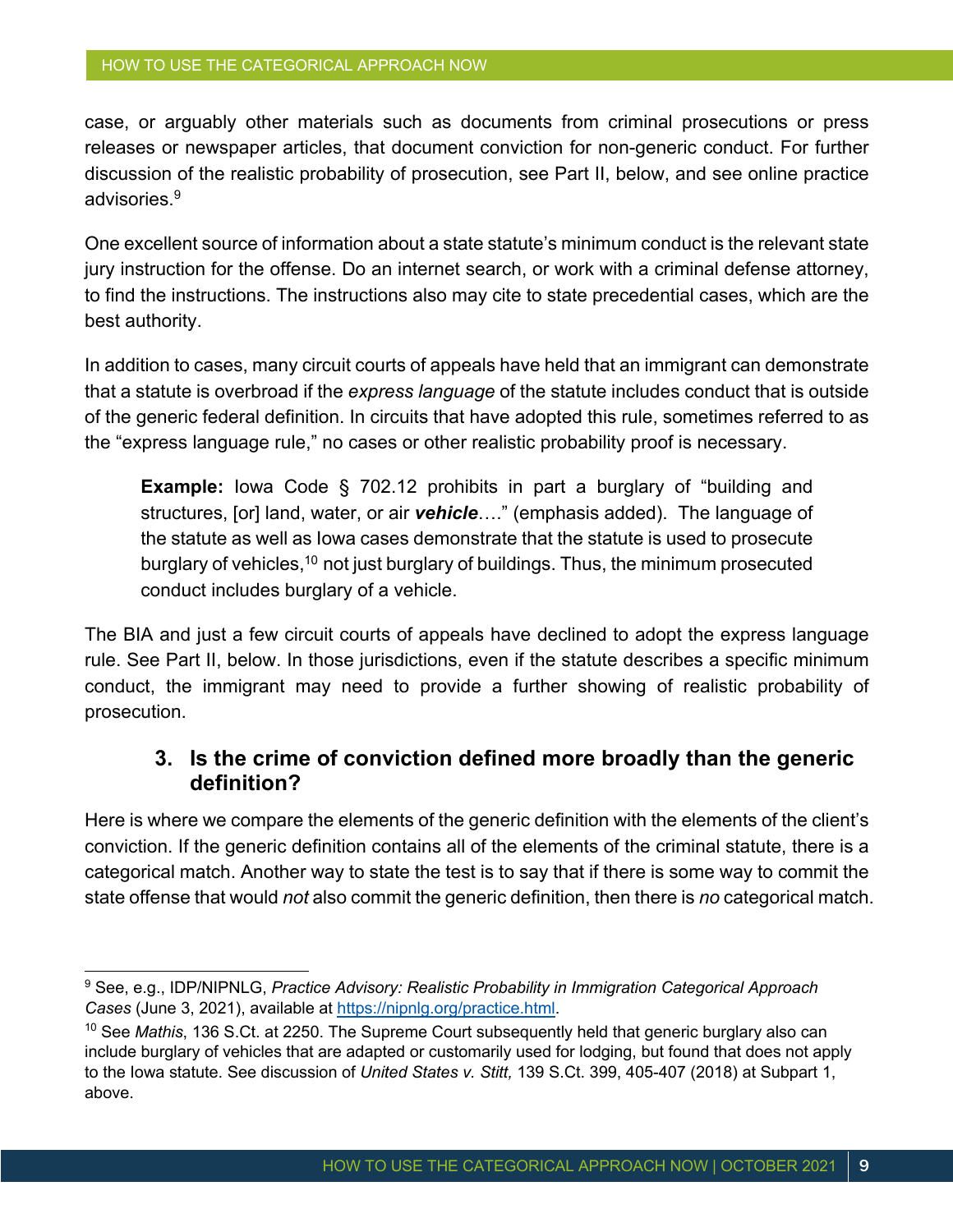**Example:** A person can be convicted of lowa burglary for illegally entering any vehicle with intent to commit a crime. Could that person also be convicted of generic burglary?

No, they could not. At that time, generic burglary was held to include entry into a building or structure, but to exclude entry into a vehicle. Because of this discrepancy, there was no categorical match. (The definition later was expanded to include certain vehicles serving as dwellings.11)

If there is a categorical match, the removal ground will apply to every conviction under the statute. The client loses and our analysis is over.

If there is no categorical match, then the statute as whole is **overbroad,** meaning it reaches conduct not reached by the generic definition. In that case the immigrant will win everything, *unless* the statute is divisible. We go to Step 2 to determine divisibility.

### **C. Step 2: Is the Criminal Statute Divisible?**

This step may appear complex, but stay with it until the example. In *Mathis*, the Supreme Court affirmed a strict test for when a criminal statute is divisible. The statute must meet all of these criteria:

- 1. The statutory language must set out multiple discrete statutory phrases in the alternative (i.e., the statute must use the word "or"). But a statute phrased in the alternative is *not always* a divisible statute.
- 2. At least one, but not all, of the statutory phrases must describe conduct that is a categorical match to the generic definition.
- 3. Significantly, these statutory phrases must set out different "elements" of different offenses, not just different means of committing one offense. The test is: if in every case, a jury would have to agree unanimously between these statutory alternatives in order to find the defendant guilty, these are alternative "elements" and the statute is divisible. But if a jury could disagree between the statutory alternatives and still convict the defendant, the statutory alternatives are mere "means" and the statute is not divisible.

If the statutory alternatives are means, not elements, then the statute does not set out different offenses. The statute is indivisible (not divisible).

<sup>11</sup> See discussion of *Stitt* in above footnote.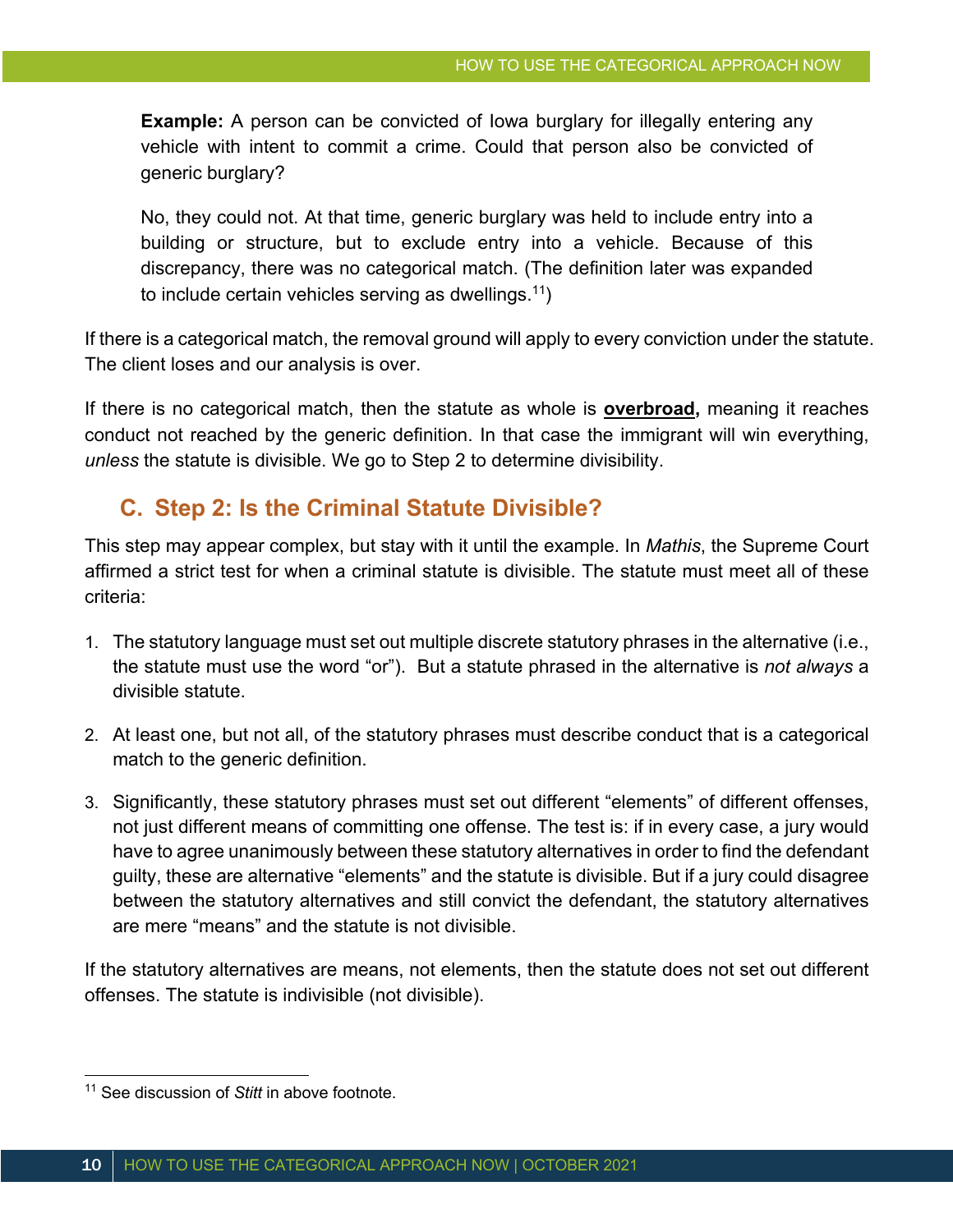**Example:** Let's use these three criteria to determine whether the lowa burglary statute, Iowa Code § 702.12, is divisible between burglary of a building and burglary of a vehicle. Section 702.12 prohibits burglary of "building and structures, [or] land, water, or air vehicle…."

1. Does § 702.12 set out multiple statutory alternatives?

*Yes. It prohibits burglary of a building "or" a vehicle.* 

2. Is at least one but not all of these alternatives a categorical match to the generic definition?

*Yes. Burglary of a building (assuming that this Iowa definition of building matches the generic definition) does meet the definition of generic burglary, but burglary of a vehicle does not.*

3. Must a jury decide unanimously between "building" and "vehicle" in order to convict the defendant? In other words, do these statutory alternatives set out different offenses, with different elements?

*No. In Mathis, the Supreme Court considered whether the Iowa burglary statute was divisible. It found that under Iowa law a jury could convict the defendant even if it split, with some jurors finding that a building was burgled and others finding a vehicle was. Therefore "building" and "vehicle" are not alternative elements, creating multiple offenses, but are mere alternative means (or different ways) of committing the single offense of burglary. Because it does not list elements in the alternative, the Iowa burglary statute is indivisible between a building or vehicle.*

The jury unanimity requirement is a new concept to many immigration advocates, and state law is not always clear as to whether statutory alternatives are means (no juror unanimity requirement) or elements (juror unanimity requirement). In *Mathis,* the Supreme Court provided instructions on how to determine whether these statutory phrases are elements or means. The Court identified the following sources (*see Mathis*, 136 S. Ct. at 2256-2257):

*State case law*. As was the case in *Mathis*, sometimes there are state cases that rule on whether statutory alternatives have a juror unanimity requirement. You can find these cases through ordinary state law research tools. State model criminal jury instructions, often available on state court system websites, may provide case citations that speak to the juror unanimity question, and thus can be a good place to start research. However, in many instances, state case law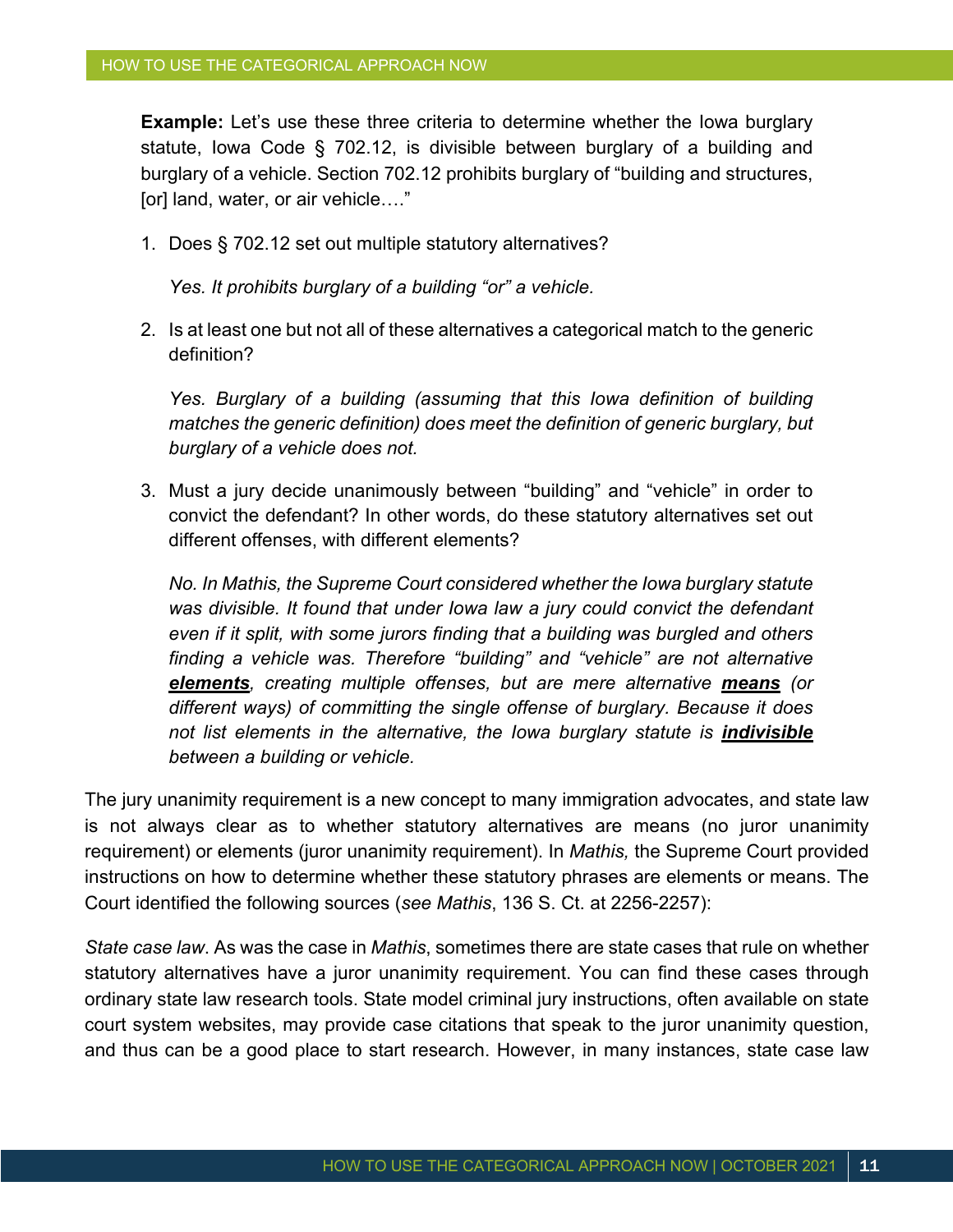does *not* definitively answer the juror unanimity question, which requires you to continue researching other sources of law.

*Statutory language.* Sometimes "a statute may itself identify which things must be charged (and so are elements) and which need not be (and so are means)." *Mathis*, 136 S. Ct. at 2256. Sometimes the statute contains a list of "illustrative examples" preceded by phrases like "including …." or "such as …." This language implies that these alternative ways of violating the statute are means, not elements, and that the statute is not divisible.

*Sentencing exposure.* "If statutory alternatives carry different punishments, then… they must be elements." *Mathis*, 136 S. Ct. at 2256. Therefore, the statute is divisible. For example, California first degree burglary, Pen C §§ 459/460(a), has an exposure of up to six years, while second degree burglary, §§ 459/460(b), has an exposure of up to three years. Section 460 is a divisible offense.

*Indications from the record of conviction.* The Court stated in *Mathis* that if the above sources of law are inconclusive on the juror unanimity question, a "peek" at the noncitizen's "record of conviction" may indicate whether the statutory alternatives are means or elements. For example, if a noncitizen's indictment or charging document simply lists the statutory alternatives (e.g., "did burglarize a building, structure, or vehicle"), then that "is as clear an indication as any" that the alternatives are means rather than elements, and the statute is indivisible. The Court carefully distinguished between this "peek" at the record of conviction at Step 2 (which is for "the sole and limited purpose of determining" *whether* the statute is divisible) and the different review of the record of conviction at Step 3 (which is to determine of which offense under a divisible statute the person was convicted). *Mathis*, 136 S.Ct. at 2256-57; *see also* discussion below.

*If the statute is indivisible*, the immigrant wins. We do not proceed to Step 3, the modified categorical approach. The regular categorical approach at Step 1 governs, and we already found that the statute is overbroad under that test. When a criminal statute is both overbroad and indivisible, no one who is convicted under it comes within the removal ground. This is true for purposes of deportability, admissibility, and eligibility for relief, and regardless of facts in the record.

**Example:** In *Mathis* the Supreme Court found that the Iowa burglary statute was indivisible (not divisible) between burglary of a building and a vehicle. Since it was indivisible, the Step 1 categorical approach controlled. At Step 1, the court had found that the minimum conduct to commit the offense (burglary of a vehicle) was not a categorical match with the generic definition, and that the statute therefore was overbroad. Because the statute was both overbroad and indivisible, the Court found that no conviction under it *ever* amounts to generic burglary.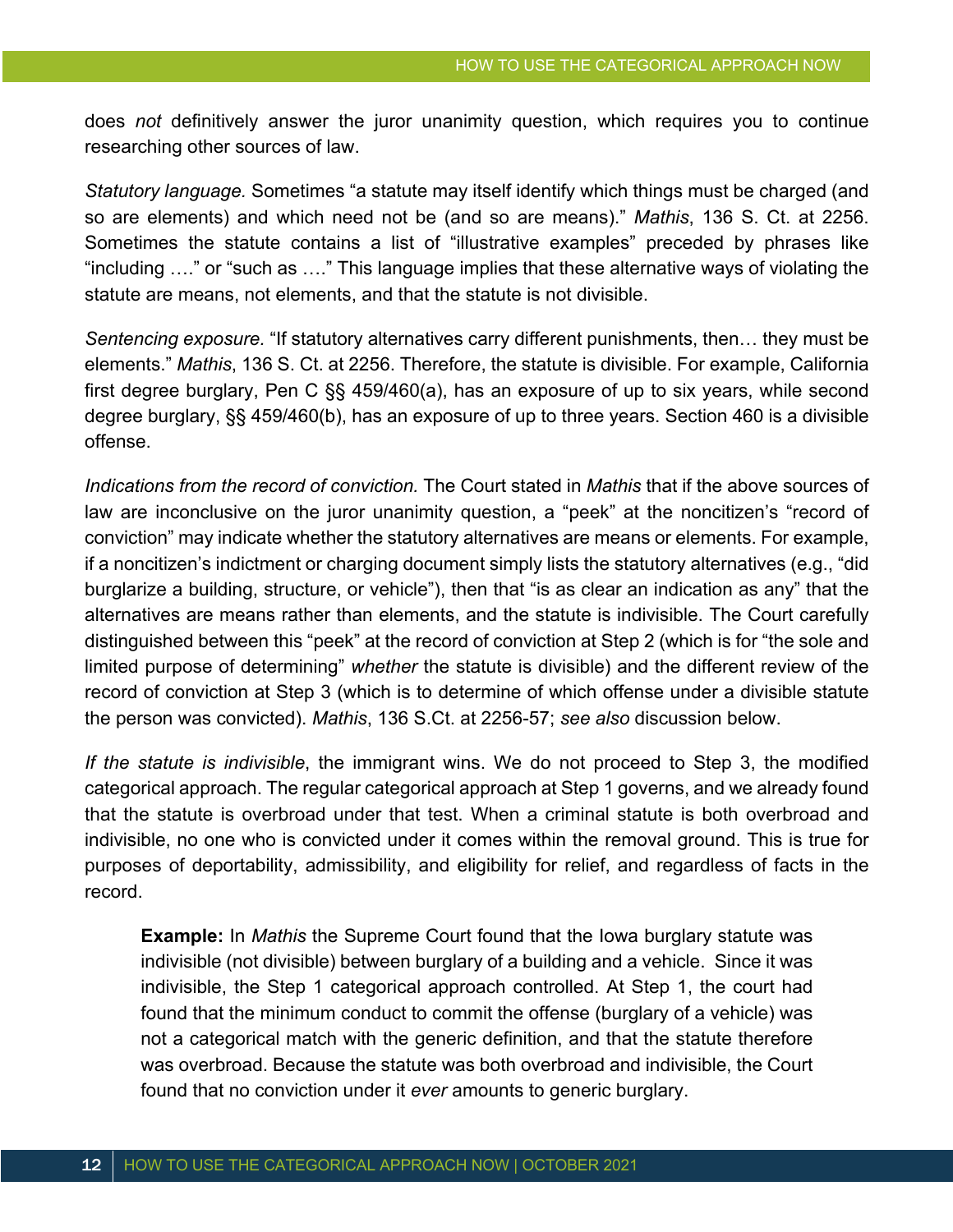Note that this is true even if a defendant specifically pled guilty to burglary of a building. If the statute is indivisible, the adjudicator cannot rely on facts from the person's record or conviction, or underlying facts; the adjudicator is restricted to the categorical approach, which compares the minimum conduct prosecuted under the statute with the generic definition. In immigration proceedings, the conviction does not trigger the removal ground, regardless of whether the issue is deportability, inadmissibility, or eligibility for relief. See, e.g., the Supreme Court's holding in *Moncrieffe, supra,* which is that because the minimum conduct to commit the offense is not an aggravated felony, and the statute is not divisible, Mr. Moncrieffe automatically is eligible to apply for LPR cancellation.

*If the statute is divisible,* we go on to Step 3. For example, if Iowa did have a rule that jurors must agree unanimously between burglary of a building and a vehicle in order to convict, the statute would be divisible and we would go to Step 3.

### **D. Step 3: The Modified Categorical Approach: In a conviction under a divisible statute, of which crime was the defendant convicted?12 What evidence can be used to prove this?**

If and only if a statute is divisible according to the criteria in Step 2, the modified categorical approach applies. Here the immigration judge or officer may review certain documents from the client's record, referred to as the reviewable "record of conviction," for the sole purpose of identifying *which* offense (which of the elements set out in the alternative in the statute) the person was convicted of. For example, if the Iowa burglary statute were properly held to be divisible, a court would be permitted to review Mr. Mathis' record of conviction to see whether it established that he was convicted for burglarizing a building versus a vehicle.

The Supreme Court consistently has held that the reviewable record of a conviction by plea consists of "the statutory definition, charging document, written plea agreement, transcript of plea colloquy, and any explicit factual finding by the trial judge to which the defendant assented." *Shepard v. United States,* 544 U.S. 13, 16 (2005). These also may be referred to as the *Shepard* documents. Courts have agreed that that pre-sentence reports, preliminary hearing transcripts, and police reports are not part of the reviewable record -- unless the defense explicitly stipulated that they contain the factual basis for the plea. The reviewable record of a conviction by jury includes documents such as the charging document and jury instructions.13 There are several

<sup>12</sup> See, e.g., *Mathis*, 136 S.Ct. at 2248-2249; *Descamps,* 570 U.S. 254, 260-265.

<sup>13</sup> *See, e.g., Taylor v. United States*, 495 U.S. 575, 602 (U.S.1990)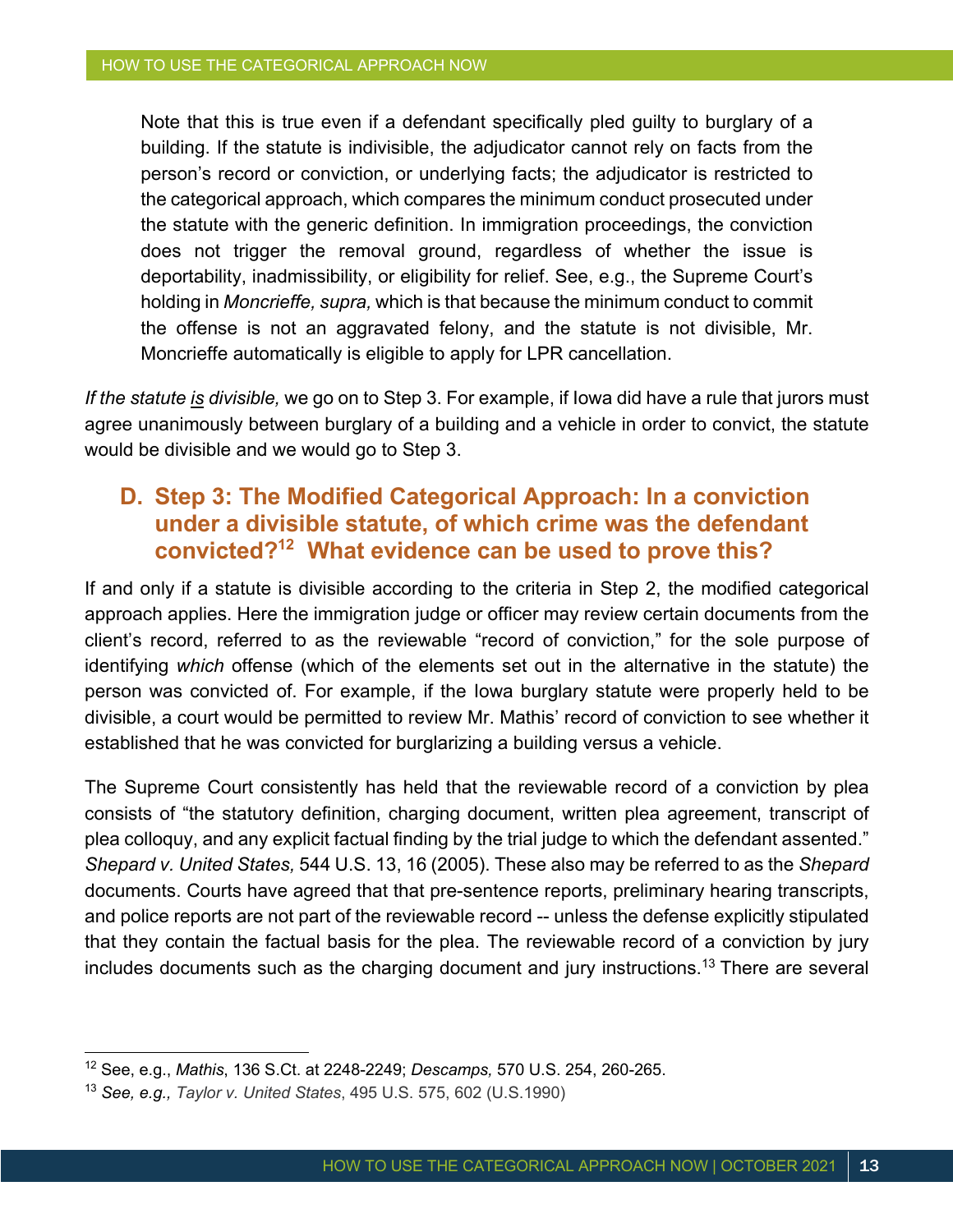BIA and Circuit-specific decisions as to what is included in the reviewable record of conviction for immigration purposes.

Note, however, that the Supreme Court in 2021 called into question whether the *Shepard* restraints apply in immigration proceedings, as opposed to criminal proceedings. See *Pereida v. Wilkinson*, 141 S.Ct. 754, 767 (2021), discussed below.

If the evidence conclusively identifies of which offense the person was convicted, then the adjudicator will apply the categorical analysis to that offense. But if the evidence is inconclusive, the case outcome depends upon whether the question is deportability versus eligibility for relief.

- DHS must prove that a conviction causes deportability. If the record of conviction under a divisible statute is inconclusive, then the person is not deportable, because DHS cannot meet their burden.
- In *Pereida*, the Supreme Court resolved a circuit split and held that an applicant for relief convicted under a divisible statute has the burden of producing evidence that their offense of conviction under a divisible statute is not one that is a bar to relief. If the applicant's evidence is inconclusive, their conviction is deemed a bar and they are ineligible for that relief. See discussion of *Pereida* at Part II.C, below and in online practice advisories.14

In *Pereida*, the Supreme Court also stated that where the record of conviction is inconclusive, an applicant for relief may be able to use a range of evidence beyond the *Shepard* documents to meet their burden. This language may be helpful to certain applicants for relief. However, based on this same reasoning, ICE might argue that it too can use evidence beyond the *Shepard* documents to meet its burden to prove that an LPR convicted under a divisible statute is *deportable*. Advocates should push back against that interpretation of *Pereida*. See discussion in Part II.C, below.

<sup>14</sup> See, e.g., NIPNLG/IDP, *Practice Alert: Overview of Pereida v. Wilkinson* (March 2021) at https://nipnlg.org/practice.html and see ILRC, *Pereida v. Wilkinson and California Offenses* (April 2021) at https://www.ilrc.org/pereida-v-wilkinson-and-california-offenses.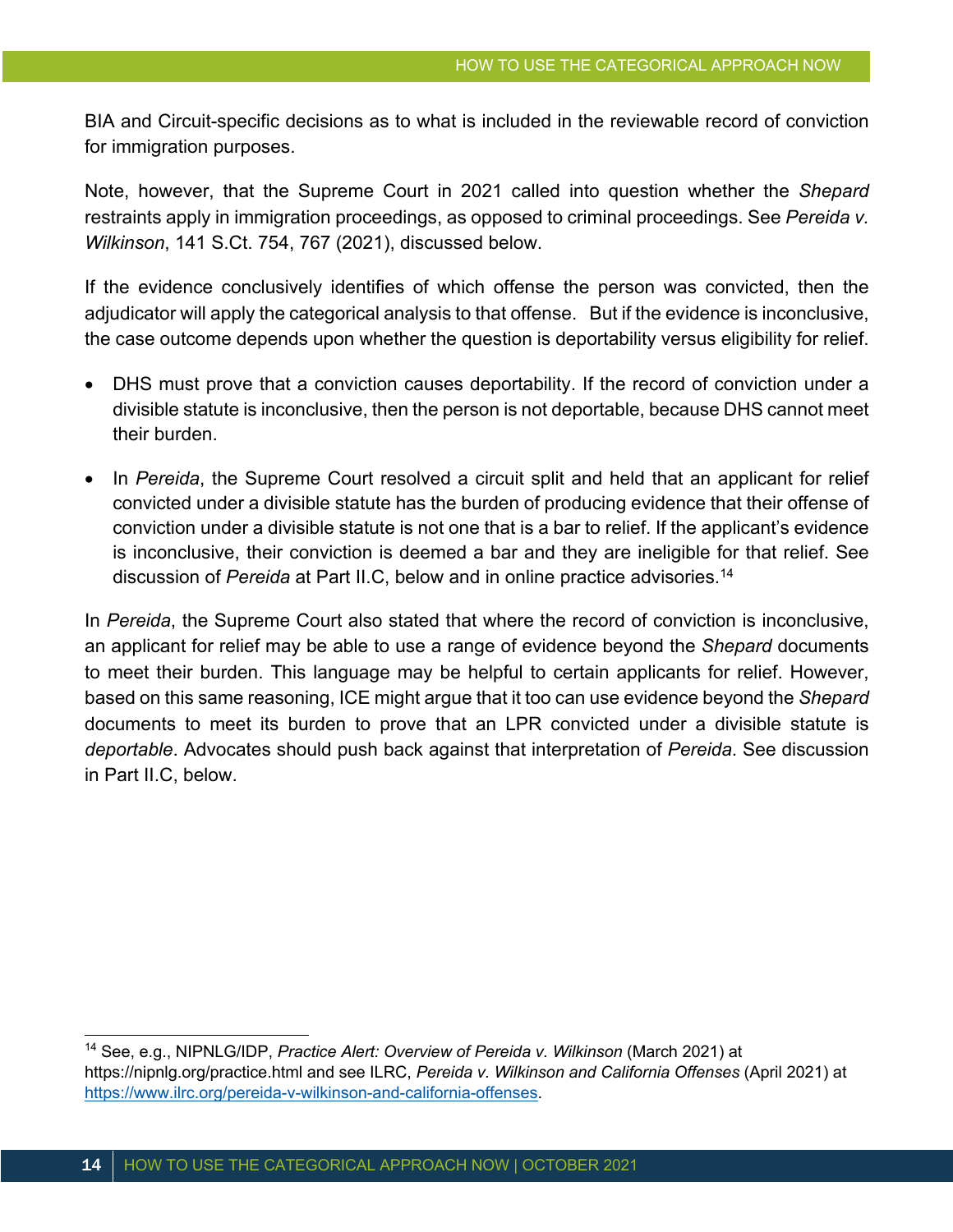# **III. Further Discussion and Frequently Asked Questions**

### **A. Step One: Is there a categorical match?**

### **1. First, Identify the "Generic" Definition of the Criminal Law Term in the Removal Ground**

"Under [the categorical approach] we look 'not to the facts of the particular prior case,' but instead to whether 'the state statute defining the crime of conviction' categorically fits within the 'generic' federal definition of a corresponding aggravated felony. By 'generic,' we mean the offenses must be viewed in the abstract, to see whether the state statute shares the nature of the federal offense that serves as a point of comparison." *Moncrieffe v. Holder*, 569 U.S. 184, 190 (2013) (citations omitted).

#### **What is the Defense Goal?**

The generic definition is the standard to which the criminal statute is compared. We want the generic definition to be narrow and specific so that some conduct prohibited by criminal statute will fall outside of it, because in that case the immigrant will win.

#### **What is a Generic Definition?**

The Immigration and Nationality Act (INA) is full of criminal law terms. Removal grounds include terms such as "crime of domestic violence," "firearms," "controlled substance," "crime involving moral turpitude," etc.<sup>15</sup> Conviction of an aggravated felony is a deportation ground as well as a bar to many forms of relief, and the statutory definition of aggravated felony includes dozens of criminal law terms such as "burglary," "theft," "fraud," "crime of violence," "sexual abuse of a minor," etc.<sup>16</sup>

Each of these criminal law terms must have a federal, "generic" definition that applies in immigration proceedings. Sometimes the INA provides the definition by reference to a federal criminal statute. For example, the firearms deportation ground provides that "firearm" is defined at 18 USC § 921(a). A deportable crime of domestic violence requires a "crime of violence" as defined at 18 USC § 16. See INA § 237(a)(2)(C), (E)(i). Here, to find the generic definition we examine the federal statute, as well as federal cases that interpret it.

In other cases, a removal ground will set out a word or phrase, for example, "theft" or a "crime of child abuse." Here federal courts and/or the BIA will consider several factors to decide on the most appropriate definition of the term. (For an example of this process, see how the Supreme

<sup>15</sup> See INA §§ 212(a)(2), 237(a)(2); 8 USC §§ 1182(a)(2), 1227(a)(2).

 $16$  See INA § 101(a)(43); 8 USC § 1101(a)(43).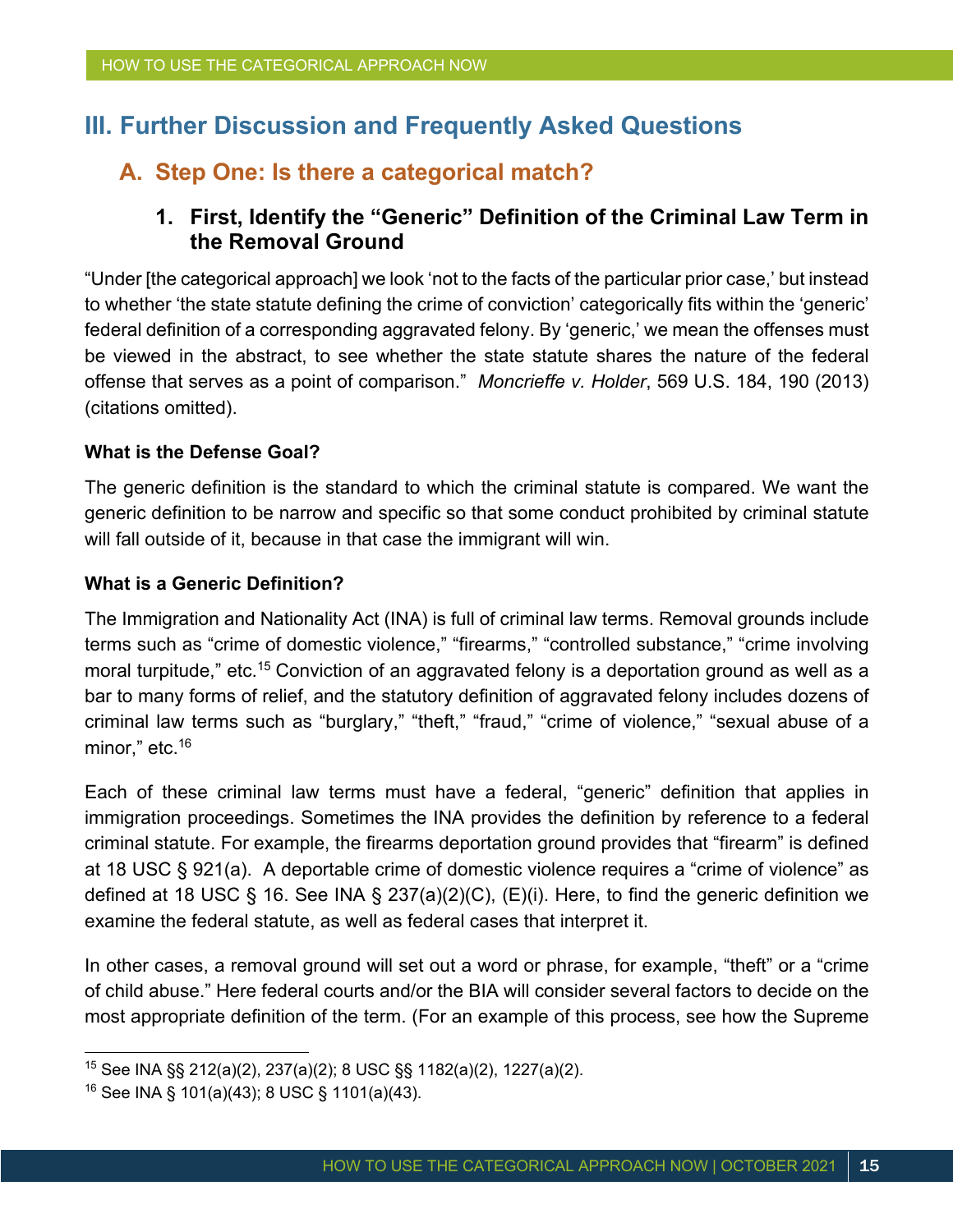Court arrived at the definition of generic burglary in *Taylor v. United States*, 495 U.S. at 592- 560.) Some of these generic definitions, like generic burglary, are both specific and universally accepted. In other cases, federal courts, or a federal court and the BIA, may create different, competing definitions, or vague definitions. It is imperative to check the law of your circuit as well as the BIA to ensure that you are aware of the applicable definition, potential conflicts, and recent developments. If a definition is unsettled, advocates can propose a definition (again, see discussion in *Taylor* and other cited cases that describe this process) and can litigate the issue.

#### **How Do I locate the Generic Definition?**

Look at the applicable removal ground and check for references to federal statutes or specific information. If it contains general law terms, starting with secondary sources can save time. Norton Tooby's books such as *Aggravated Felonies, Crimes Involving Moral Turpitude,* and *Safe Havens* summarize all decisions on these topics nationally. See www.nortontooby.com. See also national books such as *Immigration Law and Crimes* at www.thomsonreuters.com. Some Circuit Courts of Appeals publish outlines on the topic on their websites; see especially the Ninth Circuit's outline. Some states have state-specific books,<sup>17</sup> online charts,<sup>18</sup> and articles. But secondary sources are the starting, not ending point. Do further research to see if there are new developments.

#### **Must Federal Courts Defer to the BIA on the Definition?**

Federal courts and the BIA both create generic definitions. If these definitions conflict, federal courts have gone both ways as to if or when they must give *Chevron*<sup>19</sup> deference to the BIA's generic definition. In particular, because federal criminal courts (as a sentence enhancement) and the BIA (as a removal ground) both apply the definition of aggravated felony, INA § 101(a)(43), arguably federal courts should not need to defer. Federal courts never defer to the BIA's interpretation if the generic definition is a federal statute, such as the definition of a crime of violence at 18 USC § 16(a).

<sup>17</sup> For example, in California, besides *Defending Immigrants in the Ninth Circuit* (www.ilrc.org), see Tooby, Brady, *California Criminal Defense of Immigrants* (www.ceb.com), and in New York see Vargas, *Representing Immigrant Defendants in New York* (www.immigrantdefenseproject.org).

<sup>&</sup>lt;sup>18</sup> See, e.g., the California Chart (sign up at www.ilrc.org/chart) and the Arizona chart at www.firrp.org. See several other state charts at www.nipnlg.org. Current immigration non-profit staff can access a library at www.immigrationadvocates.org.

<sup>&</sup>lt;sup>19</sup> See *Chevron U.S.A. Inc. v. Natural Resources Defense Council*, 467 U.S. 837 (1984), discussing when federal courts must defer to an administrative agency's interpretation of the statute it administers. For a basic overview of deference issues in immigration law see ILRC, *Who Decides? Chevron, Brand X, and Mead Principles* (2011) at http://www.ilrc.org/files/documents/overview\_of\_chevron\_mead\_\_brand\_x.pdf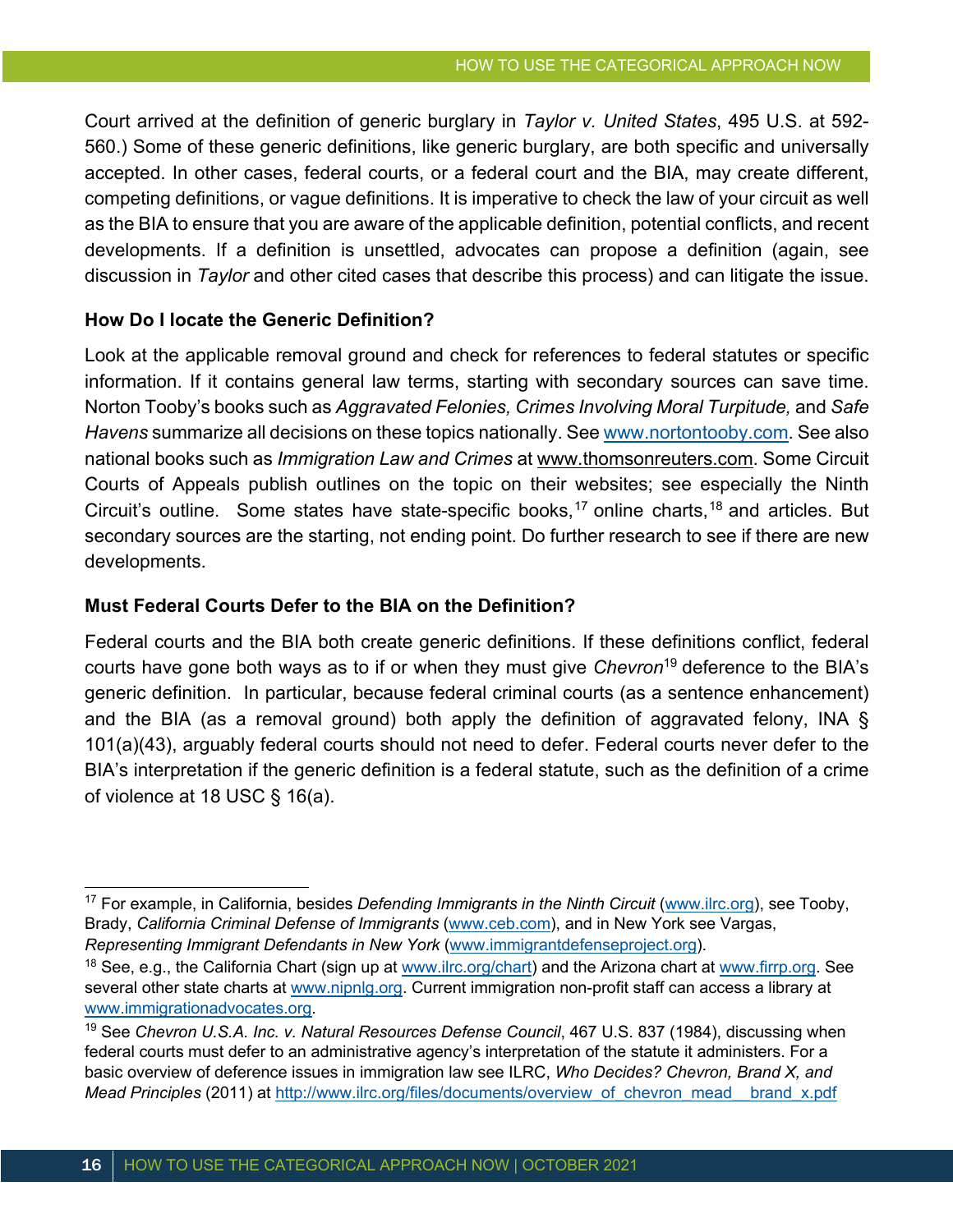### **2. Second, Identify the Minimum Conduct that is Required for Guilt Under the Statute of Conviction and that has a "Realistic Probability of Prosecution"**

"Because we examine what the state conviction necessarily involved, not the facts underlying the case, we must presume that the conviction 'rested upon [nothing] more than the least of th[e] acts' criminalized, and then determine whether even those acts are encompassed by the generic federal offense. But this rule is not without qualification…. [O]ur focus on the minimum conduct criminalized by the state statute is not an invitation to apply 'legal imagination' to the state offense; there must be 'a realistic probability, not a theoretical possibility, that the State would apply its statute to conduct that falls outside the generic definition of a crime.'" *Moncrieffe v. Holder*, 569 U.S. 184, 190-191 (2013), citing *Gonzalez v. Duenas-Alvarez*, 549 U.S. 183, 193 (2007).

#### **What is the defense goal?**

The person's conviction is evaluated not by what they did, but by the most minimal, least egregious conduct that has a realistic probability of being prosecuted under the criminal statute. This is a great advantage. The defense goal is (a) to identify some conduct that violates the criminal statute but falls outside the generic definition, and (b) to show that there is a "realistic probability" that this conduct actually is prosecuted under the criminal statute

#### **What is the "Minimum Conduct" Required to Violate the Statute?**

For a criminal conviction to occur, the prosecutor must prove, or the defendant must admit, all of the "elements" of the offense. An element is a fact that a jury must unanimously agree upon for a finding of quilt.<sup>20</sup> Depending on the offense, the required elements might be that the defendant engaged in certain conduct (e.g., sold), caused certain results (e.g., injury), had a certain mental state or intent (e.g., malice), or other factors. The least egregious conduct that fulfills all the elements is the minimum conduct required to violate the statute.

#### **What is a "Realistic Probability of Prosecution" and How Can One Prove it?**

The person must show that the proposed minimum conduct has a "realistic probability" of actually being prosecuted under the criminal statute. This can be shown by the following:

• Evidence that the person's own conviction was for this conduct.<sup>21</sup>

<sup>20</sup> See, e.g., *Descamps,* 570 U.S. 254, 260 (2013) and see *Mathis,* 136 S. Ct. at 2248-49.

<sup>21</sup> See *Gonzales v. Duenas-Alvarez*, 549 U.S. 183, 186, 193 (2007), cited in *Moncrieffe*, 569 U.S. at 205-06 and *Matter of Ferreira*, 26 I&N Dec. 415, 419 (BIA 2014).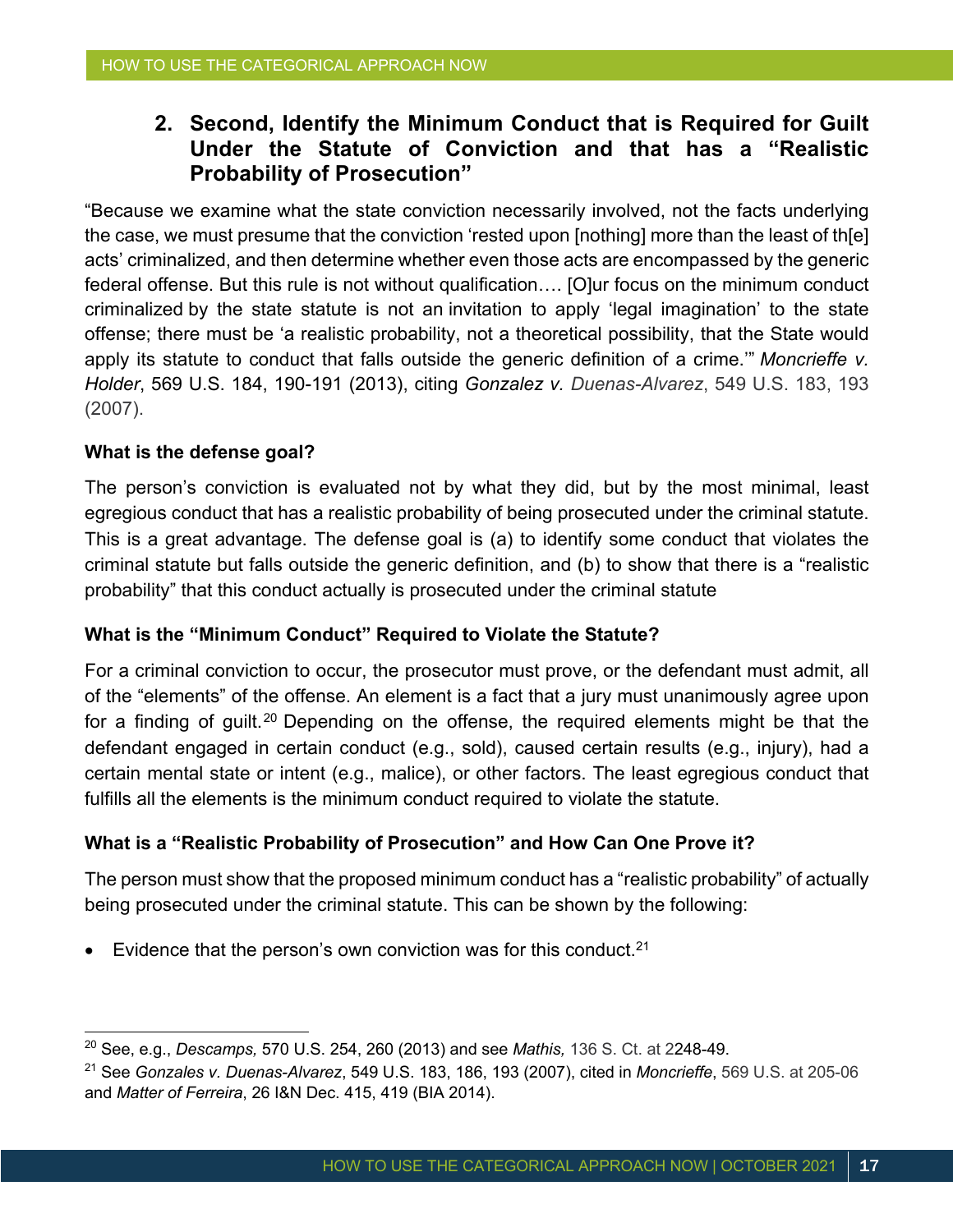- Published or unpublished decisions (in the Ninth Circuit, a single unpublished decision) describing a conviction under the statute based on this conduct. $22$
- In most but not all circuits: Language in the criminal statute expressly sets out the minimum conduct. See further discussion below.
- If other evidence is not available, affidavits from criminal defense counsel or prosecutors stating that they have seen this conduct prosecuted under the statute might suffice.

Regarding statutory language, multiple circuit courts of appeals, including the First, Second, Third, Ninth, Tenth, and Eleventh Circuits (although the BIA held that the Eleventh Circuit rule has changed) have held that if the criminal statute's text expressly includes minimum conduct that is outside of the generic definition, no further case evidence is needed to meet the realistic probability test.23

**Example: Statutory Language for Burglary.** Under this rule, if a statute prohibits burglary of a "boat, vehicle, or aircraft," that alone establishes a realistic probability that burglary of a "boat" is prosecuted under the statute, even without case examples, because the statute specifically states "boat."<sup>24</sup>

The BIA held that case evidence is required to show a realistic probability of prosecution, *even if* the statute specifically states the minimum conduct at issue. *Matter of Ferreira*, 26 I&N Dec. 415, 419 (BIA 2014). In *Ferreira*, a state drug schedule listed a particular controlled substance that did not appear on federal drug schedules, and so did not meet the generic definition of "controlled substance" for immigration purposes. The BIA said that the statutory language was not sufficient to show a realistic probability of prosecution; the immigrant needed to show evidence of actual prosecutions involving that substance. In 2015, in a nearly identical case, the Supreme Court did not require case evidence. In *Mellouli v. Lynch*, 135 S. Ct. 1980, 1984 (2015), the Court simply stated, "At the time of Mellouli's conviction, Kansas' schedules included at least nine substances not included in the federal lists." *Ibid.* But the Court did not discuss the realistic probability of prosecution question.

<sup>22</sup> *Ibid,* and see *Osequeda-Nunez v. Holder*, 594 F.3d 1124, 1129 (9th Cir. 2010).

<sup>23</sup> *See, e.g.*, *Swaby v. Yates*, 847 F.3d 62, 66 & n.2 (1st Cir. 2017); *Hylton v. Sessions*, 897 F.3d 57, 63-64 (2d Cir. 2018); *Jean-Louis v. Att'y Gen*., 582 F.3d 462, 481 (3d Cir. 2009); *Chavez-Solis v. Lynch*, 803 F.3d 1004, 1009–10 (9th Cir. 2015) (quoting *United States v. Grisel*, 488 F.3d 844, 850 (9th Cir. 2007) (en banc)); *United States v. Titties*, 852 F.3d 1257, 1275 (10th Cir. 2017);). *See also Mendieta-Robles v. Gonzales*, 226 F. App'x 564, 572-73 (6th Cir. 2007) (unpublished). Regarding the Eleventh Circuit, see discussion in *Matter of Guadarrama,* 27 I&N Dec. 560, 562-66 (BIA 2019) making the potentially questionable finding that the court abandoned the rule in *Ramos v. Att'y Gen*., 709 F.3d 1066, 1071-72 (11th Cir. 2013). <sup>24</sup> See, e.g., *Grisel,* 448 F.3d at 850.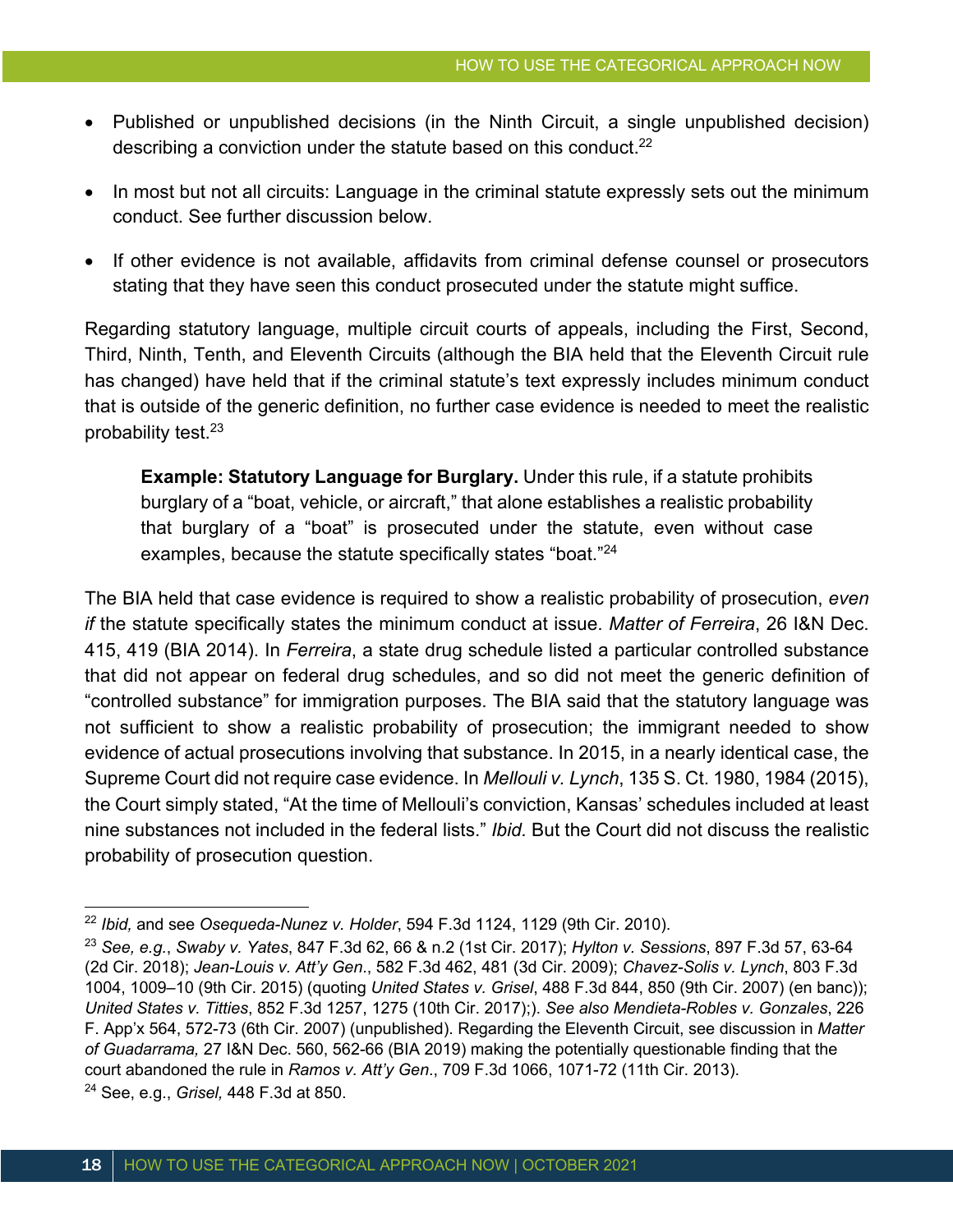#### HOW TO USE THE CATEGORICAL APPROACH NOW

In 2019 the BIA reaffirmed its rule, while acknowledging that several circuit courts of appeals disagree. In a case arising within the Eleventh Circuit, the BIA held that the fact that a Florida statute specifically names parts of the marijuana plant that are outside the generic definition is not sufficient to prove a realistic probability of prosecution of conduct involving those parts of the plant. The Board acknowledged that in *Ramos v. U.S. Att'y Gen*., 709 F.3d 1066 (11th Cir. 2013), the Eleventh Circuit had adopted the rule that express statutory language is sufficient to prove a realistic probability or prosecution, but the Board found that the Eleventh Circuit had abandoned *Ramos* in subsequent cases. See *Matter of Guadarrama*, 27 I&N Dec. 560, 562-566 (BIA 2019).

Most circuit courts of appeals disagree with the BIA. For example, the Eighth Circuit held that the same Florida definition of marijuana considered in *Guadarrama* is overbroad on its face. The court acknowledged that case examples are required to prove a realistic probability of prosecution if a statute is ambiguous or vague. "But when the statute's reach is clear on its face, it takes no 'legal imagination' or 'improbable hypotheticals' to understand how it may be applied and to determine whether it covers conduct an analogous federal statute does not." *Gonzalez v. Wilkinson,* 990 F.3d 654, 660 (8th Cir. 2021). However, the Fifth Circuit has agreed with the BIA's test.25

Where a federal court has not ruled on the issue, advocates should cite the reasoning of the many courts that have adopted the plain language text. But the best plan is also to have case evidence if that is available. For more on this topic, see online practice advisories.<sup>26</sup>

#### **How Do I Identify the Minimum Conduct for a Particular Crime?**

State jury instructions are an excellent starting point, if a state publishes them. They may set out the minimum conduct required for guilt under state statutes and provide supporting case citations that can be used to show a realistic probability of prosecution. Some jury instructions are available online.

**Example:** Jury Instructions. California Penal Code § 242 defines a "battery" as an unlawful use of "force or violence" against a person. This statutory language might appear to require actual violence, or to indicate a divisible statute. But California jury instructions make clear that "force" and "violence" in § 242 are synonymous, and that they include "the slightest touching" that causes no pain or injury. The instructions cite cases where the statute has been used to prosecute this kind of conduct. See CALCRIM 841. The cases establish that the minimum prosecuted

<sup>25</sup> See *United States v. Castillo-Rivera*, 853 F.3d 218, 222-24 (5th Cir. 2017) (en banc).

<sup>26</sup> See, e.g., NIP/NLG and IDP Advisories on *Mellouli v. Lynch* (June 8, 2015) and on *Realistic Probability and Duenas-Alvarez* (November 5, 2014) at https://www.nationalimmigrationproject.org/practice.html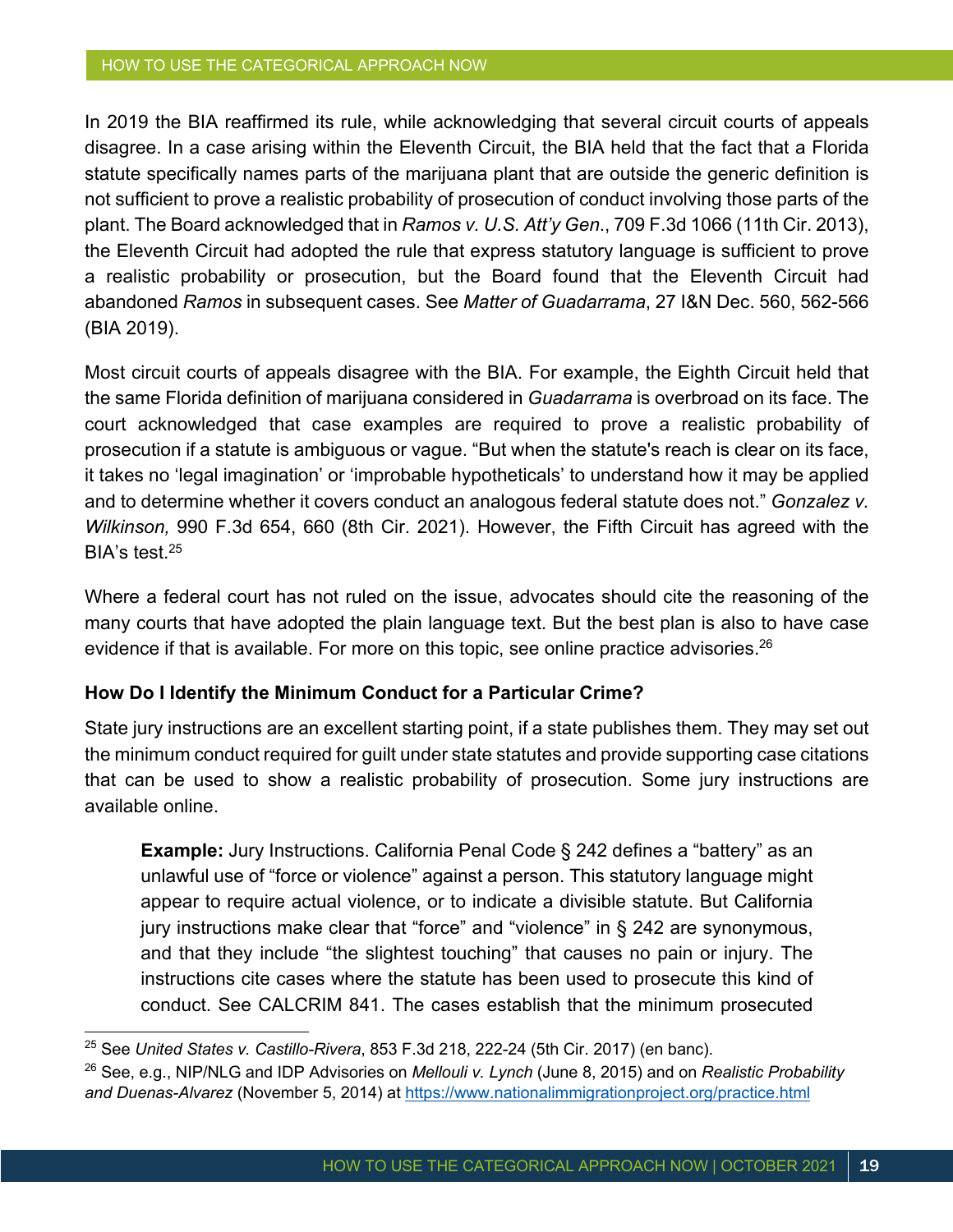conduct to violate the statute is a mere offensive touching. (This same analysis applies to simple battery statutes in several states.)

Some aspects of jury instructions can be hard for immigration attorneys to understand. In case of doubt, consult with criminal defense counsel. Also, do additional research in case subsequent published decisions affect the minimum conduct but have not yet been incorporated into the jury instructions.

If your state does not publish jury instructions, you must research criminal cases. This is an opportunity for immigration advocates to ask for help from the criminal defense attorneys. Note that defense attorneys might use other terms for minimum conduct, such as "least criminalized act" or "least adjudicated elements."

#### **Who Must Prove Realistic Probability of Prosecution?**

This is a question of law, and courts have an obligation to get it right. But, in fact, the immigrant is the party who needs to show that a particular minimum conduct has a realistic probability of prosecution, and generally the immigrant will bring the arguments and evidence.

#### **Must Federal Courts Defer to the BIA?**

Federal courts do not owe *Chevron* deference to the BIA on questions of state law, such as the minimum conduct required to commit a state offense, $27$  or on how the categorical approach is employed, including what constitutes a realistic probability of prosecution.

### **3. Third, Compare the Minimum Conduct and Generic Definition**

"Under this approach we look 'not to the facts of the particular prior case,' but instead to whether 'the state statute defining the crime of conviction' categorically fits within the 'generic' federal definition of a corresponding aggravated felony. *…* Accordingly, a state offense is a categorical match with a generic federal offense only if a conviction of the state offense ''necessarily' involved . . . facts equating to [the] generic [federal offense].' Whether the noncitizen's actual conduct involved such facts 'is quite irrelevant.'" *Moncrieffe v. Holder*, 569 U.S. 184, 190 (2013) (citations omitted).

<sup>27</sup> See *Chevron, Chevron U.S.A. Inc. v. Natural Resources Defense Council*, 467 U.S. 837 (1984)*,* holding that federal courts may owe deference to an administrative agency interpretation of the statute that it administers. The BIA does not administer state statutes and thus is not owed deference regarding its interpretation of their construction or comparison to a generic definition. See, e.g., discussion in *Marmolejos-Campos v. Holder*, 558 F.3d 903, 907-908 (9th Cir. 2009) (*en banc*).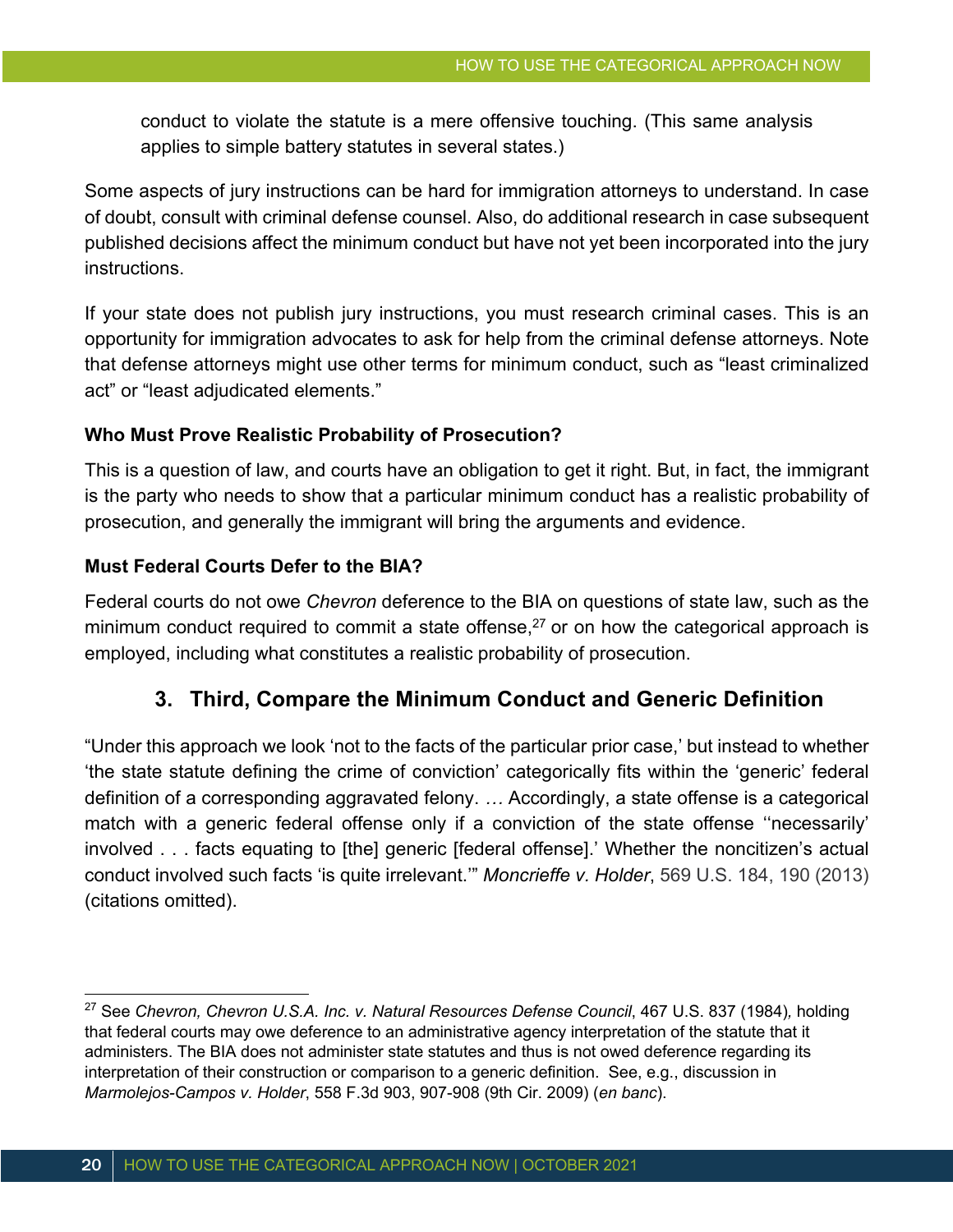#### **What is the Defense Goal?**

We want to show that the minimum prosecuted conduct to commit the offense does not necessarily come within the generic definition. If that is true, there is no categorical match, and the statute is "overbroad." (The next step will be to examine the statute to see if it is divisible; see Step 2.)

If instead there is a categorical match, then the person loses the issue and the analysis ends.

#### **How Do We Compare the Generic Definition and Minimum Conduct?**

Look at the elements of the generic definition. If there is any minimum prosecuted conduct that does not meet all of the elements of the generic definition, then no conviction under the statute is a categorical match. Another way of putting this is, could a person be convicted under the criminal statute but not under the generic definition?

**Example:** California Burglary as the Aggravated Felony "Burglary." The generic definition of the aggravated felony "burglary" requires an "unlawful or unprivileged entry" with intent to commit a crime. California burglary, Penal Code § 459, just requires an "entry" with intent to commit a crime. Cases show that persons have been convicted of § 459 based on both lawful and unlawful entries.

The minimum conduct to commit § 459 is a lawful entry with intent to commit a crime. This lacks the element in the generic definition of an unlawful or unprivileged entry. Put another way, persons who committed a burglary involving a lawful entry have been convicted of § 459 but could not be convicted of generic burglary. No conviction of § 459 is a categorical match with "burglary." The statute is overbroad. See *Descamps v. United States*, *supra.*

**Example:** Georgia Distribution of Marijuana as an Aggravated Felony**.** The generic definition of a drug trafficking aggravated felony includes giving away a controlled substance, with one exception: it excludes the offense of giving away a small amount of marijuana.<sup>28</sup> Georgia Code Ann. § 16-13-30(j)(1) prohibits several offenses, including possession with intent to distribute marijuana. The statute has been used to prosecute conduct ranging from giving away a small amount of marijuana, to selling large amounts of it.

The Georgia statute is not a categorical match, because the minimum prosecuted conduct to violate the statute falls outside the generic definition. In other words,

<sup>28</sup> See 21 USC § 841(b)(4), discussed in *Moncrieffe v. Holder*, 569 U.S. at 185.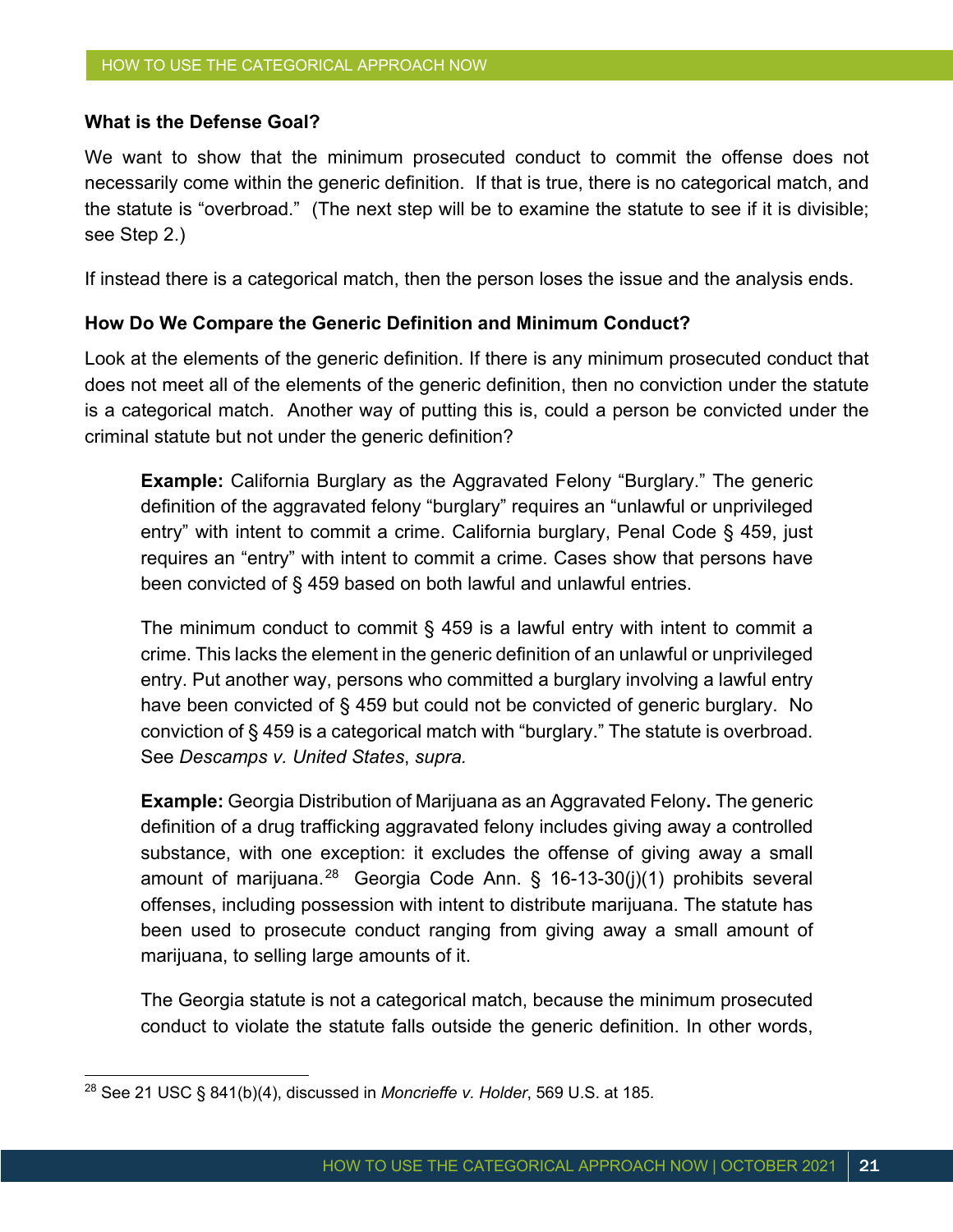people who gave away a small amount of marijuana have been convicted under the Georgia statute, but they could not be convicted of the generic offense. No conviction of § 16-13-30(j)(1) is categorically a drug trafficking aggravated felony – even for persons who sold marijuana. The statute is overbroad. See *Moncrieffe v. Holder, supra*.

It may help to create a chart to compare the elements. Here is a chart comparing generic burglary to the California burglary statute described above, which was at issue in *Descamps*. Because conduct that violates the California definition would not violate the generic, there is no match.

| <b>Generically Defined Burglary</b>                                                                                                     | Minimum Prosecuted Conduct to Commit<br>Burglary under Calif. Penal Code § 459          |
|-----------------------------------------------------------------------------------------------------------------------------------------|-----------------------------------------------------------------------------------------|
| Unlawful or unprivileged entry into, or<br>remaining in<br><b>Requires unlawful entry;</b><br>excludes lawful entry                     | Entry into $\dots$<br>• Includes lawful entry - no match                                |
| a building or other structure<br><b>Requires building, structure;</b><br>excludes vehicle (unless adapted<br>for or used as a dwelling) | a building, vehicle, railroad car, etc.<br>Includes any vehicle – no match              |
| with intent to commit a crime<br>Requires intent to commit a<br>crime                                                                   | With intent to commit larceny or any felony<br>Larceny and felony are crimes -<br>match |

#### **Who Has the Burden of Proof?**

Whether the minimum conduct matches the generic definition is a pure question of law. The same legal analysis applies to deportability and eligibility for relief. There is no switching of the burden of proof, and the immigrant does not need to produce the record of conviction to prove eligibility for relief (for one thing, the record of conviction is completely irrelevant to this inquiry; it only comes into play in Step 3, *after* the statute is proved to be divisible). See, e.g., *Moncrieffe v. Holder*, *supra,* where the Supreme Court held that because the minimum conduct to commit GCA § 16-13-30(j)(1) is not categorically an aggravated felony (and the statute was not divisible), Mr. Moncrieffe can apply for cancellation of removal.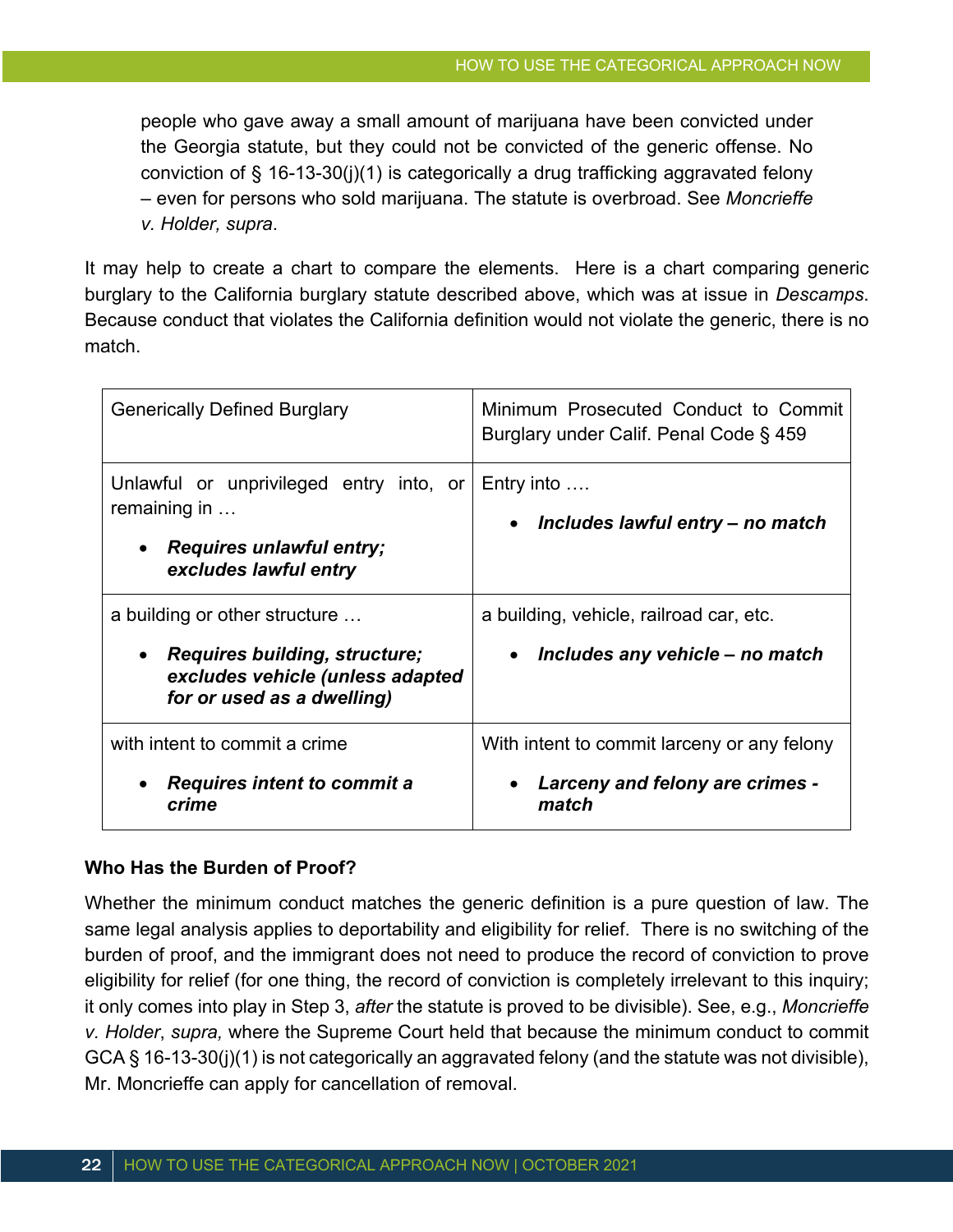#### **Can the Same Offense Come Within Two Removal Grounds, or Within One but Not the Other?**

Yes! Each criminal law term in a removal ground will have its own generic definition. One must compare the elements of the offense of conviction to each generic definition. Because each generic definition is different, an offense may come within some generic definitions but not others.

For example, possession of a controlled substance is a removable controlled substance offense (if the substance appears on federal drug schedules), but it is not a crime involving moral turpitude (because that definition does not include simple possession). In contrast, sale of a controlled substance may be a removable controlled substance offense *and* a crime involving moral turpitude.<sup>29</sup>

#### **Must Federal Courts Defer?**

Federal courts do not need to give *Chevron* deference to the BIA's finding, since this involves comparing a state criminal offense to a federal generic definition<sup>30</sup> and is not restricted to interpreting the Immigration and Nationality Act.

### **B. Step Two: Is the criminal statute divisible?**

"To determine whether a prior conviction is for generic burglary (or other listed crime) courts apply what is known as the categorical approach: They focus solely on whether the elements of the crime of conviction sufficiently match the elements of generic burglary, while ignoring the particular facts of the case. Distinguishing between elements and facts is therefore central to [the federal statute's] operation. 'Elements' are the 'constituent parts' of a crime's legal definition—the things the 'prosecution must prove to sustain a conviction.' At a trial, they are what the jury must find beyond a reasonable doubt to convict the defendant… Some statutes, however, have a more complicated (sometimes called "divisible") structure, making the comparison of elements harder. A single statute may list elements in the alternative, and thereby define multiple crimes…." *Mathis v. United States*, 136 S.Ct. at 2248-2249 (2016) (citations omitted).

#### **1. What is the Defense Goal?**

An "indivisible" statute is any statute that is not divisible. We want to establish that the criminal statute is indivisible. If a statute is both overbroad (Step 1 conclusion) and indivisible (Step 2 conclusion), the analysis stops, and the immigrant wins completely. No conviction under the

<sup>29</sup> See, e.g., *Matter of Khourn*, 21 I&N Dec. 1041 (BIA 1997).

<sup>30</sup> See, e.g., discussion in *Marmolejos-Campos v. Holder*, 558 F.3d at 907-908.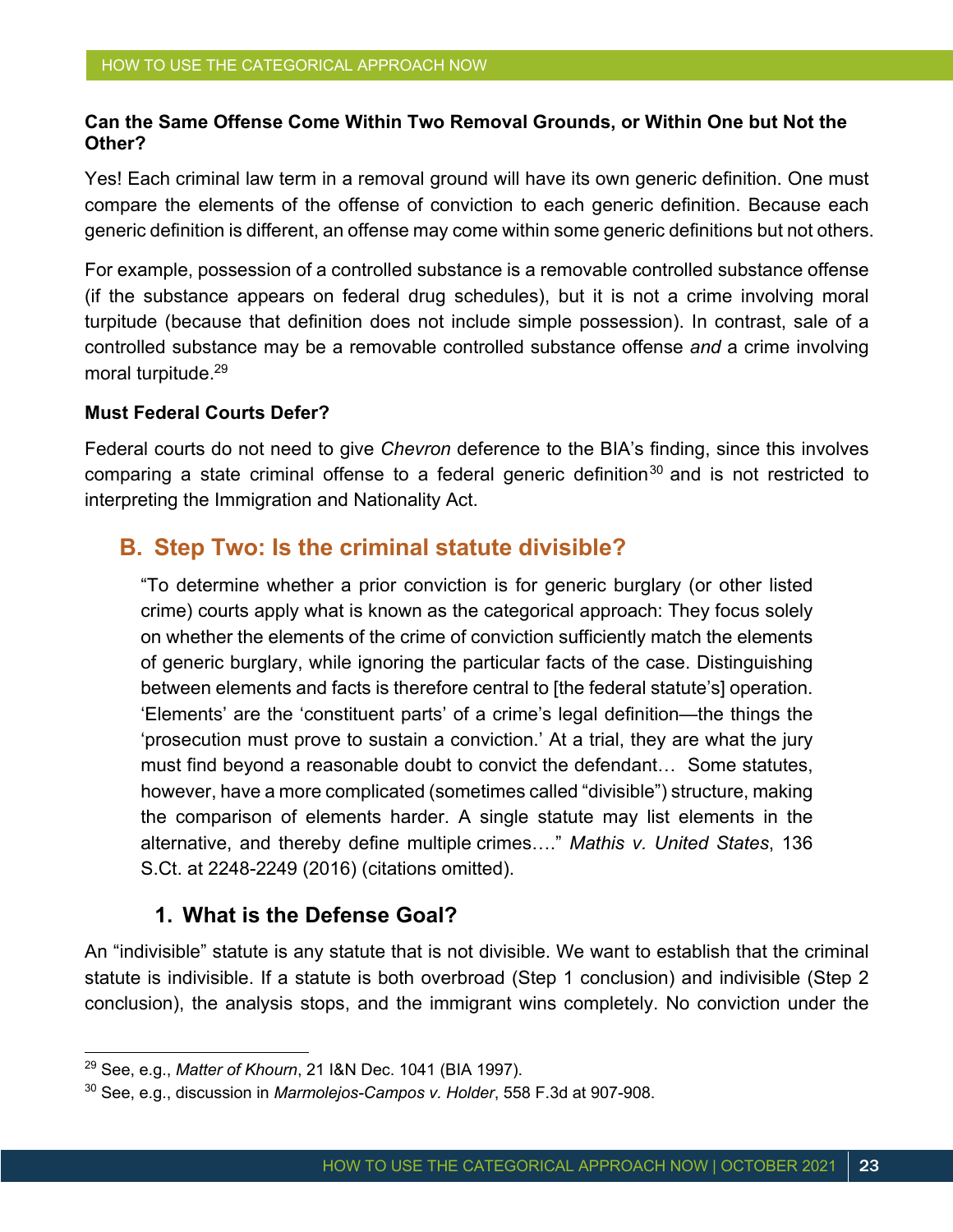statute will trigger the removal ground, for purposes of deportability, inadmissibility, or eligibility for relief. This is true even if the person pled guilty to facts that do happen to match the removal ground; if the statute is indivisible, the individual's guilty plea and other information from the record of conviction may not be considered.

In contrast, if the statute is "divisible," the analysis goes on to Step 3. There the adjudicator will be able to consider facts from the individual's record of conviction.

#### **2. What are the Requirements for a Divisible Statute?**

A criminal statute is divisible only if it meets all three of these criteria. These are discussed in more detail below. The criteria are:

- The statutory language must set out multiple discrete statutory phrases in the alternative (i.e., the statute must use the word "or"). But contrary to some prior precedent, now overruled, a statute phrased in the alternative is *not always* a divisible statute.
- At least one, but not all, of the statutory alternatives must describe conduct that is a categorical match to (comes within) the generic definition.
- Significantly, these statutory phrases must set out different "elements" of different offenses, not just different means of committing one offense. The test is: if in every case, a jury would have to agree unanimously between these statutory alternatives in order to find the defendant guilty, these are alternative "elements", and the statute is divisible. But if a jury could not agree between the statutory alternatives and still convict the defendant, the alternatives are mere "means" and the statute is not divisible.

If any of these criteria are not met, the statutory alternatives are not elements and do not create different offenses. The statute is indivisible (not divisible).

#### **3. What Do Multiple Discreet Statutory Alternatives Look Like?**

Statutory alternatives can be set out in different ways. Different conduct listed within a statutory phrase or subsection, such as "firearm *or* knife" or "structure *or* vehicle" can be the alternatives. Or, formal subsections such as Utah Code §§ 76-10-508.1(1)(a), (b), and (c) can be the alternatives.

A single term or phrase such as "entry" or "structure" is not phrased in the alternative. It is not divisible *unless* it is defined somewhere else in the code, in text that does set out alternative elements. For example, Iowa Code § 713.1, the burglary statute addressed in *Mathis*, prohibits entry into an "inhabited structure." That is a single term. But the term "inhabited structure" is defined in another section, Iowa Code § 702.12, to include a structure "or" a vehicle. Because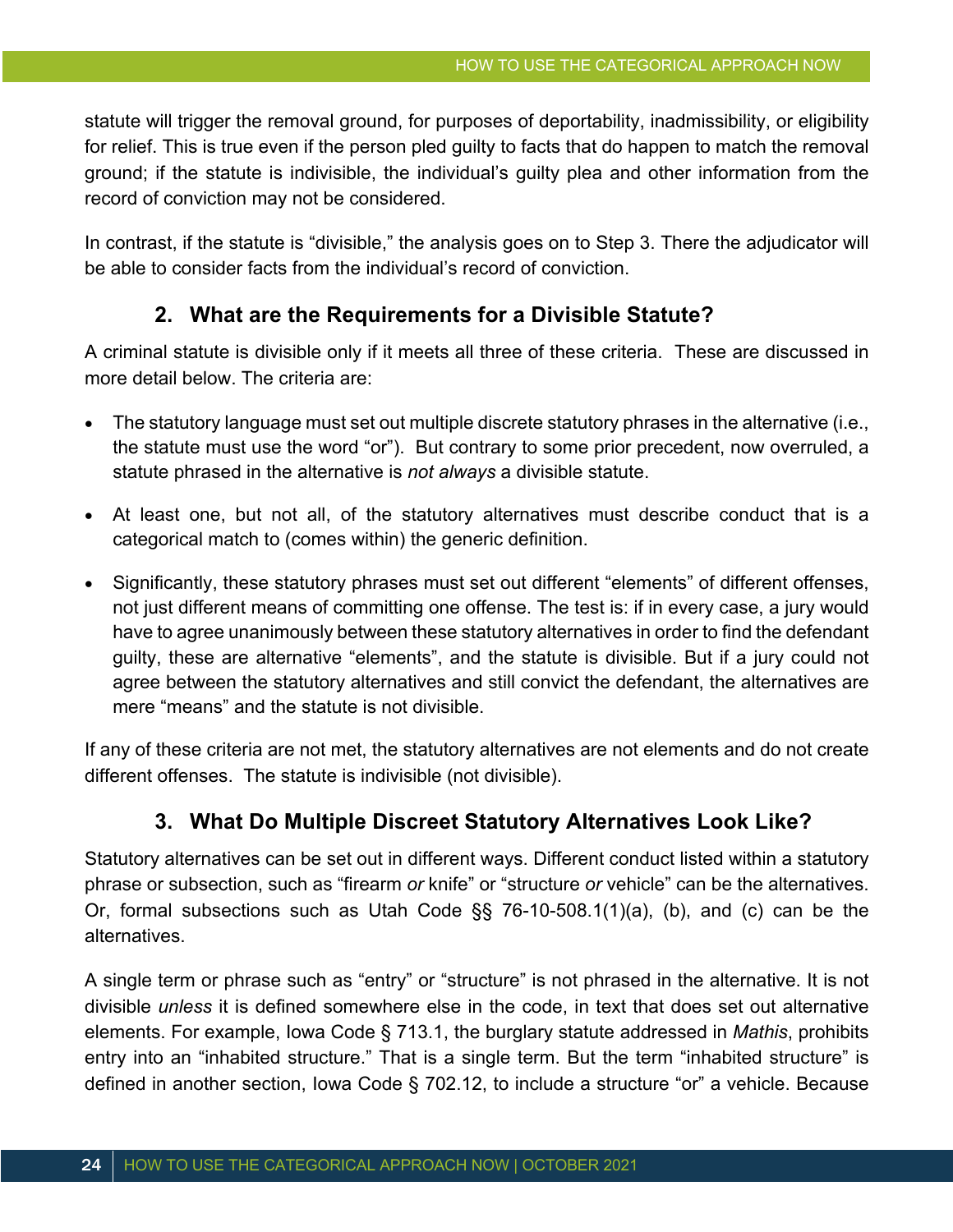the § 702.12 definition is phrased in the alternative, § 713.1 meets the first requirement for a divisible statute. (As we saw, however, ultimately it was found not to be divisible because the phrases were means, not elements.)

But see *Franco-Casasola v. Holder*, 773 F.3d 33 (5th Cir. 2014), which applied convoluted logic to find that "firearm" is an element of the phrase "contrary to any law or regulation of the United States," and thus held that a conviction for 18 USC § 554(a) is divisible as the aggravated felony firearms trafficking, under INA 101(a)(43)(C). See also the dissent by Judge Graves.

### **4. Can a Statute Be Divisible for Purposes of One Removal Ground but not for Another?**

To be divisible, a statute must include at least one distinct offense that does, and one that does not, meet the generic definition in the removal ground at issue. Because different removal grounds list different crimes, which have may have different generic definitions, the same statute might be divisible for one removal ground but not another. The criminal statute must be separately analyzed under each potential ground.

**Example:** Divisible for Firearms but not for Moral Turpitude. Say that a state statute prohibits possessing "a firearm or a switchblade" in the passenger section of a car. The state definition of "firearm" meets the generic, federal definition. Assume that the statute actually is divisible between firearm and knife (meaning, a jury can convict the defendant only if all jurors agree as to whether it was a firearm versus a knife).

This statute is divisible for purposes of the firearms ground of deportation, because a conviction involving a firearm triggers the firearms ground, but a conviction involving a knife does not. But the statute is not divisible for purposes of the moral turpitude ground, because neither offense meets the generic definition of moral turpitude. (Simply possessing, as opposed to using, a weapon has been held not to be a crime involving moral turpitude.)

#### **5. What is the Juror Unanimity Requirement?**

In *Mathis* the Supreme Court affirmed that to be divisible, a statute must set out *elements* in the alternative. Elements are defined as facts upon which a jury must unanimously agree in order to find guilt. The Court explained the requirement:

To use a hypothetical adapted from two of our prior decisions, suppose a statute requires use of a "deadly weapon" as an element of a crime and further provides that the use of a "knife, gun, bat, or similar weapon" would all qualify. Because that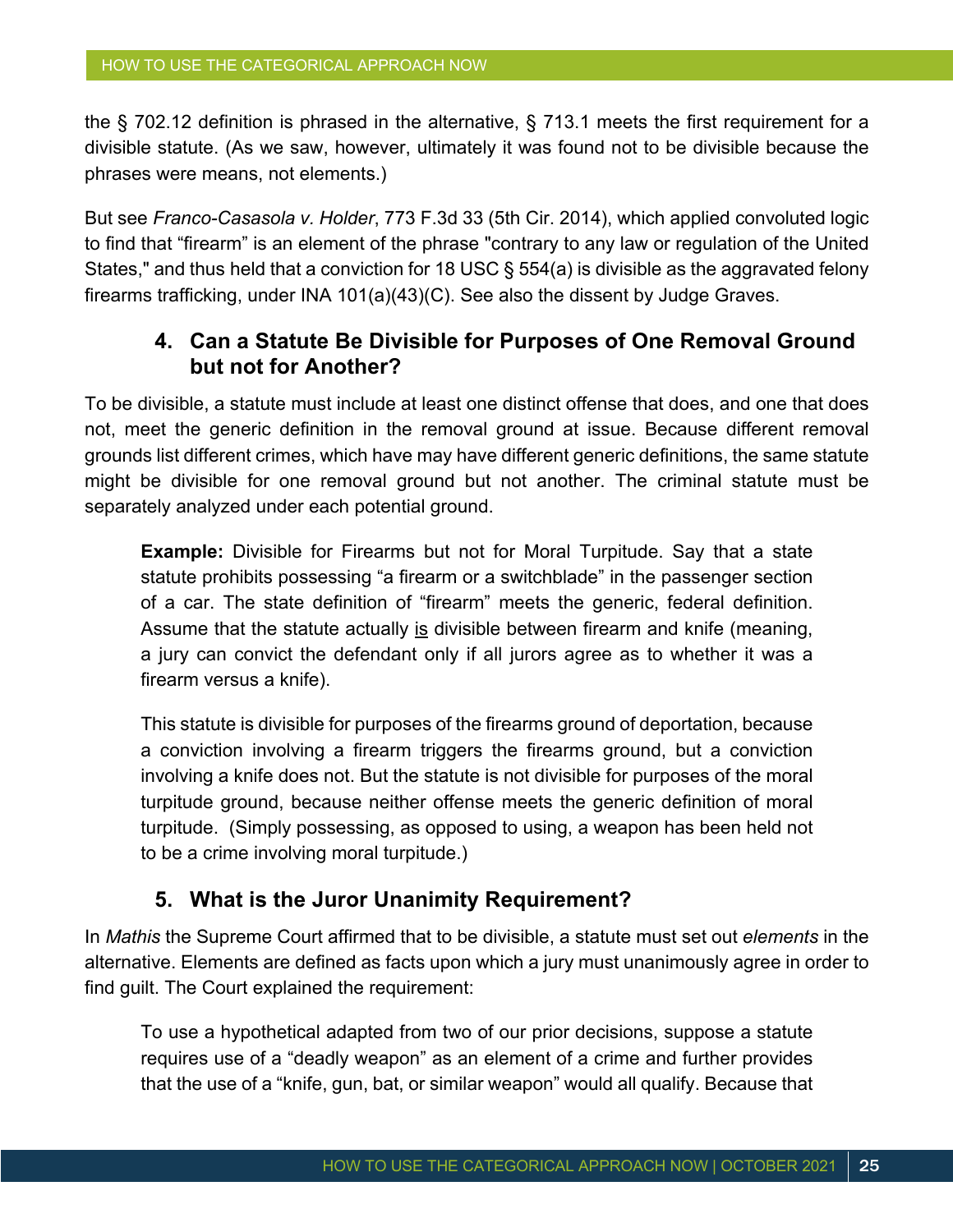kind of list merely specifies diverse means of satisfying a single element of a single crime—or otherwise said, spells out various factual ways of committing some component of the offense—a jury need not find (or a defendant admit) any particular item: A jury could convict even if some jurors "conclude[d] that the defendant used a knife" while others "conclude[d] he used a gun," so long as all agreed that the defendant used a "deadly weapon." And similarly, to bring the discussion back to burglary, a statute might—indeed, as soon discussed, Iowa's burglary law does—itemize the various places that crime could occur as disjunctive factual scenarios rather than separate elements, so that a jury need not make any specific findings (or a defendant admissions) on that score….

The first task for a sentencing court faced with an alternatively phrased statute is thus to determine whether its listed items are elements or means. If they are elements, the court should do what we have previously approved: review the record materials to discover which of the enumerated alternatives played a part in the defendant's prior conviction, and then compare that element (along with all others) to those of the generic crime. But if instead they are means, the court has no call to decide which of the statutory alternatives was at issue in the earlier prosecution.

*Mathis v. United States*, 136 S. Ct. at 2249, 2256 (citation omitted).

Before *Mathis*, federal courts of appeals were split on this issue. Some courts held that the Supreme Court's 2013 decision in *Descamps, supra*, meant that any statute phrased in the alternative is divisible, regardless of juror unanimity requirements. Other courts held that *Descamps* required a juror unanimity rule. *Mathis* confirmed that *Descamps*, and other Supreme Court precedent stretching back to the 1990 decision in *Taylor, supra*, holds that the categorical approach is determined by the elements of the offense, and that requires juror unanimity.

#### **6. How Do We Determine Whether Juror Unanimity is Required for a Particular Criminal Statute? State Law and Statutory Indications**

In *Mathis,* the Supreme Court discussed factors to consider in determining whether a particular statute that is phrased in the alternative has a jury unanimity rule (and thus sets out elements) or does not have such a rule (and thus sets out means). See also discussion in Part I, Step 2, above.

First, the adjudicator must consider whether a state court decision (which might be reflected and cited in state jury instructions) has decided the issue. In many instances, it has not.

Next the adjudicator may look to the wording of the state statute. If the statute lists "illustrative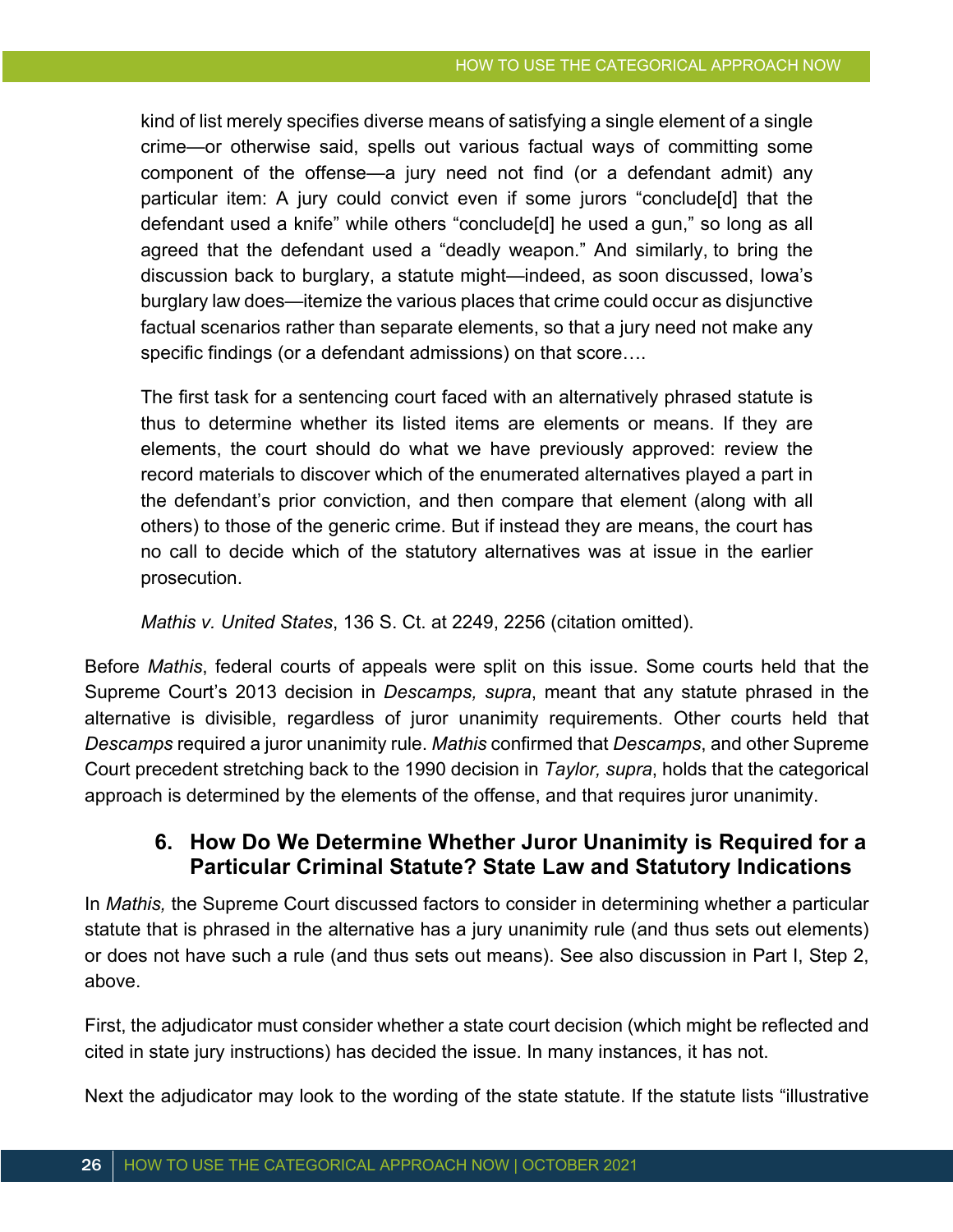examples," it is likely not divisible. If it provides different sentencing exposure for the different statutory alternatives, it is.

When a [state court ruling on whether a statute requires jury unanimity] exists, a sentencing judge need only follow what it says. Likewise, the statute on its face may resolve the issue. If statutory alternatives carry different punishments, then under *Apprendi* they must be elements. Conversely, if a statutory list is drafted to offer "illustrative examples," then it includes only a crime's means of commission. And a statute may itself identify which things must be charged (and so are elements) and which need not be (and so are means). See, *e.g., Cal. Penal Code Ann. § 952 (West 2008).* Armed with such authoritative sources of state law, federal sentencing courts can readily determine the nature of an alternatively phrased list.

*Mathis v. United States*, 136 S.Ct. at 2256 (citations omitted)

#### **7. How Do We Determine Whether Juror Unanimity is Required for a Particular Criminal Statute? "Peek" at the Record.**

If the above inquiry into state law and the phrasing of the statute does not resolve whether there is a jury unanimity rule, *Mathis* suggests looking ("peeking") at certain documents from the individual's record of conviction to see if they shed light on whether the statute is divisible.

A note on this advice, which can seem confusing. Under the "modified categorical approach," an adjudicator may look at the person's record of conviction only *after* a statute has been found divisible, at what we call Step Three. So why does the Court now advise adjudicators to look at the person's record of conviction in order to determine *whether* the statute is divisible, at what we call Step Two? The explanation is that the two reviews of the record have different purposes, and to some extent look at different information. The purpose of the "peek" at certain documents in the record of conviction, discussed here, is to see whether, e.g., the charging document alleges all of the statutory alternatives, which indicates that those alternatives are means rather than elements, and that the statute therefore is not divisible. In contrast, in the modified categorical approach, where we already have determined that the statute is divisible, the adjudicator will look at the record of conviction to see if it establishes of *which* elements the person was convicted. The Court explains:

And if state law fails to provide clear answers, federal judges have another place to look: the record of a prior conviction itself. As Judge Kozinski has explained, such a "peek at the [record] documents" is for "the sole and limited purpose of determining whether [the listed items are] element[s] of the offense." *Rendon v.*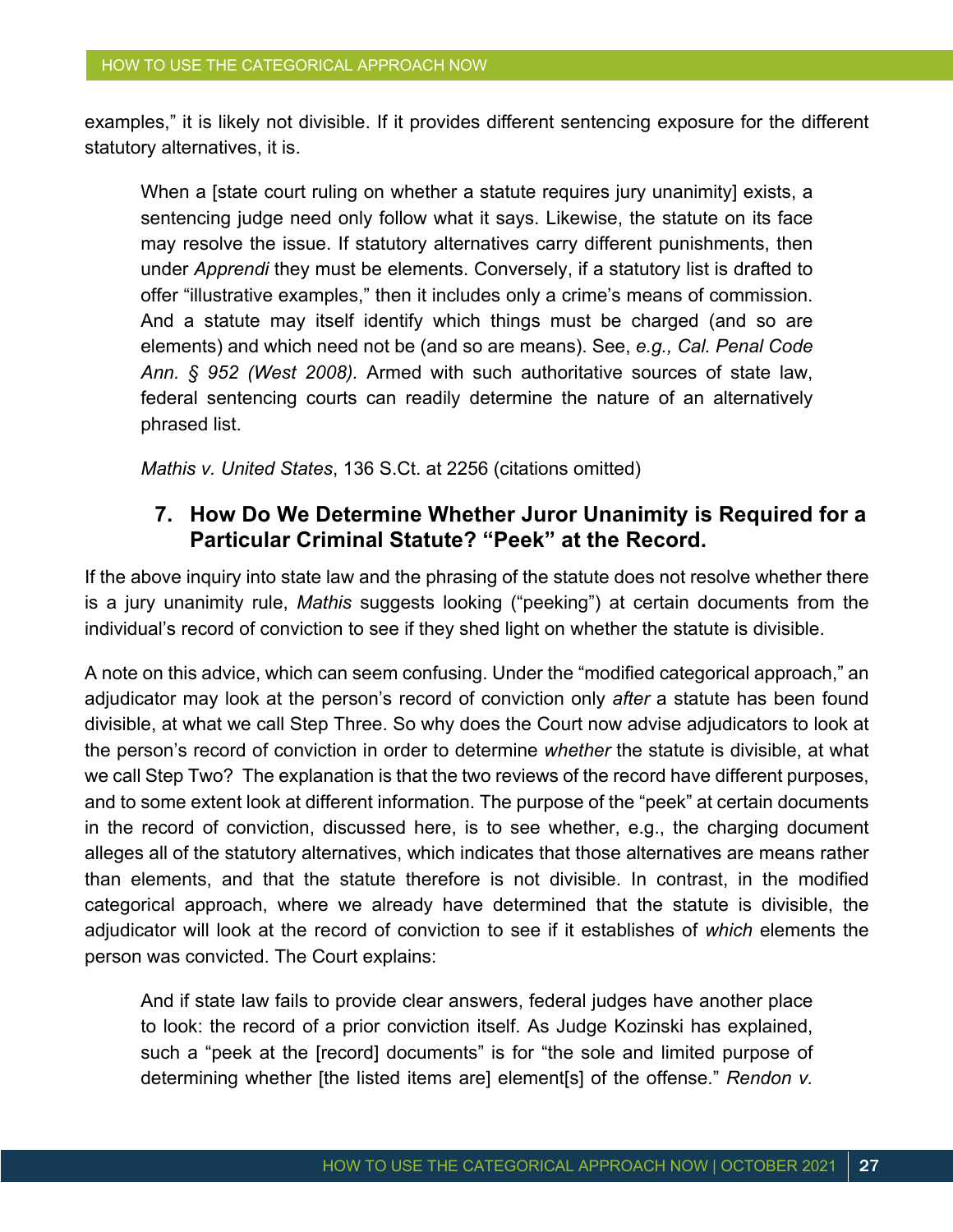*Holder*, 782 F.3d 466, 473-474 (CA9 2015) (opinion dissenting from denial of reh'g en banc). (Only if the answer is yes can the court make further use of the materials, as previously described, see *supra,* at 12-13.) *Suppose, for example, that one count of an indictment and correlative jury instructions charge a defendant with burgling a "building, structure, or vehicle"—thus reiterating all the terms of Iowa's law. That is as clear an indication as any that each alternative is only a possible means of commission, not an element that the prosecutor must prove to a jury beyond a reasonable doubt.* So too if those documents use a single umbrella term like "premises": Once again, the record would then reveal what the prosecutor has to (and does not have to) demonstrate to prevail. See *Descamps,* 570 U. S., at \_\_\_, 133 S. Ct. 2276, 186 L. Ed. 2d 438, 458-459.

*Mathis v. United States*, 136 S.Ct. at 2256-57 (emphasis supplied)

The Court states that if the charging document lists all the alternatives, e.g., "entered a building, structure, or vehicle," or a single umbrella term such as "premises," then that "is as clear an indication as any that each alternative is only a possible means of commission, not an element." *Many charging documents simply track the language of the statute and will set out all the statutory alternatives.* Advocates can assert that this is a clear indication that the statute is indivisible.

**Example:** In *Matter of Chairez-Castrejon*, 26 I&N Dec. 819 (BIA 2016), the BIA considered a Utah statute<sup>31</sup> that prohibited in part discharging a firearm in a way that could cause harm with "intent, knowledge, or recklessness." Under current Tenth Circuit law, intentional conduct under the statute is a crime of violence, but reckless conduct is not. Is the statute divisible between the different mental states?

Applying *Mathis*, the Board found that the statute is not divisible unless a jury is required to decide unanimously between intentional, knowing, and reckless conduct. The Board noted that while there was no case law regarding this offense, a Utah court had considered the same mental state requirement in the context of second degree murder and found that jury unanimity was not required there. This supported a "reasonable inference" that there was no jury unanimity requirement for this offense, either. *Chairez, supra* at 824. The Board also "peeked" at the record and saw that the charging document did not allege a specific mental state. Therefore the "reasonable inference was not refuted by any other source of authoritative state law or by the respondent's record of conviction…" *Ibid.* Because

 $31$  Utah Code § 76-10-508.1(1)(a), with intent defined at § 76-2-102.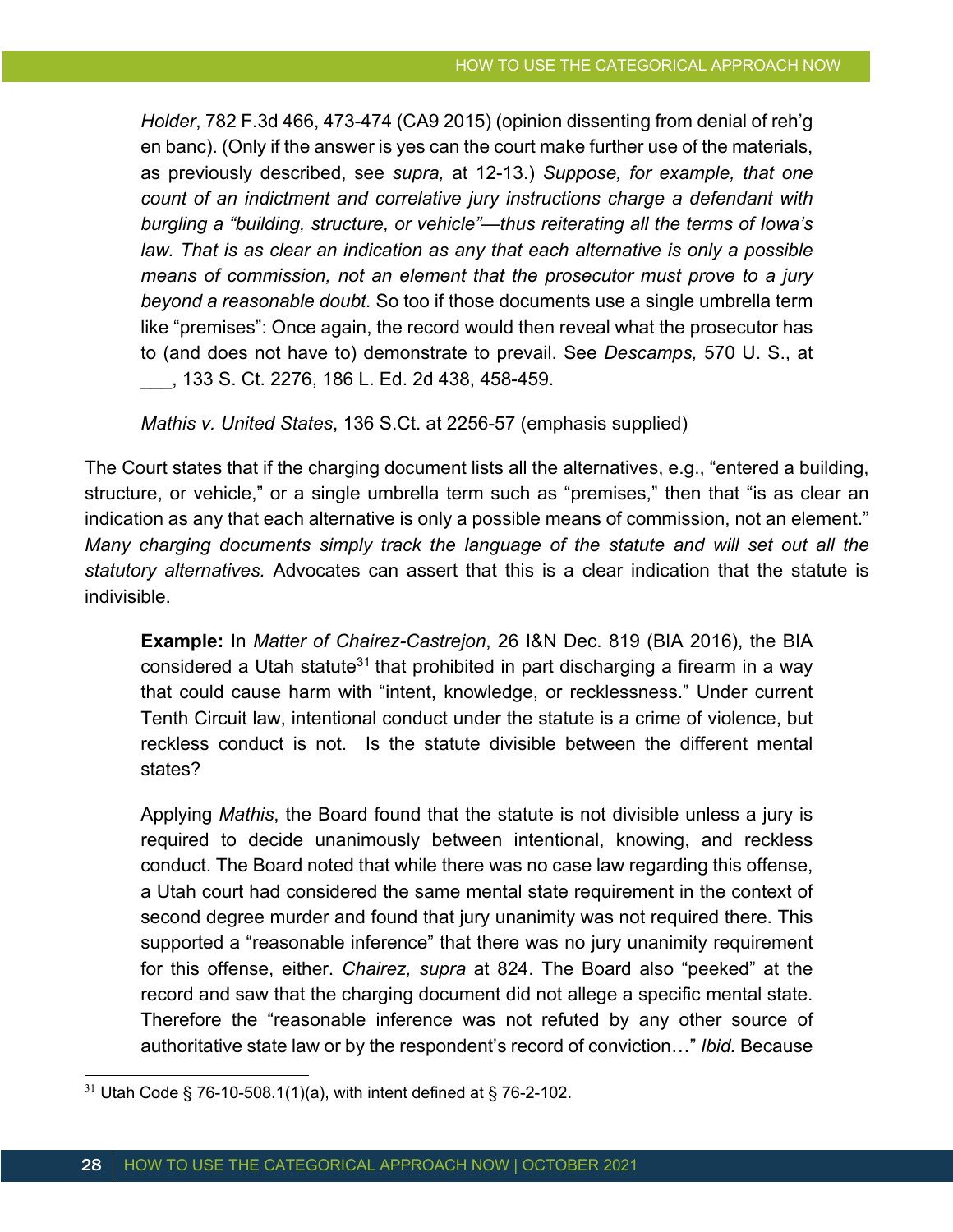the statute is not divisible, the minimum conduct test applies.

Under that test, the Board held that for purposes of deportability, as well as eligibility to apply for cancellation of removal, the offense is not an aggravated felony as a crime of violence. *Id.* at 824-25.

But what if the respondent's charging document alleges just one of the statutory alternatives, e.g., "entered a building"?

Conversely, an indictment and jury instructions could indicate, by referencing one alternative term to the exclusion of all others, that the statute contains a list of elements, each one of which goes toward a separate crime. Of course, such record materials will not in every case speak plainly, and if they do not, a sentencing judge will not be able to satisfy "*Taylor*'s demand for certainty" when determining whether a defendant was convicted of a generic offense. *Shepard*, 544 U. S., at 21, 125 S. Ct. 1254, 161 L. Ed. 2d 205. But between those documents and state law, that kind of indeterminacy should prove more the exception than the rule.

*Mathis v. United States*, 136 S.Ct. at 2257.

With good reason, *Mathis* states that a specifically phrased charging document in the individual's case might or might not show with sufficient certainty that the alternatives are elements. One factor that makes this uncertain is that here, the court is discussing the respondent's records. The jury unanimity rule is a question of law that applies to the statute in every case; the same statute cannot have a jury unanimity rule for one defendant, but not for another. The fact that a charging document in the client's case alleged one alternative is not necessarily proof of the requirement. Advocates should seek out other charging documents that track the whole statute, jury instructions, or other evidence to show that there is no such rule. Creating doubt may be sufficient. If the evidence on jury unanimity is not clear enough to meet "Taylor's demand for certainty," assert that the statute must be deemed indivisible. *Ibid.*

Advocates also can look to a wealth of decisions and basic criminal law precepts cited in *Mathis*  and *Descamps*, to support an assertion that many statutes list mere means.<sup>32</sup> In addition, some

<sup>32</sup> See, e.g., *Schad v. Arizona*, 501 U.S. 624, 623 (1991) (plurality opinion) ("[L]egislatures frequently enumerate alternative means of committing a crime without intending to define separate elements or separate crimes."), cited in *Mathis* and *Descamps*; and *Richardson v. United States*, 526 U.S. at 817 ("[A] federal jury need not always decide unanimously which of several possible sets of underlying brute facts make up a particular element, say, which of several possible means the defendant used to commit an element of the crime."). See also, e.g., *U.S. v. Lopesierra-Gutierrez***,** 708 F.3d 193 (D.C. Cir. 2013); *U.S. v. Felts*, 579 F.3d 1341 (11th Cir. 2009).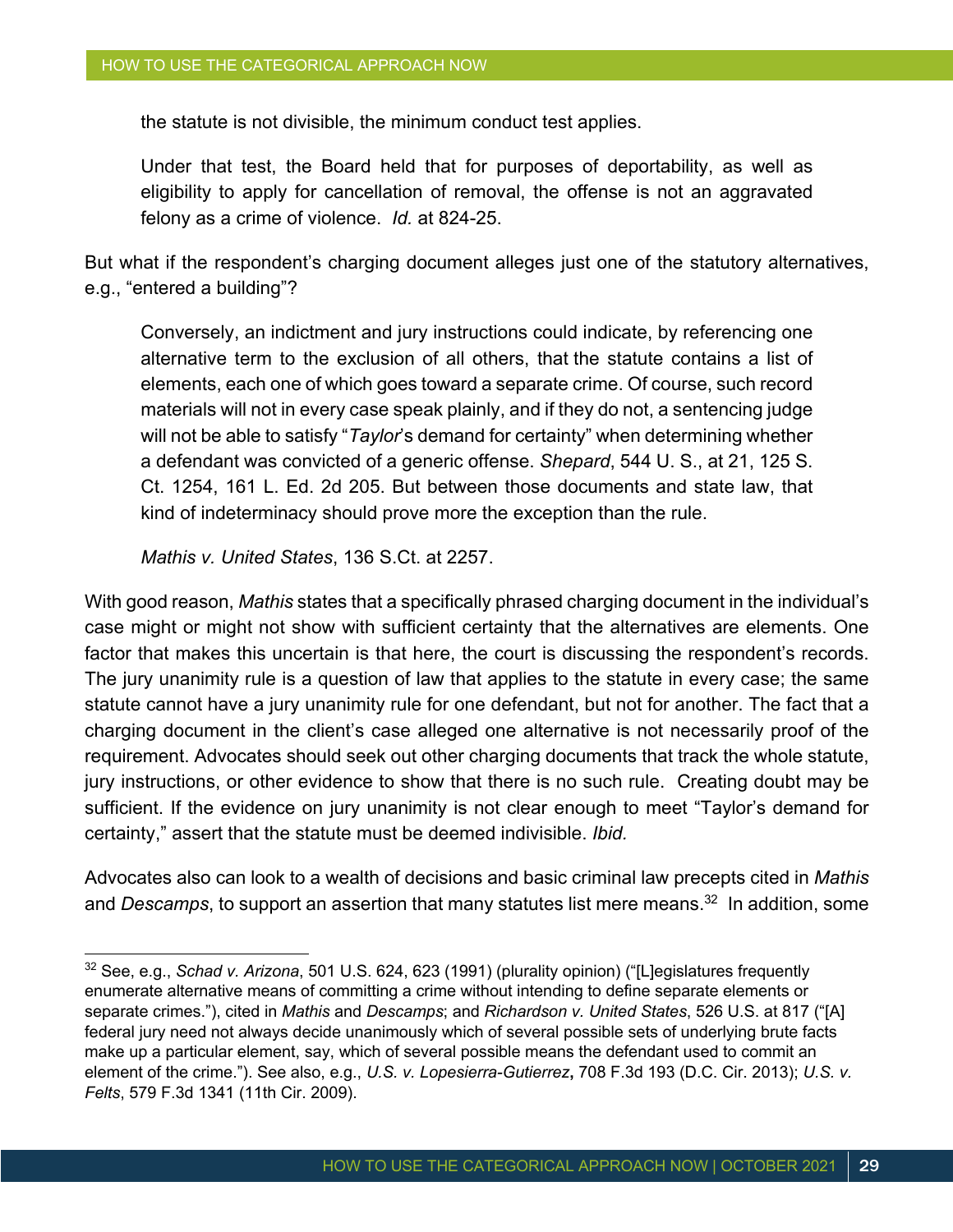states have adopted the so-called *Sullivan*<sup>33</sup> rule, which sets out a kind of presumption that unanimity is not required. The Ninth Circuit noted that because California has adopted the *Sullivan* rule, "we must take great care when considering California state violations as a prior offense because a disjunctively worded California statute may simply be listing alternative means rather than alternative elements." *Rendon v. Holder*, 764 F.3d 1077, 1089 at n. 15 (9th Cir. 2014).

### **8. Who Has the Burden of Proving Whether a Criminal Statute is Divisible (Has a Jury Unanimity Rule)?**

In *Matter of Chairez*, the Board of Immigration Appeals indicated that the government has the burden of proving that a statute is divisible for purposes of deportability, and it extended the same result to eligibility for relief.

Under the circumstances, we conclude that the respondent's removability under section 237(a)(2)(A)(iii) of the Act has not been proven by clear and convincing evidence.

In conclusion, although the respondent is removable by virtue of his conviction for a firearms offense, the evidence does not establish his removability as an alien convicted of an aggravated felony. For purposes of cancellation of removal, the respondent has carried his burden of proving the absence of any disqualifying aggravated felony conviction because section 76-10-508.1(1) of the Utah Code is overbroad and indivisible relative to the definition of an aggravated felony crime of violence under section 101(a)(43)(F) of the Act.

*Matter of Chairez,* 26 I&N Dec. 819, 825 (BIA 2016) *("Chairez III").*

### **9. Must the BIA Defer to Federal Courts on Divisibility Determinations?**

Yes. The BIA stated that "the understanding of statutory 'divisibility' embodied in *Descamps*  and *Mathis* applies in immigration proceedings nationwide to the same extent that it applies in criminal sentencing proceedings. Furthermore, we reiterate that Immigration Judges and the Board must follow applicable circuit law to the fullest extent possible when seeking to determine what *Descamps* and *Mathis* require." *Matter of Chairez*, *supra* at 819-820.

<sup>33</sup> See *People v. Sullivan*, 65 N.E. 989, 989-90 (N.Y. 1903).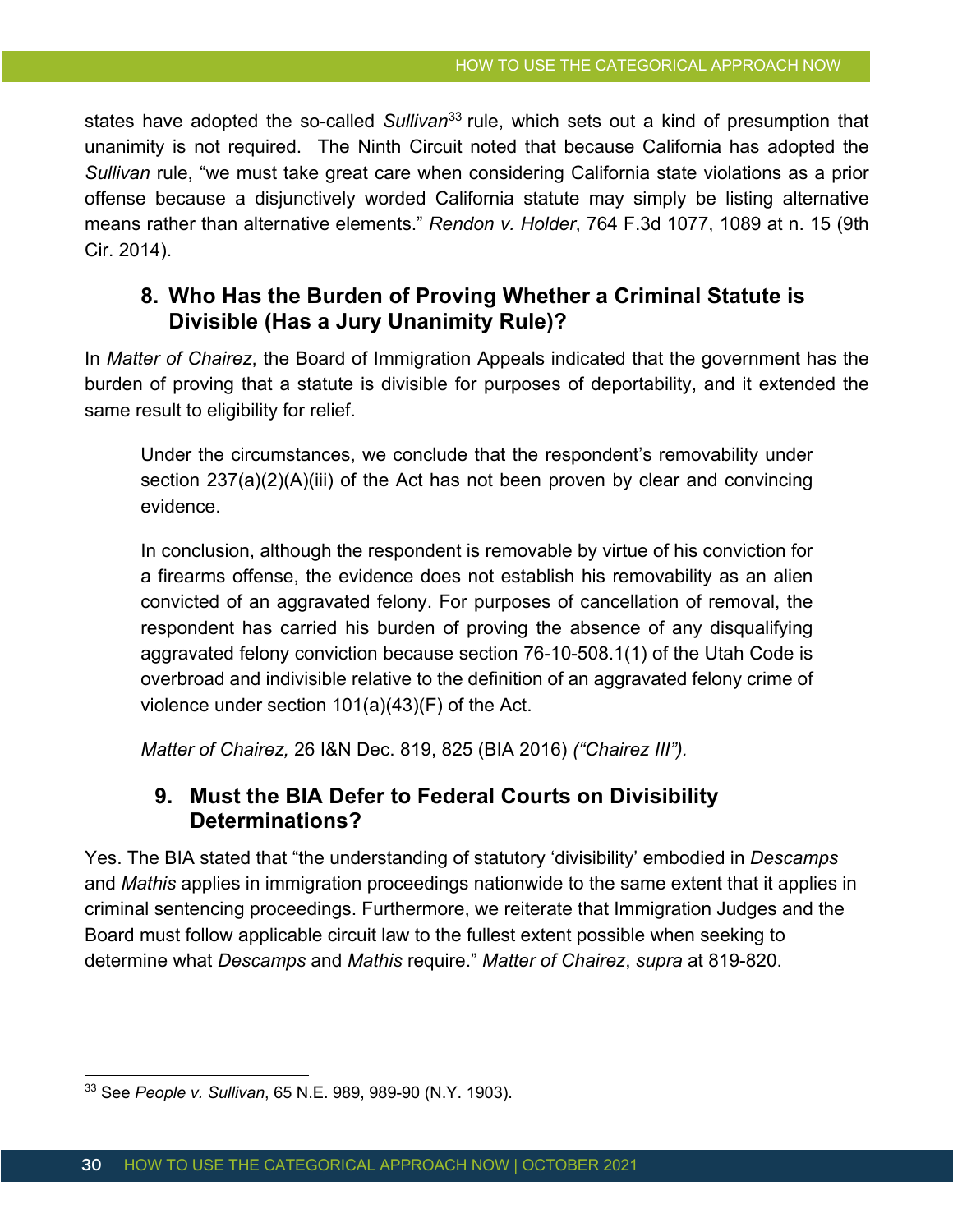#### **10. How Can We Identify Which Past Precedent Might be Overturned by** *Mathis, Descamps, and Matter of Chairez***?**

The analysis differs slightly depending on whether or not the criminal statute is phrased in the alternative, using "or".

**If the Statute Is Not Phrased in the Alternative, it is Not Divisible**. The Supreme Court states that in order to be divisible, a statute must set out distinct offenses in the alternative. If the section of the statute you are considering is not phrased in the alternative, that almost surely means that it is indivisible. Any case holding that it is divisible should be held overturned by the Supreme Court. The correct analysis should be that no conviction of the statute triggers the removal ground, for any purpose, and regardless of information in the record. This is because the opinion already held that the statute is "overbroad" and not a categorical match, under the minimum conduct test. If a statute is not divisible, the result under the minimum conduct test controls.

**Example: Entry.** California burglary statute prohibits "entry" with an intent to commit certain crimes and reaches both permissive and unpermitted entries. The Ninth Circuit had held that the term "entry" was "divisible" between the types of entries, despite the fact that it was a single phrase. The Supreme Court reversed and held that as a single term, "entry" is indivisible. As an overbroad and indivisible term, it must be judged by the minimum prosecuted conduct. Thus, every entry under the statute will be considered a permitted, lawful entry. *Descamps v. United States*, 570 U.S. 254 (2013).

Example: Spousal Battery, Resisting Arrest**.** The generic definition of a misdemeanor "crime of violence" generally does not include an offensive "touching." <sup>34</sup> In many states, resisting arrest, or a simple assault or battery including spousal battery, can be committed by an offensive touching. In the past the BIA held that these statutes were divisible, so that an immigration judge may look to the record to see if the touching in the case actually involved violence. See, e.g., *Matter of Sanudo*, 23 I&N Dec. 968 (BIA 2006). These decisions should be overturned, so that no conviction of the simple battery is a crime of violence or a deportable crime of domestic violence.

See, e.g., the discussion in *U.S. v. Flores-Cordero*, 723 F.3d 1085, 1088-1089 (9th Cir. 2013) (court must change its pre-*Descamps* analysis and find that Arizona

<sup>34</sup> See 18 USC § 16(a), and see, e.g., *Johnson v. United States,* 559 U.S. 133, 137-38 (2010); *Matter of Sanudo*, 23 I&N Dec. 968 (BIA 2006).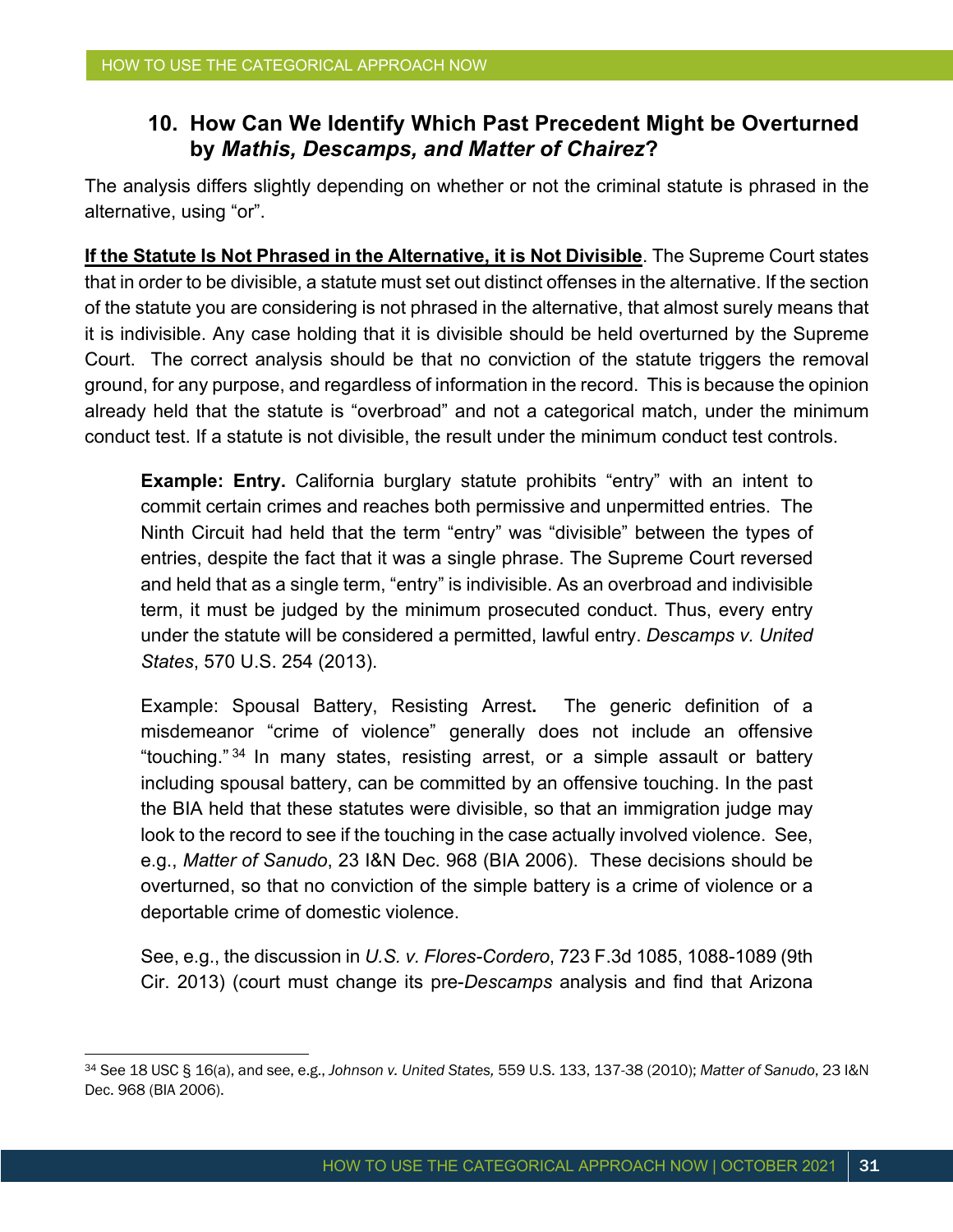resisting arrest, ARS § 13-2508(A)(1), is not divisible and no conviction of the offense is a crime of violence).

However, see *Stokeling v. United States*, 139 S.Ct. 544 (2019), which held that use of de minimus force *to overcome the will of the victim* (an element in, e.g., some robbery offenses) is a crime of violence.

**Warning: Look for hidden statutory definitions of a single term.** Sometimes a single term or phrase is defined in the alternative, elsewhere in the criminal statute. This may not be immediately obvious, so research or consulting with an expert criminal attorney is required. See, e.g., Iowa Code § 713.1 prohibiting burglary of an "occupied structure," and Iowa Code § 701.12 further defining occupied structure as a "building, structure … or vehicle." Treat this as a statute that is phrased in the alternative, and determine whether the phrases are means or elements.

A Statute That is Phrased in the Alternative Still May Not Be Divisible. Many, if not most, statutes that are phrased in the alternative also are not divisible, because there is no rule providing that a jury would have to decide unanimously between the phrases in order to convict the defendant. Prior precedent that holds that a statute is divisible without addressing this requirement is binding. The parties will have to investigate the juror unanimity rule issue.

This prior precedent is extremely useful, however, because it establishes that the statute is overbroad. (That is why the court even went to the Step 2, divisibility inquiry.) If you determine that the statute is indivisible, then we have an overbroad and indivisible statute and the immigrant wins.

Some immigration judges or officers may balk at ignoring precedent based on this counterintuitive standard. Remind authorities that not only the Supreme Court in *Mathis, supra*, but the BIA in *Matter of Chairez,* upheld this rule.

#### **C. Step Two: Is the criminal statute divisible?**

If and only if the statute is divisible under the above standard, we proceed to the modified categorical approach. This is the only step in the categorical approach where the adjudicator is permitted to rely upon information found in the record of conviction, and where the immigrant might be required to produce his or her record.

"[A divisible statute] sets out one or more elements of the offense in the alternative…. [T]he modified categorical approach permits sentencing courts to consult a limited class of documents, such as indictments and jury instructions, to determine which alternative formed the basis of the defendant's prior conviction. The court can then do what the categorical approach demands: compare the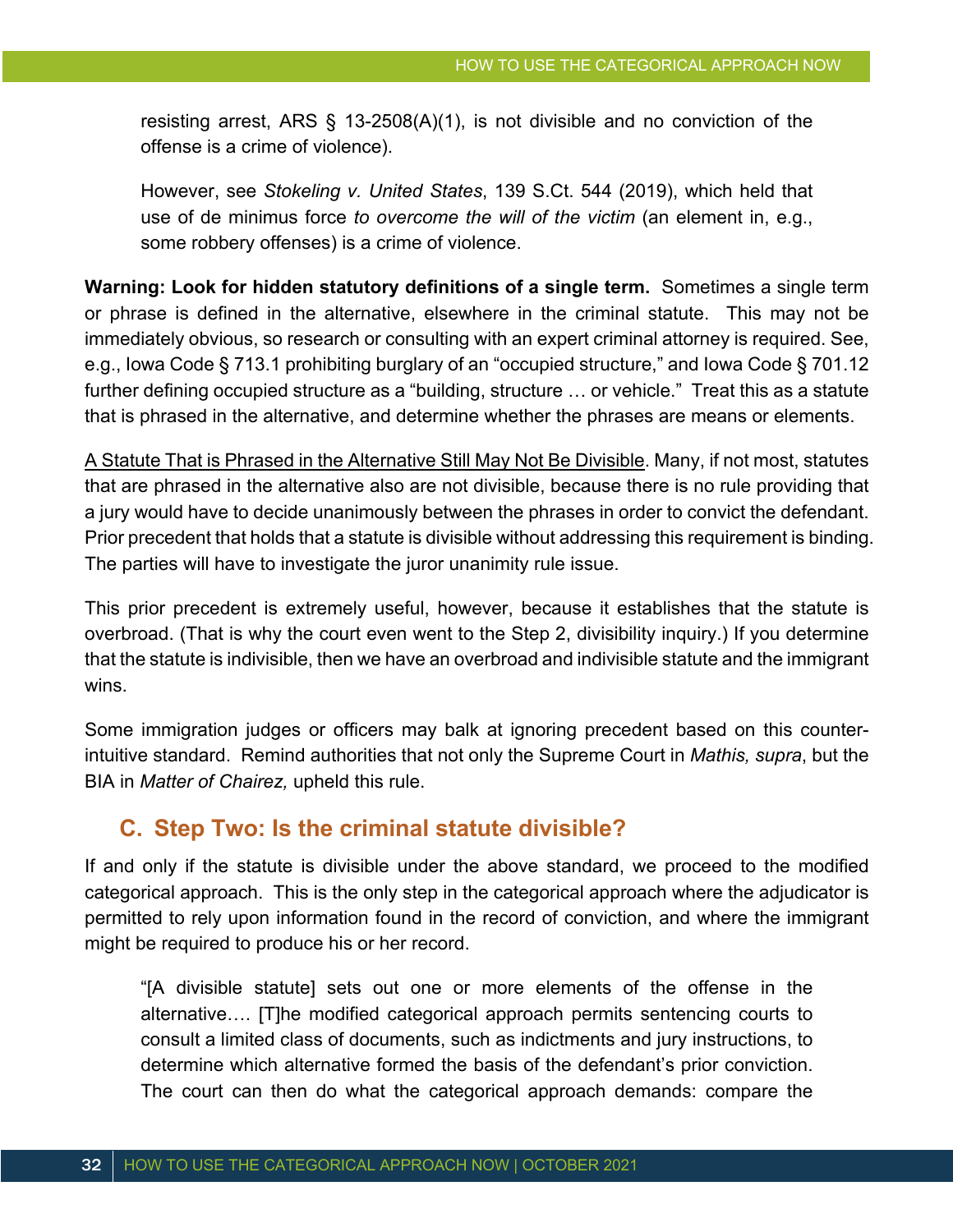elements of the crime of conviction (including the alternative element used in the case) with the elements of the generic crime…

"[T]he modified approach merely helps implement the categorical approach when a defendant was convicted of violating a divisible statute. The modified approach thus acts not as an exception, but instead as a tool. It retains the categorical approach's central feature: a focus on the elements, rather than the facts, of a crime. And it preserves the categorical approach's basic method: comparing those elements with the generic offense's. All the modified approach adds is a mechanism for making that comparison when a statute lists multiple, alternative elements, and so effectively creates "several different . . . crimes." Nijhawan, 557 U.S. at 41, 129 S.Ct. 2294, 174 L.Ed. 2d 22. If at least one, but not all of those crimes matches the generic version, a court needs a way to find out which the defendant was convicted of. That is the job, as we have always understood it, of the modified approach: to identify, from among several alternatives, the crime of conviction so that the court can compare it to the generic offense."

*Descamps v. United States*, 570 U.S. 254, 263-264 (2013).

#### **1. What are the Defense Goals in Using the Modified Categorical Approach?**

If a statute is divisible, the adjudicator (immigration judge or officer) may review strictly limited documents (known as the "record of conviction") from the individual's underlying conviction, for the sole purpose of identifying *which* of the statutory elements the person was convicted of. The advocate wants to ensure that the adjudicator:

• Consults the record of conviction only if there is legal authority showing that the statute is truly divisible  $35$  (see Step 2)

<sup>&</sup>lt;sup>35</sup> See Descamps v. United States, 570 U.S. at 265.

Our decisions authorize review of the plea colloquy or other approved extra-statutory documents only when a statute defines burglary not (as here) overbroadly, but instead alternatively, with one statutory phrase corresponding to the generic crime and another not. In that circumstance, a court may look to the additional documents to determine which of the statutory offenses (generic or non- generic) formed the basis of the defendant's conviction. But here no uncertainty of that kind exists, and so the categorical approach needs no help from its modified partner. We know Descamps' crime of conviction, and it does not correspond to the relevant generic offense. Under our prior decisions, the inquiry is over.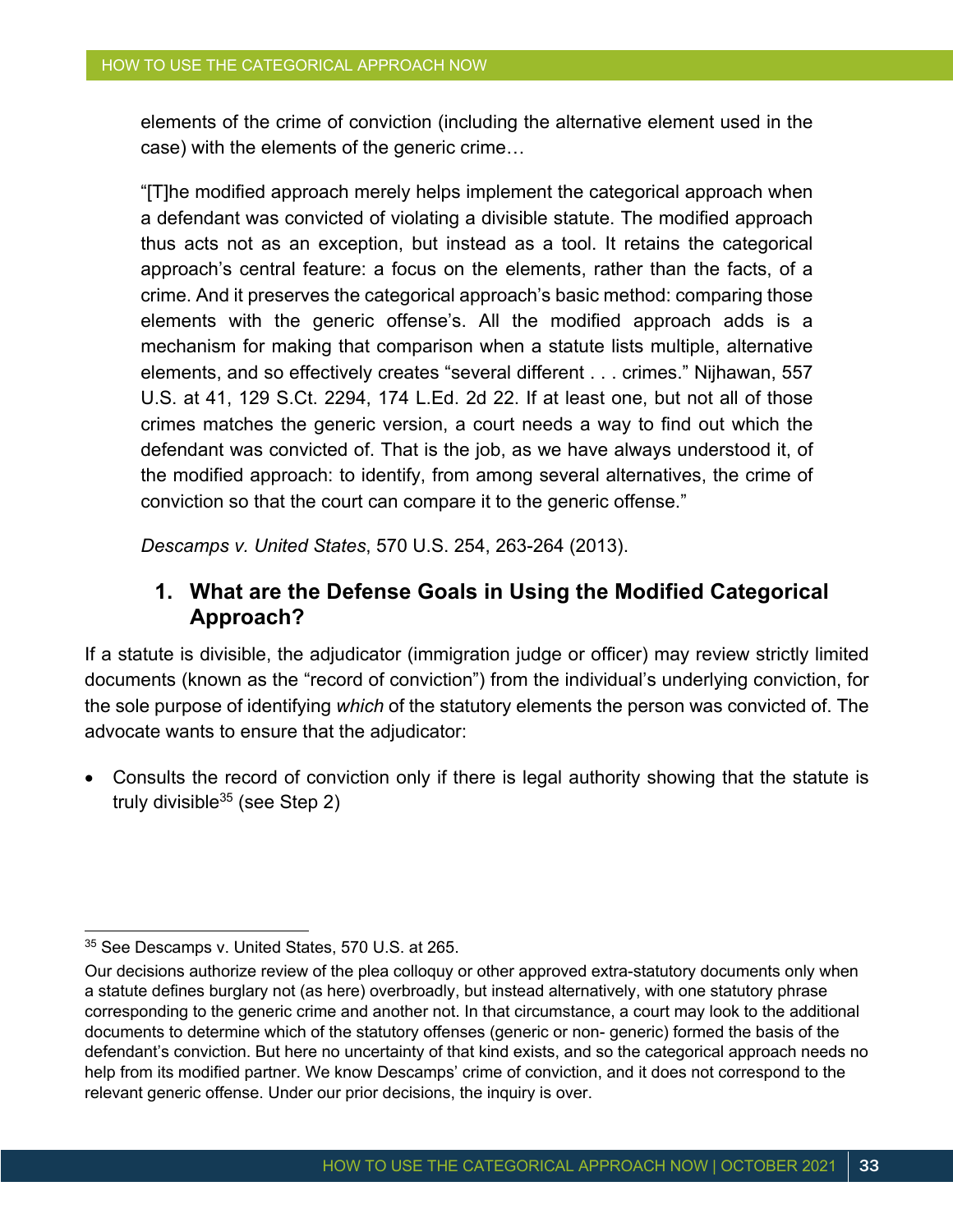- Consults only the permitted documents from the record (although courts may decide that *Pereida* allows an applicant for relief or even ICE to use an expanded range of evidence; see below)
- Uses information from the record only to identify the statutory elements that make up the offense of conviction (see quotation from *Descamps,* above)
- Applies the minimum prosecuted conduct test to those elements (same) and
- Determines whether the information in the record *conclusively* identifies the offense of conviction. See Burden of Proof, below.

#### **2. Which Documents from the Record May the Adjudicator Review?**

Although the specifics vary across circuits, the law has been quite clear that the reviewable record of conviction is limited to documents that reliably show what facts were necessarily adopted by the defendant upon entering a plea or necessarily found at trial. The Supreme Court has held that the reviewable record of conviction by plea consists of "the statutory definition, charging document, written plea agreement, transcript of plea colloquy, and any explicit factual finding by the trial judge to which the defendant assented", also known as the *Shepherd* documents.36 Courts have agreed that that pre-sentence reports, preliminary hearing transcripts, and police reports are not part of the reviewable record -- unless the defense explicitly stipulated that they contain the factual basis for the plea. The reviewable record of a conviction by jury includes documents such as the charging document and jury instructions. $37$  Counsel should research BIA and Circuit-specific decisions, as there is a lot of litigation regarding which documents, and which content from the documents, are included in the *Shepard* category.

However, counsel should be aware of recent language in *Pereida v. Wilkinson* that appears to expand the range of evidence that may be used in the modified categorical approach. In *Pereida* the majority stated that under the modified categorical approach, an applicant for relief is not restricted to *Shepherd* documents to prove their offense of conviction. The majority suggested that an applicant for relief can use a range of evidence to meet their burden of proof, suggesting that *Shepard* may not apply to immigration proceedings. *Pereida*, 141 S.Ct. at 76. It cited documents listed at  $8$  USC §  $1229a(c)(3)(B)$ , which sets out documents that the government can use to prove deportability by showing that a conviction under a particular statute *occurred.* And, stating that there might be other permissible evidence beyond that list, the majority referenced n.5 of the opinion, which discusses the use of testimony to prove eligibility for relief.

<sup>36</sup> *Shepard v. United States,* 544 U.S. 13, 16, 20 (2005).

<sup>37</sup> *See, e.g., Taylor v. United States*, 495 U.S. 575, 602 (U.S.1990)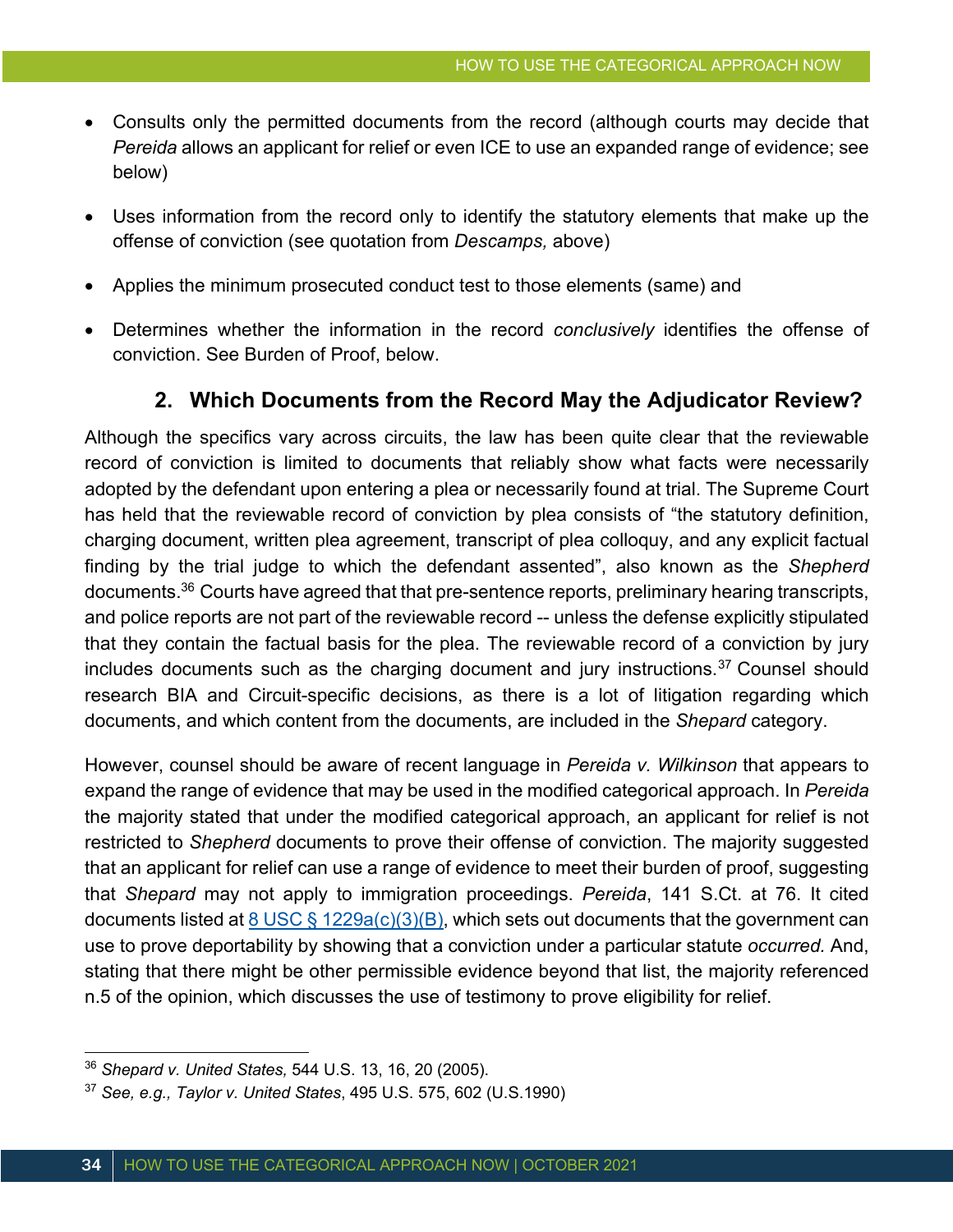#### HOW TO USE THE CATEGORICAL APPROACH NOW

The majority's suggestion contradicts extensive federal precedent that without exception has applied *Shepard* and the modified categorical approach equally in immigration and federal criminal proceedings.38 It also appears to be dicta. Neither party in *Pereida* had raised, briefed, or argued the issue, and no lower court had ruled on it, because it was not at issue in the case. But because the majority of the Supreme Court signed off on this statement, some federal courts might withdraw from their precedent and allow applicants for relief to use the wider range of evidence to prove that their conviction under a divisible statute is not a bar.<sup>39</sup> They might also extend this to ICE.

Some applicants for relief could benefit from lifting the *Shepard* requirements, because if they could not obtain *Shepard* documents, or the documents were inconclusive, they could prove their offense of conviction by offering other types of evidence, such as testimony or a declaration from a defender, prosecutor, or court reporter, or other document. If no other evidence is available, arguably the applicant themselves, and/or a friend or family member who was present at the time of the conviction, could testify as to what offense the applicant was convicted of. Absent evidence to the contrary, could that meet their burden of proof?

However, many applicants, especially unrepresented and/or detained people, have very few resources. They will face the same or greater obstacles to obtaining declarations or testimony from court personnel as they did to obtaining the *Shepard* documents. The danger is that if federal courts were to decide to withdraw from applying *Shepard* to immigration proceedings, ICE also would claim the right to use other evidence to meet its burden of proving that a conviction under a divisible statute is a deportable offense. In contrast to most immigrants, ICE

https://www.ca9.uscourts.gov/guides/immigration\_outline.php.

<sup>38</sup> Without exception, past Supreme Court decisions have provided that *Shepard* applies in immigration proceedings. See dissent at *Pereida*, p. 775, and see *Moncrieffe v. Holder*, 569 U.S. 184 (2013), discussing *Shepard* at pp. 190-91 and applying *Shepard* at 193; *Esquivel Quintana v. Sessions,* 137 S. Ct. 1562, 1568 n.1 (2017) ("Under [the modified categorical] approach . . . the court may review the charging documents, jury instructions, plea agreement, plea colloquy, and similar sources to determine the actual crime of which the alien was convicted."); and *Gonzales v. Duenas-Alvarez*, 549 U.S. 183, 189 (2007) (describing the modified categorical approach and the *Shepard* documents and stating, "The case before us concerns the application of the framework just set forth."). In addition, the Ninth Circuit and other federal courts of appeals have published dozens of precedent decisions on deportability, where the holdings are squarely based on the application of *Shepard.* See, e.g., decisions applying *Shepard* to determine whether the individual can be found deportable, cited in *Ninth Circuit Immigration Outline,* Part D. Criminal and Immigration Law, at Sub-Part III.C. Modified Categorical Approach, at

<sup>39</sup> See the disappointing opinion in *Marinelarena v. Garland*, 6 F.4th 975, 978 (9th Cir. 2021) (finding that under *Pereida*, an applicant can present evidence outside the *Shepard* documents, but declining to remand the case to the BIA on the grounds that the applicant had not attempted to do so before (without noting that such an offer would have been rejected before *Pereida*).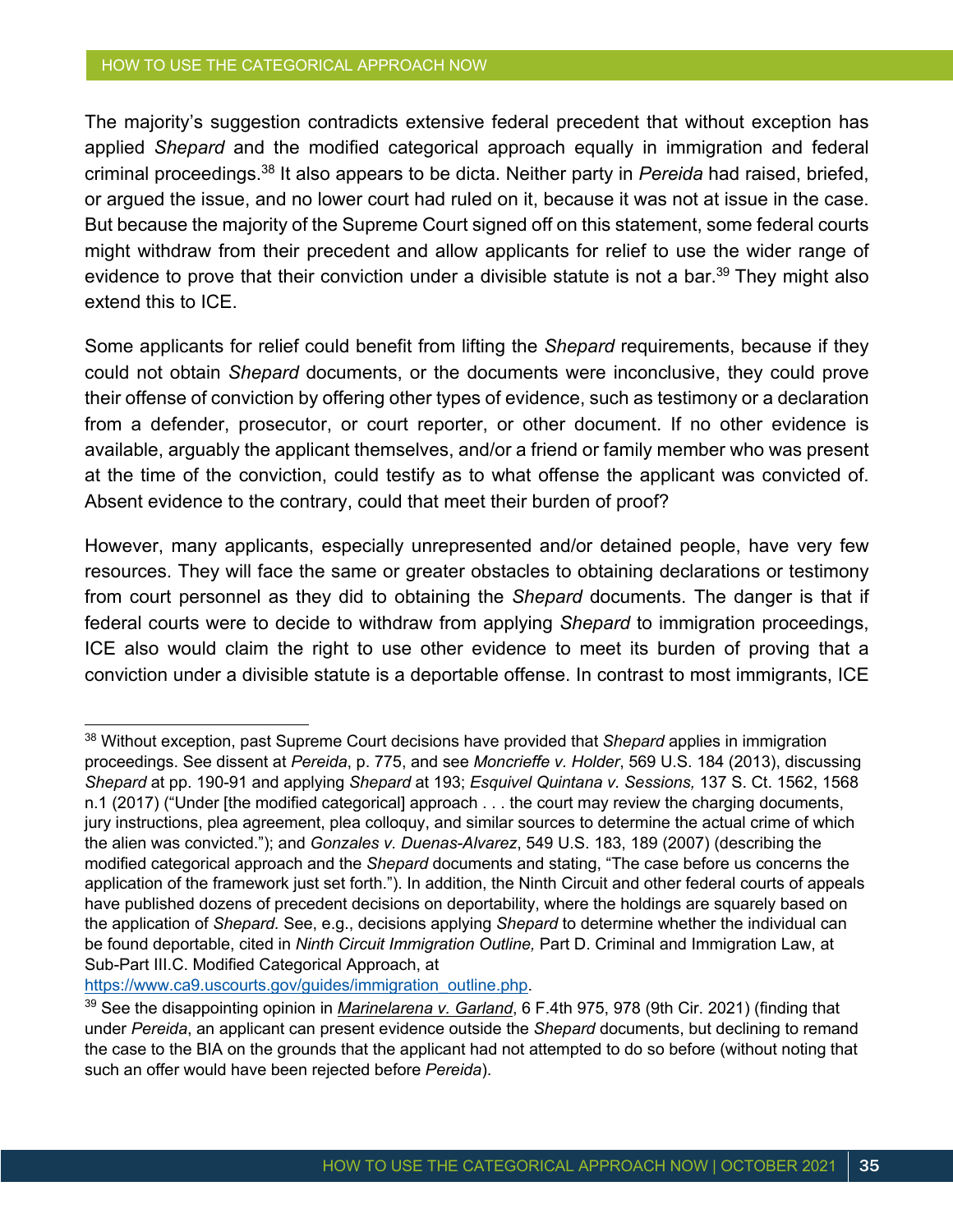has tremendous resources with which to obtain testimony or other documentation to meet its burden.

### **3. Can the Adjudicator Use Information from These Documents for any Purpose?**

The judge may use facts from the record only to identify the elements of the offense of conviction, i.e., to identify of which statutory alternative the person was convicted. "The modified approach does not authorize a sentencing court to substitute such a facts-based inquiry for an elementsbased one. A court may use the modified approach only to determine which alternative element in a divisible statute formed the basis of the defendant's conviction…" *Descamps v. United States*, 570 U.S. at 278.40

### **4. What if the Statute Lists Offenses in the Disjunctive, Using "Or," but the Charging Document Lists Them in the Conjunctive, Using "And"?**

Sometimes prosecutors will take offenses that are listed in the disjunctive ("or") in the statute and phrase them in the conjunctive ("and") in the charging document. For example, California Health & Safety Code § 11379 punishes one who "transports, imports into this state, sells, furnishes, administers, *or* gives away, *or* offers to transport, import into this state …" a controlled substance. But a charging document may allege that the defendant "transported, imported, sold, furnished, administered, *and* gave away, *and* offered to transport, import into this state …" etc. (emphases supplied).

In this case, a plea to a charge phrased in the conjunctive should *not* be held a plea to all listed offenses. The best view is that the plea is inconclusive. See, e.g., *Young v. Holder*, 697 F.3d 976, 988 (9th Cir. 2012) (en banc) ("In sum*,* when either "A" or "B" could support a conviction, a defendant who pleads guilty to a charging document alleging "A and B" admits only "A" or "B." Thus, when the record of conviction consists only of a charging document that includes several theories of the crime, at least one of which would *not* qualify as a predicate conviction, then the record is inconclusive under the modified categorical approach.") When making this argument before a circuit court of appeals that has not resolved this issue, cite on-point law from the convicting jurisdiction (the state, tribal authority, etc., or for federal criminal cases, the circuit). For example, the Fifth Circuit relied on California law to interpret a California indictment phrased in the conjunctive, in *United States v. Moreno-Florean*, 542 F.3d 445, 451-52 (5th Cir. 2008). The court cited *In re Bushman,* 1 Cal. 3d 767, 775 (Cal. 1970) ("Merely because the complaint

<sup>40</sup> In contrast to long-standing Supreme Court precedent, in *Pereida*, the majority referred to this inquiry as a "question of fact." 141 S.Ct. at 764-65. The dissent disputed this characterization as a misunderstanding of the necessary analysis. *Id*. at 772-773.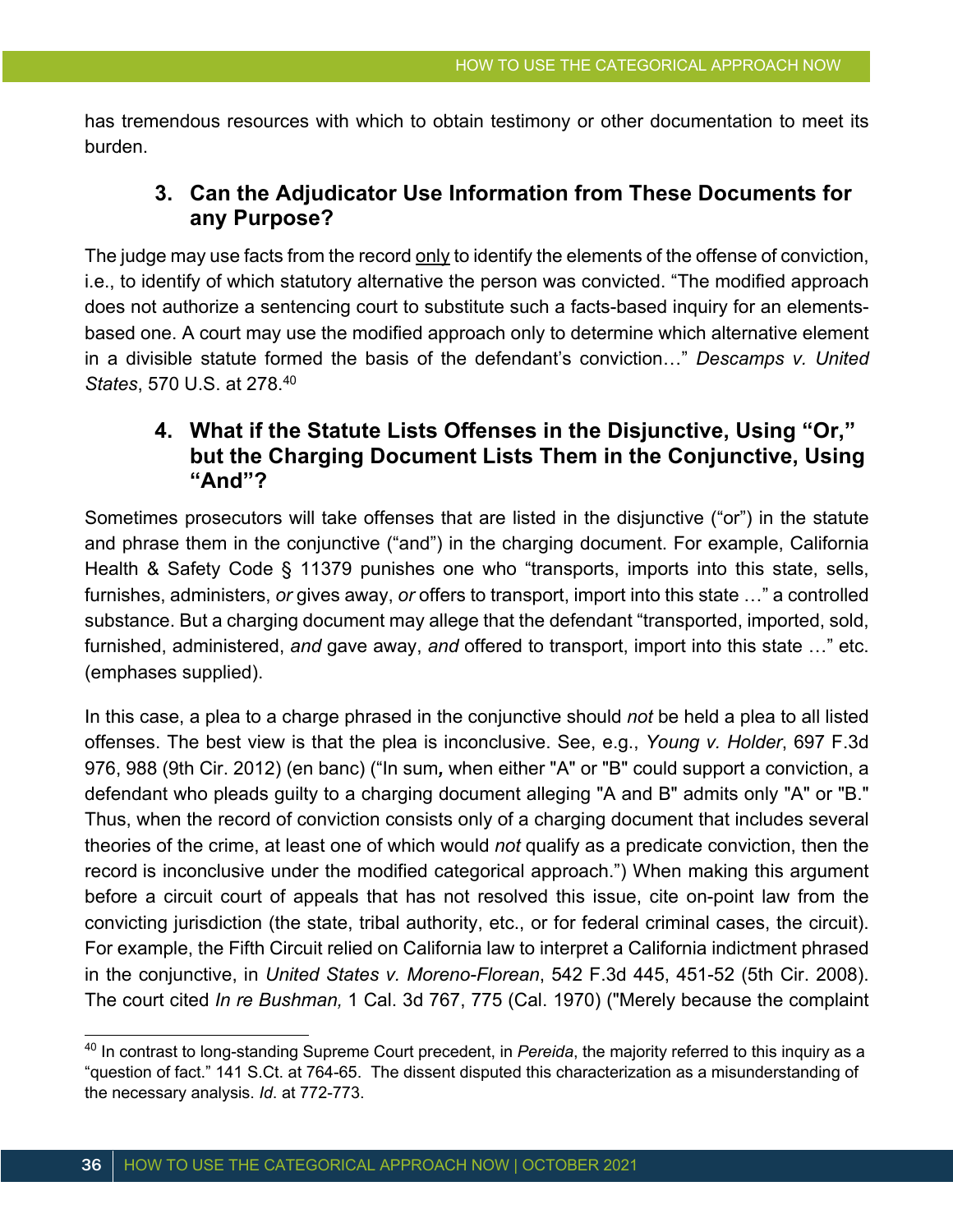is phrased in the conjunctive, however, does not prevent a trier of fact from convicting a defendant if the evidence proves only one of the alleged acts."), as well as *People v. Turner,* 185 Cal. App. 2d 513 (Cal. Ct. App. 1960)).

Note that criminal defense counsel *always* should try to plead to a specific, immigration-neutral offense under a divisible statute where that is possible, because the law is unsettled, and the immigrant may appear unrepresented before an immigration adjudicator who is not familiar with the correct rules. This may be less necessary for some offenses that immigration judges are very familiar with, e.g., simple battery, but remember that the client's case may be heard anywhere in the United States and some immigration judges have had very little training on these issues.

### **5. What if the Record of Conviction Under a Divisible Statute is Inconclusive?**

*Burden of Proof: Deportability:* Because ICE must prove deportability, ICE always has the burden of producing a reviewable record that shows that a conviction under a divisible statute was for a deportable offense. If the record is inconclusive as to which offense in a divisible statute was the subject of the conviction, ICE cannot meet its burden and the immigrant is not deportable. An inconclusive record might be, for example, evidence of a plea of guilty to a charge of committing "x *or* y," or no record from the proceeding at all other than proof of a conviction.

*Burden of Proof: Eligibility for Relief.* What happens if an immigrant who must apply for relief was convicted under a divisible statute, and the record is not conclusive as to whether the offense of conviction is a bar to relief?

The Supreme Court resolved this issue in favor of the government, in *Pereida v. Wilkinson*, 141 S.Ct. 754 (2021). It held that a noncitizen convicted under a divisible statute has the burden to prove that their particular conviction was not a bar to relief. *Pereida* resolved a split between circuits and overturned precedential case law in the First, Second, Third, and Ninth Circuits.41

**Example:** Mr. Pereida was eligible to apply for non-LPR cancellation, but for the fact that he had been convicted of a misdemeanor. The conviction was under a divisible, four-part Nebraska statute that included some offenses that were crimes involving moral turpitude (CIMTs) and some that were not. A CIMT conviction would be a bar to relief. Here the record was inconclusive, because Mr. Pereida did not produce a qualifying record of conviction that proved the specific offense of which he had been convicted.

 $41$  See note  $*8$ .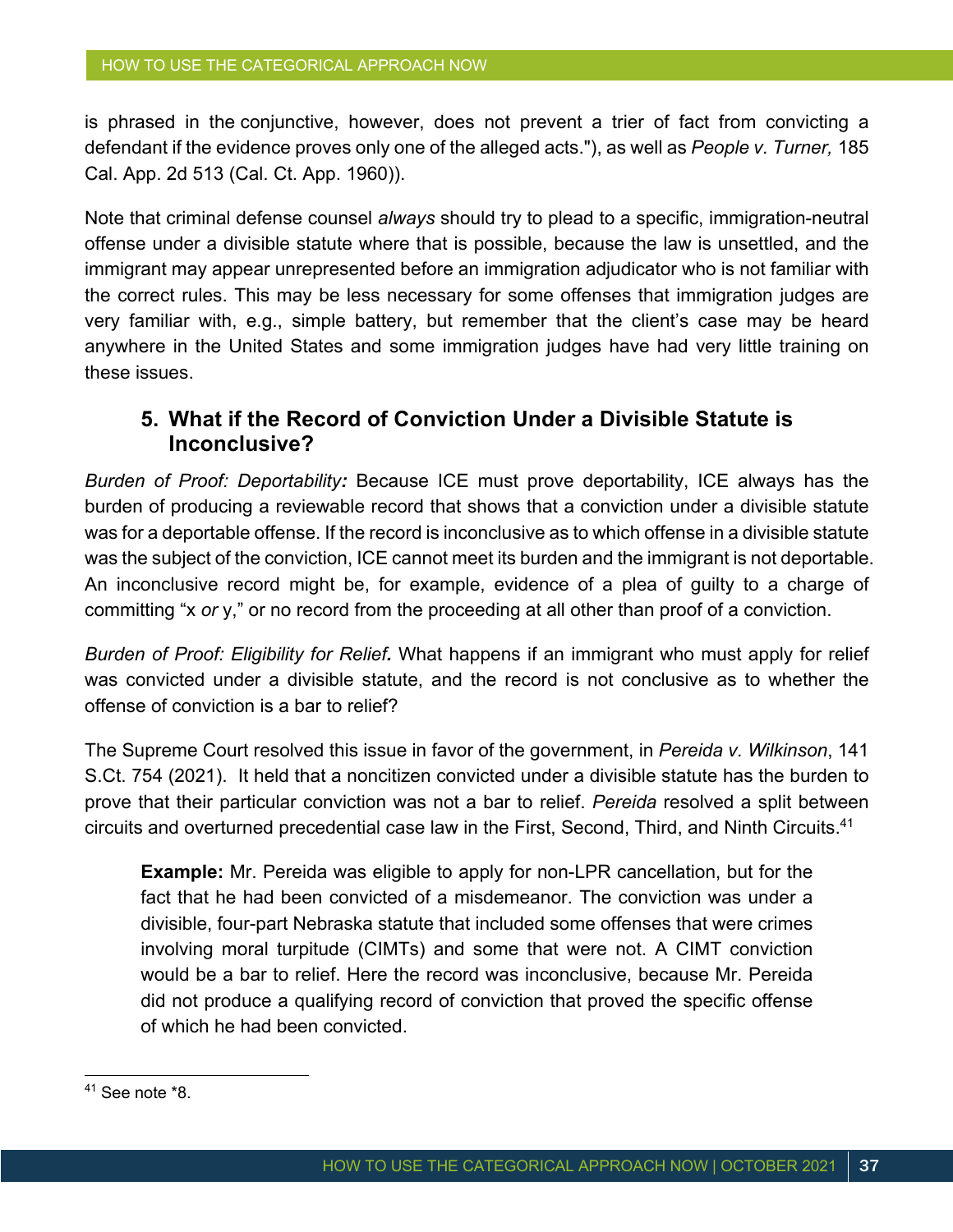The Supreme Court held that because this is a factual question, and an applicant for relief has the burden to prove that they are eligible for that relief, therefore Mr. Pereira had the burden to prove that his conviction was not a bar to relief, meaning that it was *not* for one of the CIMTs in the statute. Because he did not present evidence proving that, the Court found that he was not eligible to apply for non-LPR cancellation.

*Pereida* is a bad decision that ICE will assert applies to any application for admission, lawful status, or relief. 42 Not only undocumented people, but refugees, permanent residents, and others who need to apply for relief will be affected. However, it is important to remember that it only applies to cases that involve a *truly divisible statute*. *Pereida* did nothing to upset the definition of divisibility, and many, many statutes are not divisible under that definition.

Unfortunately, one type of statute that often, but not always, is found divisible relates to controlled substance offenses. If a state drug schedule that applies to an offense contains any substances that are not contained in the federal drug schedules, the state schedule is overbroad. But if the state schedule also is found divisible, it may be very difficult to be able to plead to one of those non-federal offenses.

**Example:** California Health and Safety Code § 11379 is overbroad as an immigration drug offense because it reaches some substances that are not on the federal drug schedules, such as chorionic gonadotropin or khat. New York Penal Law § 220.31 also is overbroad as an immigration drug offense because it reaches some substances that are not on the federal drug schedules. Both are overbroad. But are they divisible?

The Ninth Circuit found that the California offense *is* divisible as to the substance.<sup>43</sup> Under *Pereida*, this poses a huge problem for any noncitizen who must apply for relief and cannot have a controlled substance conviction. The person will have to produce court records showing that they were convicted of an offense involving one of the specific non-federal offenses, like chorionic gonadotropin or khat. In criminal court that may be a very hard plea bargain to negotiate. Their only alternative in criminal court may be to get pretrial diversion (diversion that does not require any admission of guilt) or to plead guilty to an alternative offense not

<sup>&</sup>lt;sup>42</sup> The *Pereida* case specifically concerned an applicant's eligibility for an application for relief within the context of removal proceedings. Advocates may be able to push back on the expansion of *Pereida* to affirmative applications for benefits outside of the relief context by noting that *Pereida* relied heavily on language in 8 USC § 1229a(c)(4), "Applications for Relief from Removal." But while making this argument, at the same time advocates should investigate the possibility of obtaining post-conviction relief. <sup>43</sup> *Ruiz-Vidal v. Gonzales*, 803 F.3d 1049 (9th Cir. 2007).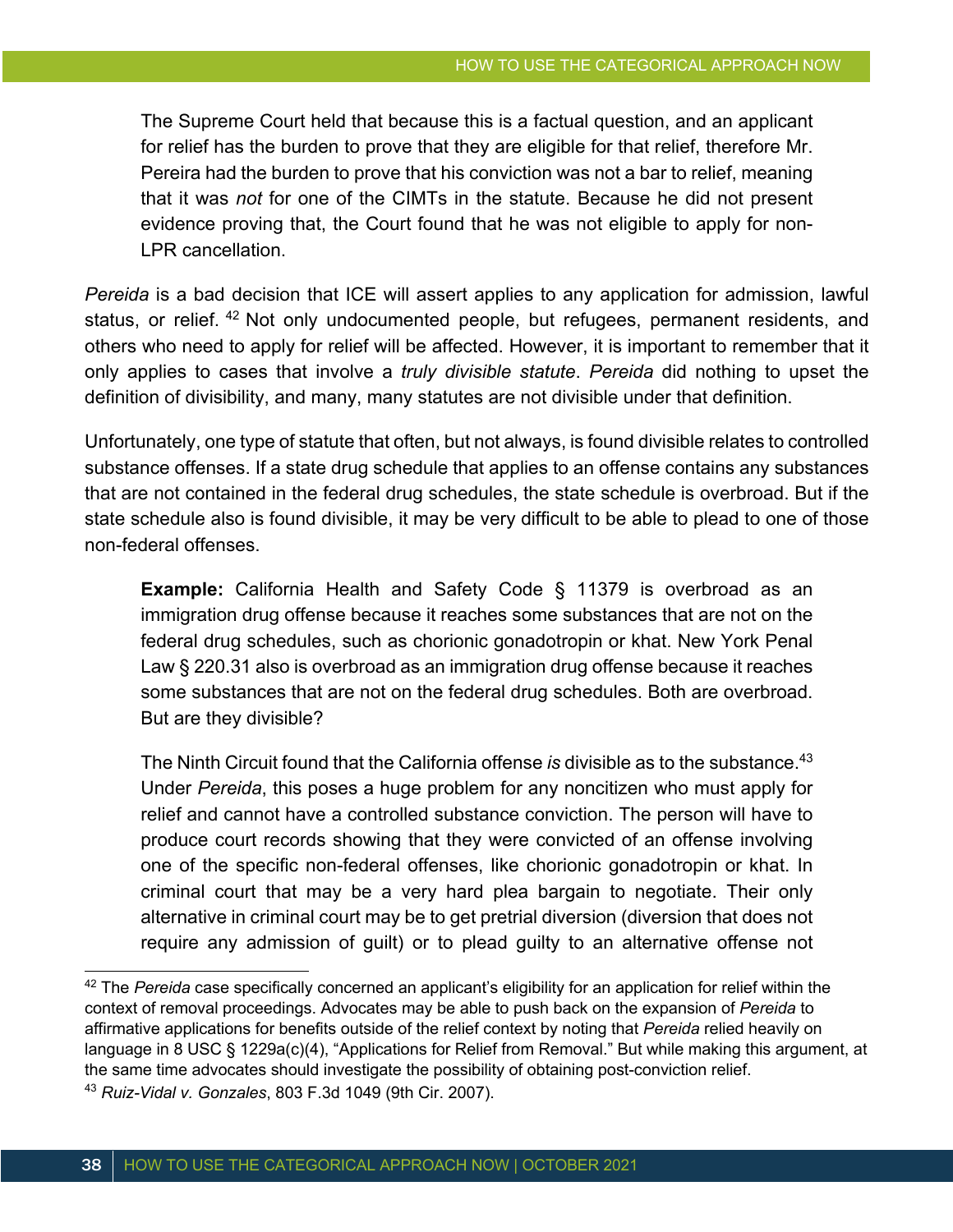relating to drugs. For example, a plea to loitering, vandalism, or accessory after the fact, coupled with an agreement to participate in drug counseling as a condition of probation, is not a drug offense.

The Second Circuit found that the New York offense was *not* divisible. <sup>44</sup> That changes everything. One never gets to the modified categorical approach, *Pereida* does not apply, and the immigration authority is not allowed to rely on information from the record. Because NYPL 220.31 is both overbroad and indivisible, no conviction ever is a controlled substance offense for immigration purposes.

Back to *Pereida,* the Supreme Court majority acknowledged that in some cases the record of conviction under a divisible statute may be difficult to find, or courts may have destroyed the record after a period of time, but it said that this did not make a difference. 141 S.Ct. at 766-67. The Court had received briefing establishing that many immigrants have no counsel, and many are in detention with extremely limited resources. *Id*. at 775-776 (dissent). The majority insisted that it had to follow the general burden of proof, and that the type of conviction under a divisible statute was a factual matter like others.

The dissent was written by Justice Breyer, joined by Justices Sotomayor and Kagan, the authors of the *Mathis, Descamps,* and *Moncrieffe* opinions. The dissent argued that the majority misinterpreted the categorical approach, and that this was a legal, not factual question, in which the standard was that the removal ground is triggered only if the person is *necessarily* convicted of the offense. *Id*. at 772-773.

As discussed in Q. 2, above, the majority also wrote a confusing section that suggested that documents outside of the *Shepard* list can be used in the modified categorical approach, although this issue had not been raised or briefed by either party, and there did not seem to be any support for it. *Id*. at 766-67.

**Applications for relief.** Thus, following *Pereida*, an applicant for relief must prove that a conviction under a divisible statute was for an offense that does not destroy relief; therefore, an inconclusive record means that the immigrant cannot meet their burden.

**Example**: LPR Ernesto is deportable, and furthermore he was convicted under a divisible statute where one of the crimes listed in the statute is an aggravated felony. He needs to apply for cancellation of removal for permanent residents, and

<sup>44</sup> *Harbin v. Session*, 860 F.3d 58 (2nd Circ. 2017) (New York Penal Law § 220.31 sale of a controlled substance, indivisible as to controlled substance offense and aggravated felony). See also, e.g., *Villavicencio v. Sessions*, 904 F.3d. 658 (9th Cir. 2018) (N.R.S.§ 454.351, indivisible as to controlled substance).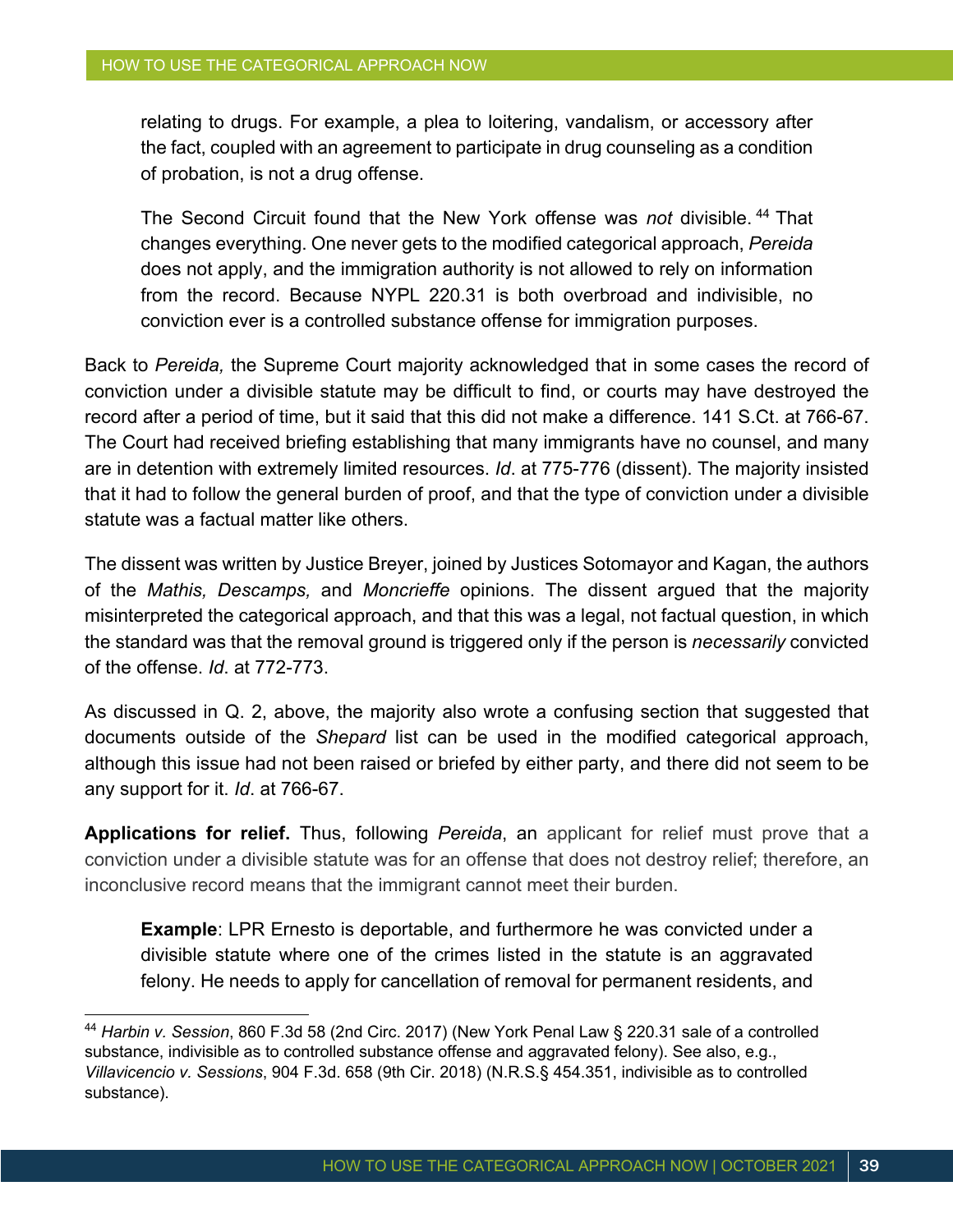conviction of an aggravated felony is a bar to this relief. INA  $\S$  240A(a)(1). Ernesto's record of conviction is inconclusive as to the offense of conviction: none of the reviewable documents (the charge pled to, plea colloquy transcript, written plea agreement, factual basis for the plea stipulated to by the defendant, or judgment) identifies which crime he pled to.

Under the burden of proof holding in *Pereida*, if Ernesto cannot prove that he was *not* convicted of an aggravated felony, he will be ineligible for cancellation of removal. He cannot prove this with *Shepard* documents.

Citing the statement in *Pereida* that an applicant for relief may use documents outside of the Shepard record of conviction, Ernesto could seek to produce other evidence to prove the specific offense of his conviction. This might include evidence pertaining to the facts of the case, or even testimony or declarations by the prosecutor, defense attorney, or himself, family, or others.

**Defending against deportability**: It has long been established that if ICE cannot produce *Shepard* documents to prove that a conviction under a divisible statute makes an LPR (or refugee, or other) deportable, then it has failed to meet its burden and the person is not deportable. However, based on *Pereida*, ICE may argue that it too can use evidence beyond the *Shepard* documents to meet its burden: if the *Shepard* restrictions generally are not required in immigration proceedings, or applied to applicants, they should not apply to the government. Applying *Pereida* in this way would damage important defenses for permanent residents, whose criminal defense counsel may have carefully created an inconclusive record of conviction under *Shepherd*. Advocates should push back against such ICE arguments.

**Advice for criminal defense counsel:** Creating an inconclusive record of conviction under a divisible statute (e.g., an entire record that refers only to "a controlled substance" rather than "heroin") *is no longer a guaranteed defense for permanent residents*. For a guaranteed defense, the LPR either must plead specifically to a nondeportable offense listed in the divisible statute, or must plead to a different, non-deportable statute. However, if those options are not possible, it still is well worth the effort to create an inconclusive record as a back-up strategy. ICE may not be motivated or able to locate substantial non-*Shepard* evidence in that person's case (a case that might not take place for years), and/or the circuit court of appeals might decide that ICE is not permitted to present such evidence.

**Advice for immigration advocates**. Removal defense advocates should challenge this application of *Pereida. Pereida* cited the special problems facing immigrants when it noted this possible solution (and arguably the entire discussion was dicta and courts may ignore it). At the least, *Pereida* should not apply to convictions from before the date of that opinion (March 4,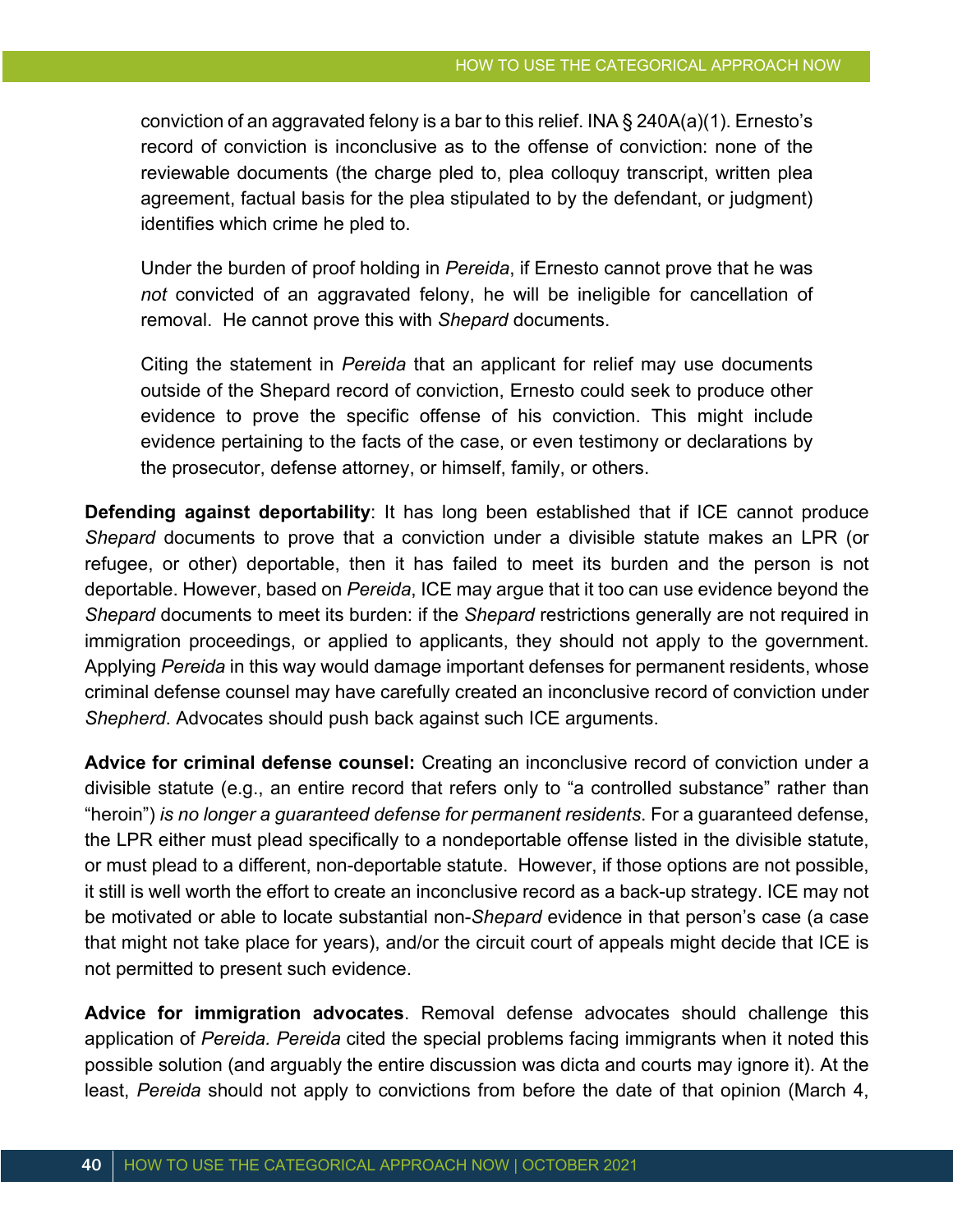2021) or, more correctly, the date that the courts of appeals with jurisdiction withdrew its precedent that required ICE to use *Shepard* documents and changed its rule per *Pereida*. While it is an uphill battle, there is a governing body of law that governs when a new, adverse interpretation of the law cannot be applied retroactively to criminal defendants who reasonably relied on the prior precedent in conducting their case.

Advocates representing people who want to make affirmative applications must think long and hard about the risks presented by *Pereida.* Unless the person can produce *Shepard* documents showing that a plea to a divisible statute is not a bar to relief, this is very dangerous. If you have strong, non-*Shepard* evidence to make that showing, it may be best to wait and see if the applicable court has ruled that this evidence is acceptable. Better yet would be to vacate the conviction for cause if possible.

**Resources.** For more information about *Pereida* and defense strategies, see online practice advisories.45 If you are litigating this issue before the BIA or Circuit Courts, please contact the Immigrant Defense Project at www.immigrantdefense.org.

### **IV. When the Categorical Approach Does Not Apply**

The categorical approach potentially applies any time the phrase "convicted of" is used in a federal statute. As the Supreme Court's interpretation of the phrase "convicted of," it is the default option for how to characterize the type of offense that was the subject of the conviction.

There are several instances, however, where the categorical approach does not apply either wholly or in part. These include convictions in some contexts, and almost all factual and discretionary inquiries.

# **A. Removal Grounds Based on a Conviction**

The categorical approach generally governs whether a *conviction* of a particular type of offense brings a consequence as a ground of inadmissibility or deportability (including as an aggravated felony). This includes when the removal ground functions as a bar to eligibility for relief, or statutory bar to establishing good moral character under INA § 101(f). For example, the categorical approach applies in determining whether a person is ineligible to apply for non-LPR cancellation, INA § 240A(b)(1) because she was convicted of a deportable offense, or is unable to adjust status based on conviction of an inadmissible offense.

<sup>45</sup> See, e.g., ILRC, *Pereida v. Wilkinson and California Offenses* (April 2021) at https://www.ilrc.org/pereidav-wilkinson-and-california-offenses; IDP, NIPNLG, *Practice Alert: Pereida v. Wilkinson* (March 10, 2021) at https://nipnlg.org/practice.html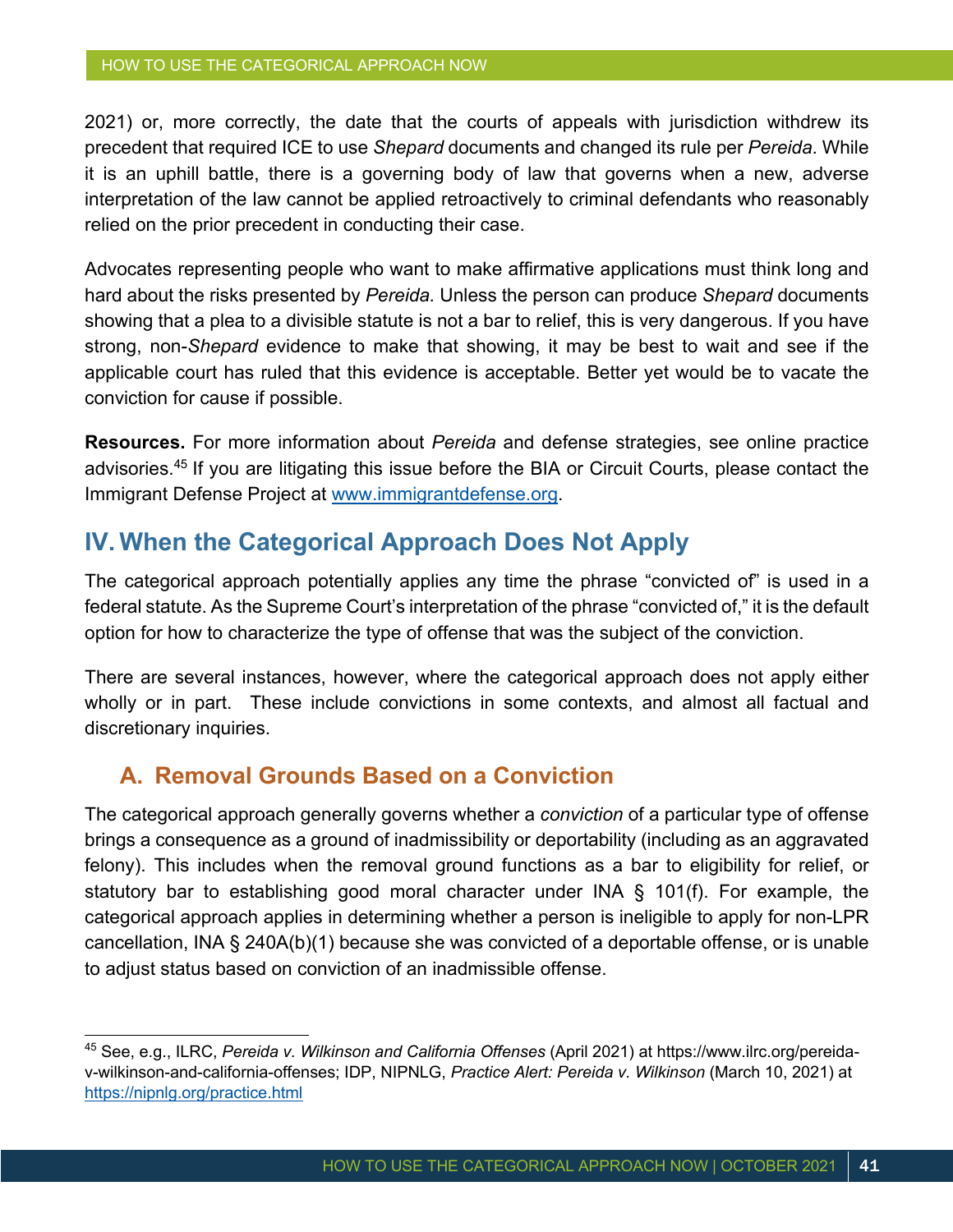A key exception is the few removal grounds that are subject to the "circumstance specific" test, where one part of the ground is subject to the categorical approach and another part is factbased. See discussion below.

Previously there was another exception to the categorical approach, in defining a "crime of violence" (COV). A COV is an aggravated felony if a sentence of a year or more is imposed, and is a deportable "crime of domestic violence" regardless of sentence if there is sufficient evidence that the victim and defendant shared a protected domestic relationship.<sup>46</sup> The current definition of a "crime of violence" is found at 18 USC § 16(a). The U.S. Supreme Court struck down a second section, 18 USC § 16(b), after courts had attempted to define this vague statutory definition according to the "ordinary case" test. The Court found that neither the statute nor the "ordinary case" test met the requirements of the categorical approach and held that it was void for vagueness  $47$ . Precedent decisions that relied upon the 18 USC § 16(b) definition, or the similarly phrased ACCA "residual clause" definition, are overruled. See online practice advisories for more information.48

### **1. Circumstance-Specific: Fraud or Deceit in which Loss to Victim/s Exceeds \$10,000**

In *Nijhawan v. Holder*, 557 U.S. 29 (2009) the Supreme Court held that some aggravated felony definitions are made up of two parts: one or more "generic" offenses that are subject to the categorical approach, and one or more "circumstance-specific" factors that are not. *Nijhawan*  concerned the aggravated felony of a crime of fraud or deceit in which the loss to the victim/s exceeds \$10,000. INA § 101(a)(43)(M). The Court found that the amount of loss is circumstancespecific and need not be proved under the categorical approach, while fraud and deceit are

<sup>46</sup> See INA § 101(a)(43)(F), 8 USC § 1101(a)(43)(F) (aggravated felony); INA § 237(a)(2)(E)(i), 8 USC § 1227(a)(2)(E)(i) (domestic violence deportation ground).

<sup>47</sup> See *Sessions v. Dimaya*, 138 S. Ct. 1204 (2018), which followed *Johnson v. United States*, 135 S.Ct. 2551 (2015), which overruled *James v. United States*, 550 U.S. 192 (2007) and *Sykes v. United States*, 564 U.S. 1 (2011) on the similarly phrased federal criminal definition.

<sup>48</sup> See Zota, *Sessions v. Dimaya* advisory (April 2018) and sample motions to reopen or terminate proceedings based on *Dimaya* at http://www.nipnlg.org/practice.html . For a discussion of how overruling 18 USC 16(b) affects California offenses, see the California *Chart* (advocates can sign up for this free resource at www.ilrc.org/chart) and see a pre-*Dimaya* advisory, ILRC, Some Felonies Should No Longer Be Crimes of Violence under *Johnson v. United States* at https://www.ilrc.org/some-felonies-should-no-longerbe-%E2%80%9Ccrimes-violence%E2%80%9D-immigration-purposes-under-johnson-v-united.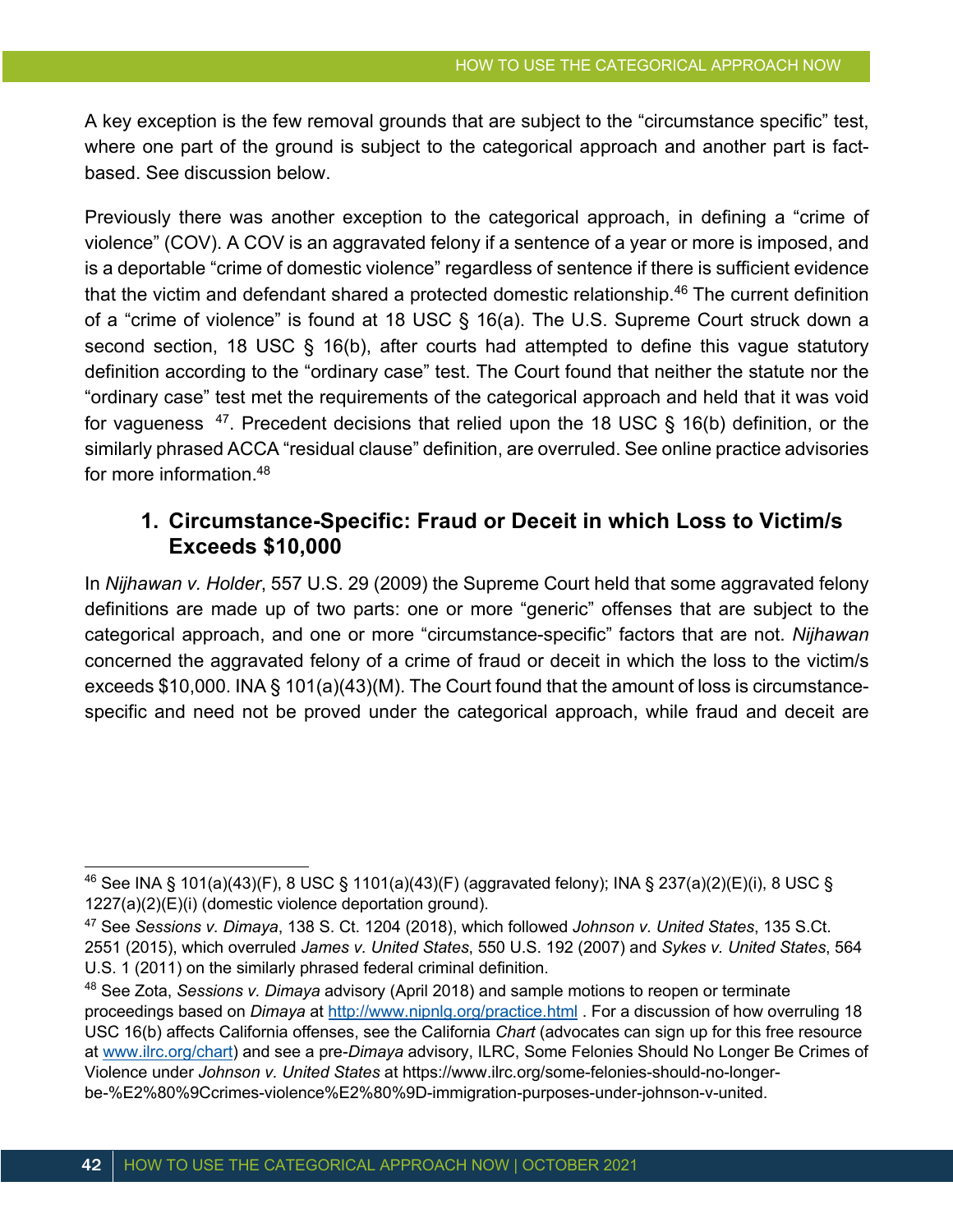generic offenses that are subject to the categorical approach.<sup>49</sup> For more information on "circumstance specific" inquiries and *Nijhawan*, see Practice Advisories available online.50

#### **2. Circumstance-Specific: 30 Grams or Less of Marijuana.**

The deportation ground based on conviction of an offense relating to a controlled substance has an exception for "a single offense involving possession for one's own use of thirty grams or less of marijuana." In *Matter of Davey*, 26 I&N 37 (BIA 2012) the BIA held that the exception calls for a circumstance-specific inquiry into the character of the person's unlawful conduct on a single occasion, not a categorical inquiry into the elements of a single statutory crime. Thus a person convicted of more than one statutory crime may be covered by the exception if all the person's crimes were closely related to or connected with a single incident in which the person possessed 30 grams or less of marijuana for his or her own use, provided that none of those crimes was inherently more serious than simple possession. The BIA noted that if the issue is whether a conviction comes within the exception to the deportation ground, ICE bears the burden of proving that the amount of marijuana exceeded 30 grams. If the issue is eligibility for relief, such as a waiver under INA § 212(h), the applicant for relief bears the burden of proving the amount was 30 grams or less. In *Matter of Dominguez-Rodriguez*, 26 I&N Dec. 408 (BIA 2014) the BIA reaffirmed the rule in *Davey* and found it was not implicitly reversed by the Supreme Court in *Moncrieffe v. Holder, supra*. The BIA rejected the respondent's argument that the minimum prosecuted conduct test must apply, and therefore because a statute prohibiting possession of "more than an ounce" (i.e., more than 28.5 grams) of marijuana, had been used to prosecute less than 30 grams, the conviction was not a deportable controlled substance offense. It remanded to the immigration judge so that DHS could "proffer any evidence that is reliable and probative" to prove that the amount was over 30 grams, and the respondent would have a reasonable opportunity to challenge or rebut the evidence. *Id.* at 414. See online Practice Advisory discussing defenses to this rule.<sup>51</sup> The Ninth Circuit deferred to the BIA and held that the circumstance specific test applies. $52$ 

Note that the categorical approach does apply to another marijuana exception. Generally, giving away a controlled substance (distribution without remuneration) is a drug trafficking aggravated felony under INA 101(a)(43)(C), because it is analogous to a federal drug felony. However, giving away "a small amount" of marijuana is punishable as a misdemeanor under federal law (see 21

<sup>49</sup> See also *Kawashima v. Holder*, 132 S.Ct. 1166 (2012).

 $50$  See NIP/NLG and IDP, The Impact of Nijhawan v. Holder on the Categorical Approach" (2009), www.nipnlg.org and see ILRC, Note: Theft, Burglary, and Fraud (2019) at www.ilrc.org/chart.

<sup>51</sup> See Zota, *Matter of Davy and the Categorical Approach* (2013) at http://www.nipnlg.org/practice.html

<sup>52</sup> *See Bogle v. Garland*, --F.4th – (9th Cir. June 23, 2021).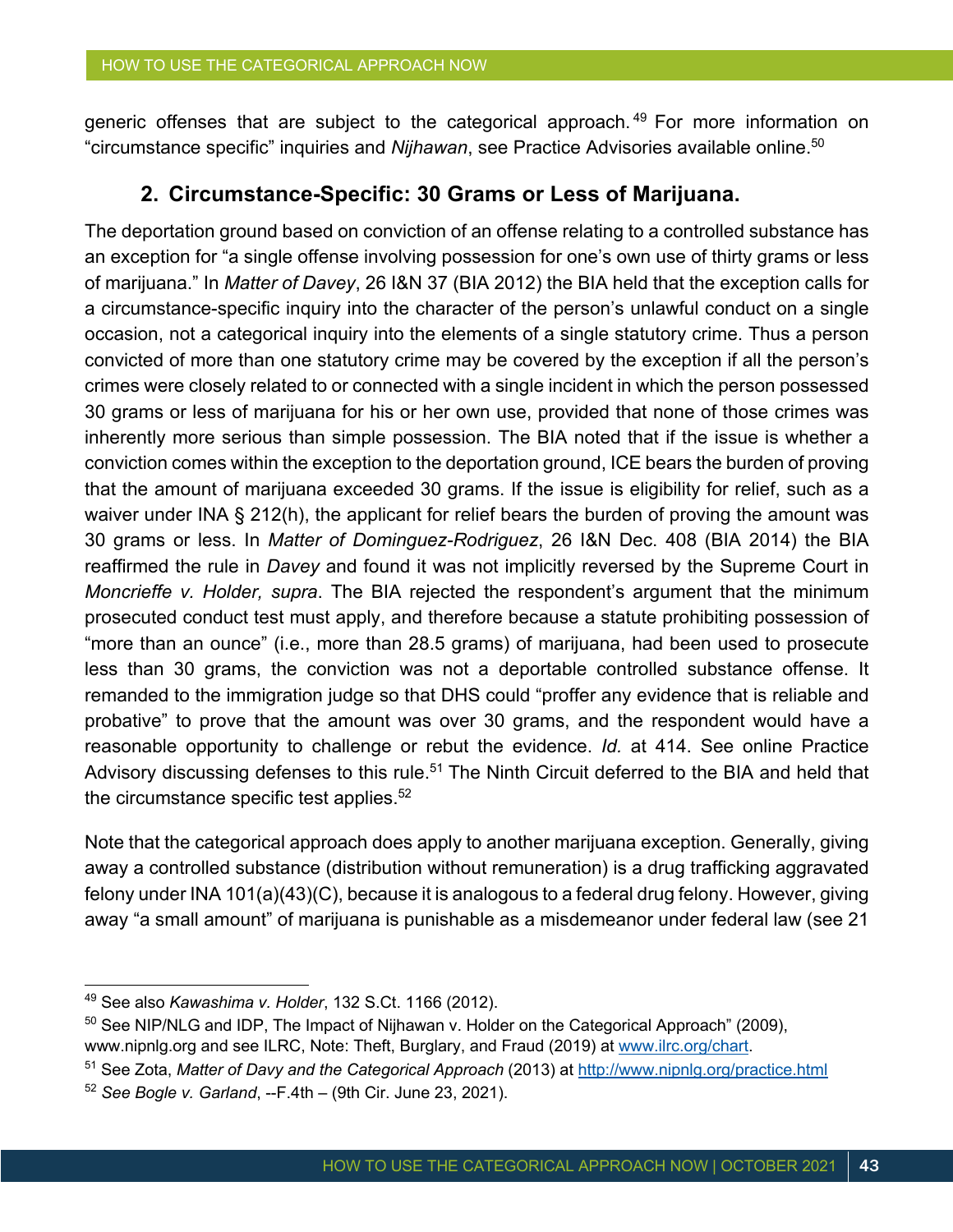USC § 841(b)(4)), and thus it is not an aggravated felony. The Supreme Court held that the categorical approach applies in this context. *Moncrieffe v. Holder*, 569 U.S. 184, 192 (2013).

### **3. Circumstance-Specific: Family Exception to the Alien Smuggling Aggravated Felony.**

A conviction under 8 USC § 1324(a)(1)(A) is an alien smuggling aggravated felony "except in the case of a first offense for which the alien has affirmatively shown that the alien committed the offense for the purpose of assisting, abetting, or aiding only the alien's spouse, child, or parent (and no other individual)."<sup>53</sup> The Ninth Circuit held that the family exception is a circumstance specific factor. *United States v. Guzman-Mata*, 579 F.3d 1065, 1070 (9th Cir. Ariz. 2009).

#### **4. Circumstance-Specific: Transportation for Prostitution If Committed for Commercial Gain.**

In *Nijhawan, supra*, the Supreme Court stated in dicta that "commercial gain" in the aggravated felony defined at INA § 101(a)(K)(ii) is a circumstance-specific factor. See also *Matter of Gertsenshteyn*, 24 I&N Dec. 111 (BIA 2007).

### **5. Circumstance-Specific: Crime of Domestic Violence.**

A deportable "crime of domestic violence" is a crime of violence as defined in 18 USC § 16(a) committed against a victim with whom the defendant shares or shared a qualifying domestic relationship. INA § 237(a)(2)(E)(i). It is settled that the categorical approach is used to determine whether the conviction is of a crime of violence. The issue is what standard governs proof of the required domestic relationship.

The BIA held that the domestic relationship is a "circumstance specific" factor that can be proved using any reliable evidence, including evidence from outside the record of conviction. *Matter of H. Estrada*, 26 I&N Dec. 749 (BIA 2016). In practice, this already was the rule in immigration proceedings in several circuits. The Ninth Circuit has employed a different rule: the domestic relationship does not need to be an element of the offense, but it can be proved only with conclusive evidence found in the reviewable record of conviction. See, e.g., *Tokatly v. Ashcroft*, 371 F.3d 613 (9th Cir. 2004). But advocates in the Ninth Circuit should be prepared for possible change; see Practice Advisory.54

 $53$  INA § 101(a)(43)(N), 8 USC § 1101(a)(43)(N).

<sup>54</sup> See ILRC, *Practice Advisory: Deportable Crime of Domestic Violence and Matter of H. Estrada* (June 2016) at www.ilrc.org/crimes.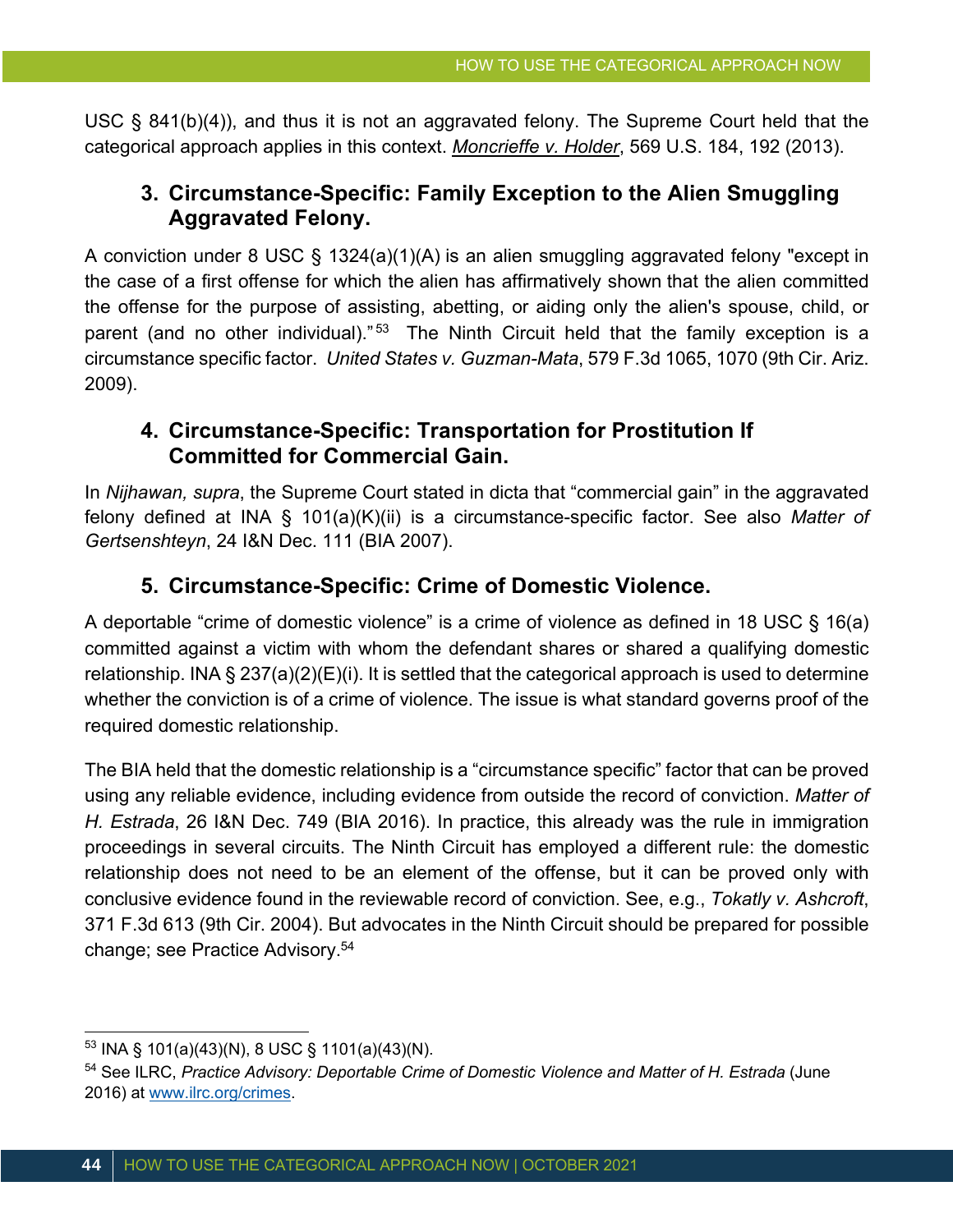### **6. Deportable for being the subject of a criminal or civil court finding of a violation of designated sections of a domestic violence protective order.**

Noncitizens are deportable if a civil or criminal court judge makes a finding that they violated a portion of a domestic violence protective order that "involves protection against credible threats of violence, repeated harassment, or bodily injury to the person or persons for whom the protection order was issued." INA 237(a)(2)(E)(ii). The BIA held that, because this ground includes civil court findings, the categorical approach does not apply to either civil findings or criminal convictions. ICE may use any probative and substantial evidence to show the nature of the finding of a violation by a judge. See *Matter of Obshatko*, 27 I&N Dec. 173, 176-77 (BIA 2017). See also, e.g., *Diaz-Quirazco v. Barr*, 931 F.3d 830 (9th Cir. 2019), deferring to the BIA and adopting this rule, and see online practice advisory.<sup>55</sup>

### **B. Conduct-Based Removal Grounds**

The categorical approach generally does not apply to fact-based inquiries, such as whether the person comes within a removal ground based on conduct rather than on a criminal conviction. Examples of conduct-based grounds are being inadmissible for engaging in prostitution or being inadmissible or deportable as an abuser or addict.

The Ninth Circuit has held that the categorical approach does apply if a criminal conviction is the only evidence of the conduct. It held that a returning permanent resident was not inadmissible<sup>56</sup> under the prostitution ground where (a) the criminal conviction was the only evidence, and (b) the conviction was for an offense that did not meet the generic definition of prostitution under the categorical approach, because the minimum conduct was a broadly defined "lewd act" for a fee, whereas the generic definition of prostitution is sexual intercourse for a fee.<sup>57</sup>

# **C. Purely Discretionary Decisions**

The categorical approach does not apply in a purely discretionary decision, e.g., whether an applicant who meets statutory requirements, actually merits a grant of asylum, a waiver of inadmissibility, or a finding of good moral character as a matter of discretion. Thus, the strict limits of the categorical approach might apply to a conviction during the "deportability" phase of

<sup>55</sup> See ILRC, *2019 Case Update: Domestic Violence Deportation Ground* (December 2019) at www.ilrc.org/crimes.

<sup>56</sup> See discussion of burden of proof at *Kepilino v. Gonzales*, 454 F.3d 1057, 1059-61 (9th Cir. 2006). It appears that a conditional resident was returning from a trip abroad in this case, so that the government had the burden of proving that she was not seeking a new admission under INA  $\S$  101(a)(13)(C).

<sup>57</sup> Kepilino v. Gonzales, supra.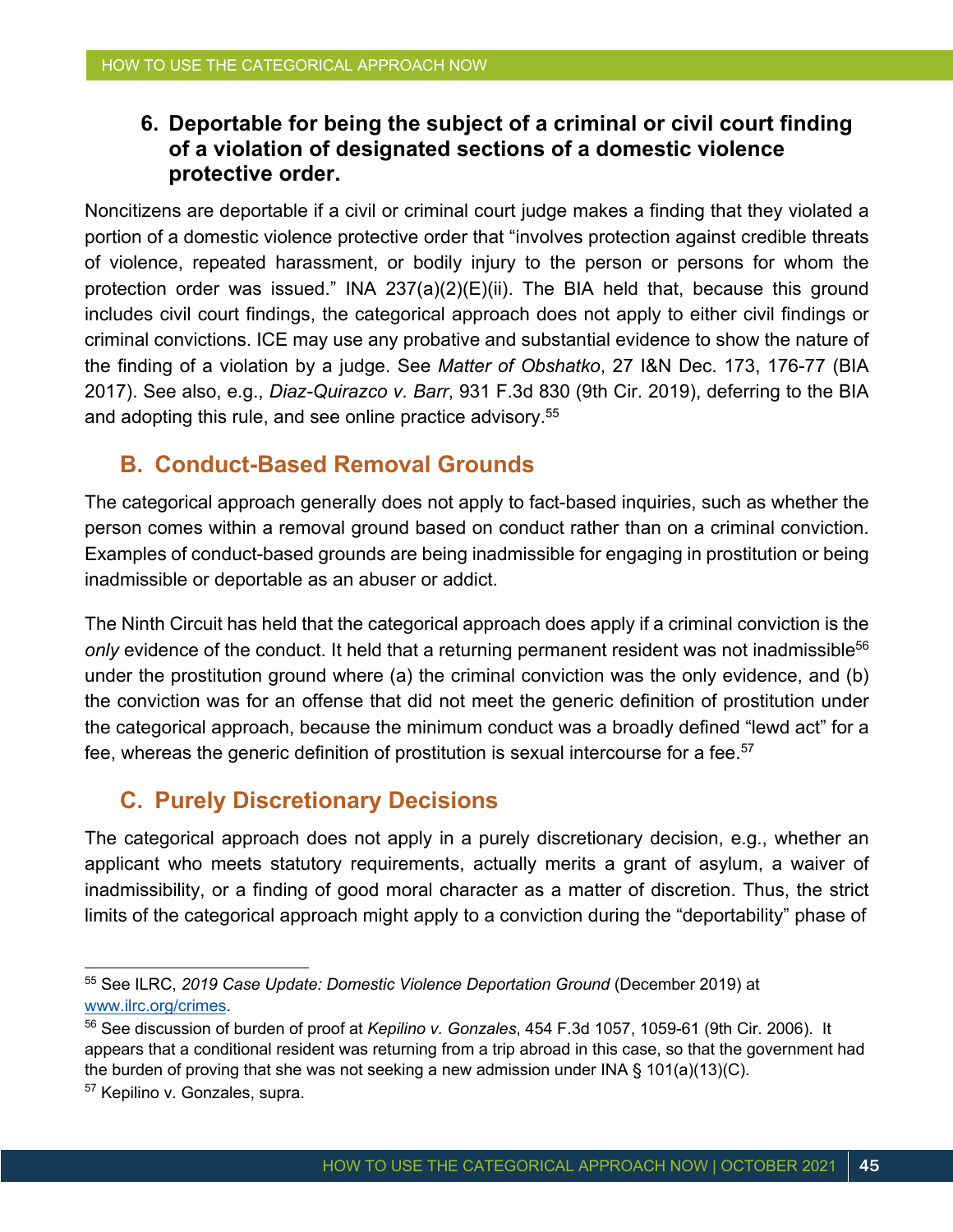a hearing, but the judge may consider underlying facts of the conviction, as well as any other relevant and probative evidence, in making a purely discretionary decision during the relief phase.

**Example:** Because his conviction is not an aggravated felony under the categorical approach, Mr. Moncrieffe may apply for LPR cancellation. When it comes to deciding whether to grant the cancellation application, however, the immigration judge may consider the underlying facts. *Moncrieffe v. Holder*, 569 U.S. at 204 (noting that the judge can decide to "deny relief if he finds that the noncitizen is actually a member of one 'of the world's most dangerous drug cartels'" or "if he concludes the negative equities outweigh the positive equities of the noncitizen's case for other reasons.").

### **D. Bars to Eligibility for Relief that are Not Removal Grounds**

A conviction that comes within a removal ground can act as a bar to eligibility for lawful status or relief. For example, a person is not eligible for LPR cancellation of removal if she is convicted of an aggravated felony, and is not eligible for naturalization if she is statutorily barred from establishing good moral character due to conviction of an inadmissible offense within the required period.<sup>58</sup> The categorical approach applies to removal grounds in the context of eligibility for relief. See, e.g., *Moncrieffe v. Holder, supra, Matter of Chairez-Castrejon, supra* (because the minimum prosecuted conduct to commit the offense was not an aggravated felony, the immigrant was permitted to apply for LPR cancellation).

Other statutory or regulatory bars to eligibility for relief are not based on removal grounds. The BIA held that the categorical approach does not wholly apply to some of these. This includes conviction of a "particularly serious crime" (bar to asylum and withholding)<sup>59</sup> or conviction of a violent or dangerous offense (potential bar to asylum, asylee or refugee adjustment waiver under INA § 209(c), a waiver under INA § 212(h), or potentially adjustment under INA § 245),<sup>60</sup> or of a "significant misdemeanor" for DACA.<sup>61</sup> Arguably, however, the conviction must have elements that in some way fit the description. For example, a conviction of trespass, defined as unlawful

<sup>58</sup> See discussion of eligibility for relief and criminal bars at *Immigration Relief Toolkit at* www.ilrc.org/chart.

<sup>59</sup> *Matter of N-A-M-*, 24 I&N Dec. 336 (BIA 2007).

<sup>60</sup> See "violent or dangerous" crime in cases such as *Matter of Jean*, 23 I&N Dec. 373 (A.G. 2002) (asylum) and the regulation governing waivers under INA § 212(h), 8 CFR 8 CFR § 1212.7(d). See discussion in *Torres-Valdivias v. Holder*, 766 F.3d 1106 (9th Cir. 2014), declining to apply the categorical approach to determining whether the offense is a violent or dangerous crime. See also ILRC, *Eligibility for Relief: Waivers Under INA § 212(h)* (November 2019) at www.ilrc.org/crimes.

 $61$  For more on these issues, see materials at www.ilrc.org/daca.